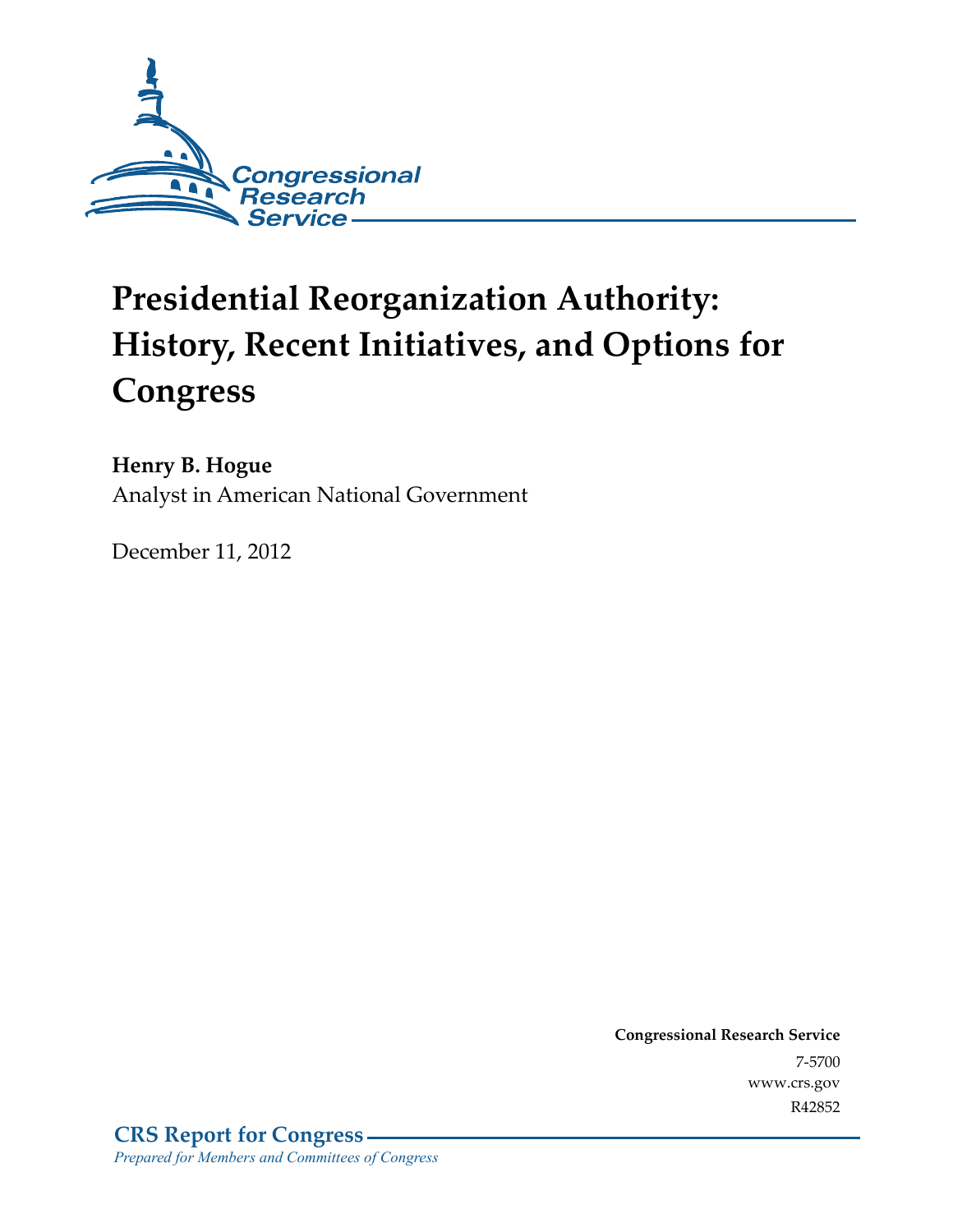## **Summary**

On January 13, 2012, President Barack Obama announced that he would ask Congress to reinstate so-called presidential reorganization authority, and his Administration conveyed a legislative proposal that would renew this authority to Congress on February 16, 2012. Bills based on the proposed language were subsequently introduced in the Senate (S. 2129) and the House (H.R.  $4409$ ) during the  $112<sup>th</sup>$  Congress.

Should this authority be granted, the President indicated that his first submitted plan would propose consolidation of six business and trade-related agencies into one: U.S. Department of Commerce's core business and trade functions, the Export Import Bank, the Overseas Private Investment Corporation, the Small Business Administration, the U.S. Trade and Development Agency, and the Office of the U.S. Trade Representative. It appears that this plan would also involve the relocation of some subunits and functions that are not directly linked with business and trade. The Administration has stated, for example, that the National Oceanic and Atmospheric Administration would be moved to the Department of the Interior.

Between 1932 and 1981, Congress periodically delegated authority to the President that allowed him to develop plans for reorganization of portions of the federal government and to present those plans to Congress for consideration under special parliamentary procedures. Under these procedures, the President's plan would go into effect unless one or both houses of Congress passed a resolution rejecting the plan, a process referred to as a "legislative veto." This process favored the President's plan because, absent congressional action, the default was for the plan to go into effect. In contrast to the regular legislative process, the burden of action under these versions of presidential reorganization authority rested with opponents rather than supporters of the plan. In 1984, the mechanism was amended to require Congress to act affirmatively in order for a plan to go into force. This arguably shifted the balance of power to Congress. The authority expired at the end of 1984 and therefore has not been available to the President since then.

Presidents used this presidential reorganization authority regularly, submitting more than 100 plans between 1932 and 1984. Presidents used the authority for a variety of purposes, from relatively minor reorganizations within individual agencies to the creation of large new organizations, including the Department of Health, Education, and Welfare; the Environmental Protection Agency; and the Federal Emergency Management Agency. The terms of the authority delegated to the President varied greatly over the century. During some periods, Congress delegated relatively broad authority to the President, while during others the authority was more circumscribed.

Congress might approach the question of whether, and how, to delegate this authority to the President in various ways. First, Congress could simply elect not to renew the authority, either by not acting on the President's proposal or by actively rejecting it. In the event that Congress elects to renew presidential reorganization authority, it might do so in a number of different ways. For example, it could renew the authority without modifications, with the requested changes to the scope of the authority, with a different set of changes to the scope of the authority, with changes to the nature of the expedited congressional procedures, or with some combination of these.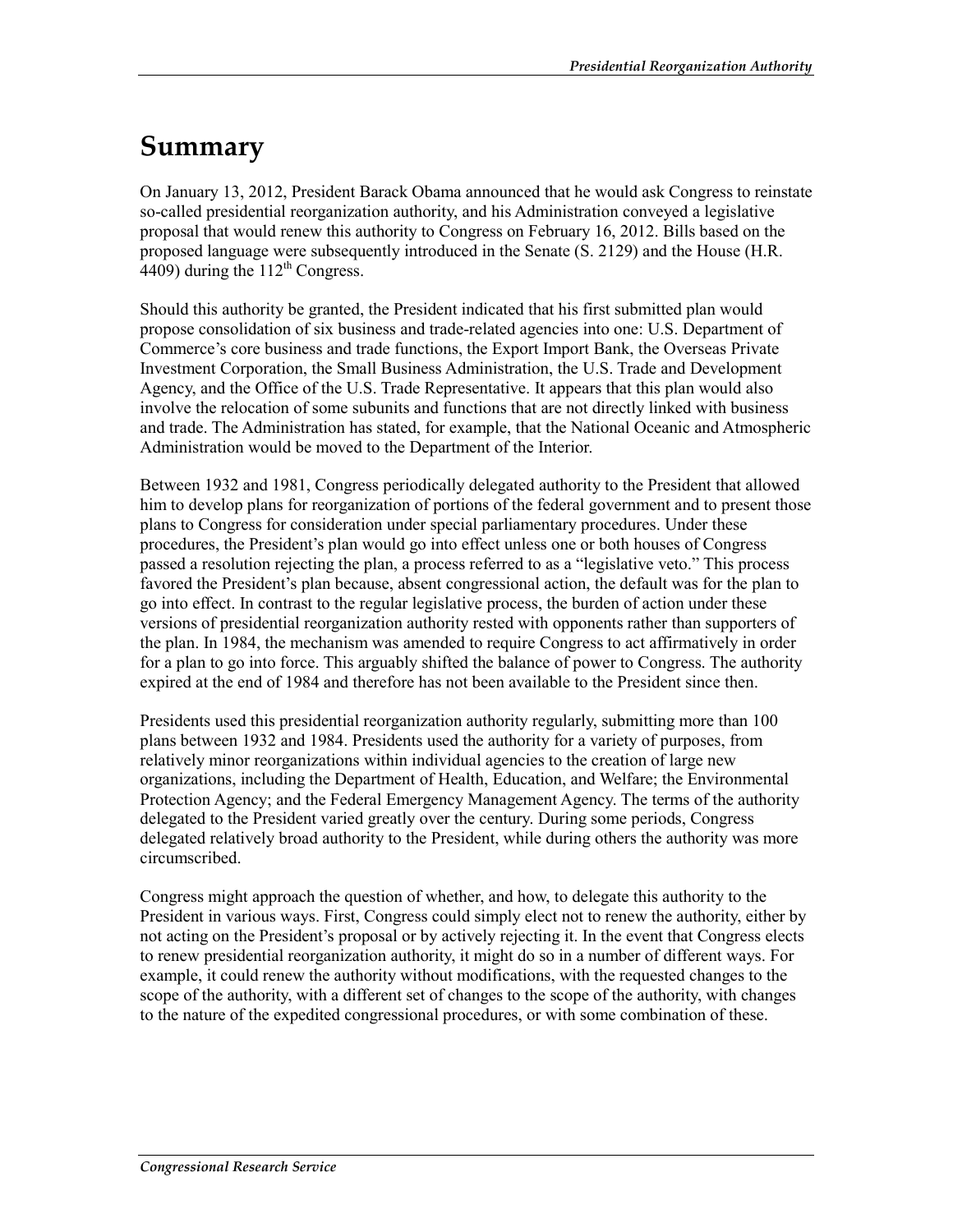## **Contents**

| Reorganization Authority Proposal During the 75 <sup>th</sup> Congress (1937-38) |  |
|----------------------------------------------------------------------------------|--|
|                                                                                  |  |
|                                                                                  |  |
|                                                                                  |  |
|                                                                                  |  |
| Subsequent Reauthorizations of the 1949 Act (Eisenhower, Kennedy, Johnson,       |  |
| Reorganization Plans Submitted Under the Reauthorized 1949 Act: 1953-1973  25    |  |
|                                                                                  |  |
|                                                                                  |  |
|                                                                                  |  |
|                                                                                  |  |
|                                                                                  |  |
|                                                                                  |  |
|                                                                                  |  |
|                                                                                  |  |
|                                                                                  |  |
|                                                                                  |  |
|                                                                                  |  |
|                                                                                  |  |
|                                                                                  |  |
|                                                                                  |  |
|                                                                                  |  |
|                                                                                  |  |
|                                                                                  |  |
|                                                                                  |  |
|                                                                                  |  |
|                                                                                  |  |

### **Tables**

Table 1. Summary Information Regarding Reorganization Authority, by President ....................... 4

### **Contacts**

|--|--|--|--|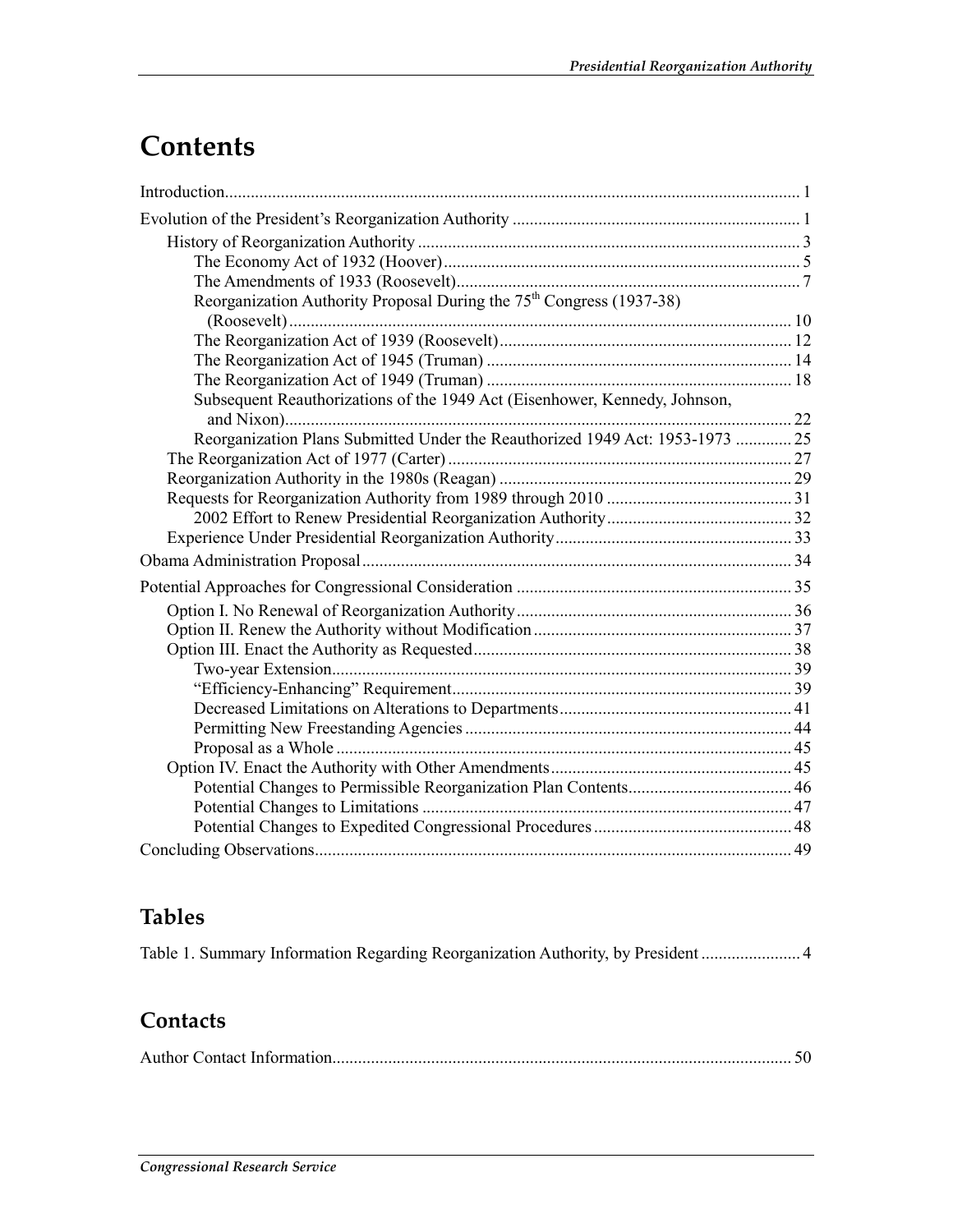## **Introduction**

On January 13, 2012, President Barack Obama announced that he would ask Congress to reinstate so-called presidential reorganization authority,<sup>1</sup> and a legislative proposal that would renew this authority was conveyed to Congress on February 16,  $2012<sup>2</sup>$  Bills based on the proposed language were subsequently introduced during the  $112<sup>th</sup>$  Congress in the Senate (S. 2129) and the House (H.R. 4409). Similar authority was available to Presidents periodically between 1932 and 1984. It allowed the President to present plans to reorganize executive branch departments and agencies to Congress that would be considered under an expedited parliamentary process.<sup>3</sup>

Should this authority be reinstated, the President indicated that his first submitted plan would propose consolidation of six business and trade-related agencies into one: U.S. Department of Commerce's core business and trade functions, the Export Import Bank, the Overseas Private Investment Corporation, the Small Business Administration, the U.S. Trade and Development Agency, and the Office of the U.S. Trade Representative.<sup>4</sup>

This report summarizes the repeated renewal and evolution of presidential reorganization authority from 1932 to 1984, as well as subsequent unsuccessful efforts to renew it since then. The report then discusses President Obama's request in the context of this background. Finally, the report provides analysis of the possible options for congressional consideration relative to this legislation.

## **Evolution of the President's Reorganization Authority**

Between 1932 and 1981, Congress periodically delegated authority to the President that allowed him to develop plans for reorganization of portions of the federal government and to present those plans to Congress for consideration under special expedited parliamentary procedures.<sup>5</sup> Under these procedures, the President's plan would go into effect unless one or both houses of Congress passed a resolution rejecting the plan, a process referred to as a "legislative veto." This process

<sup>&</sup>lt;sup>1</sup> U.S. White House, Office of the Press Secretary, "President Obama Announces Proposal to Reform, Reorganize, and Consolidate Government," January 13, 2012, at http://www.whitehouse.gov/the-press-office/2012/01/13/presidentobama-announces-proposal-reform-reorganize-and-consolidate-gov.

 $2$  The legislative proposal was presented in attachments to letters from Acting Director of the Office of Management and Budget Jeffrey D. Zients to Speaker of the House of Representatives John Boehner and President of the Senate Joseph R. Biden. A copy of the letter to Speaker Boehner as well as the accompanying legislative proposal are available at http://www.whitehouse.gov/sites/default/files/omb/legislative/letters/reorg-authority-letter-and-legislationto-speaker-of-the-house.pdf.

 $3$  The most recent version of the authority, now expired, is codified at 5 U.S.C. §§ 901 et seq.

<sup>4</sup> For more detailed information on this proposed reorganization, see CRS Report R41841, *Executive Branch Reorganization Initiatives During the 112th Congress: A Brief Overview*, by Henry B. Hogue; and CRS Report R42555, *Trade Reorganization: Overview and Issues for Congress*, by Shayerah Ilias.

<sup>&</sup>lt;sup>5</sup> Congress has established expedited parliamentary procedures in a number of instances for a variety of purposes. These include, for example, those provided for in the War Powers Act and the Trade Act of 1974. See CRS Report RL30599, *Expedited Procedures in the House: Variations Enacted Into Law*, by Christopher M. Davis.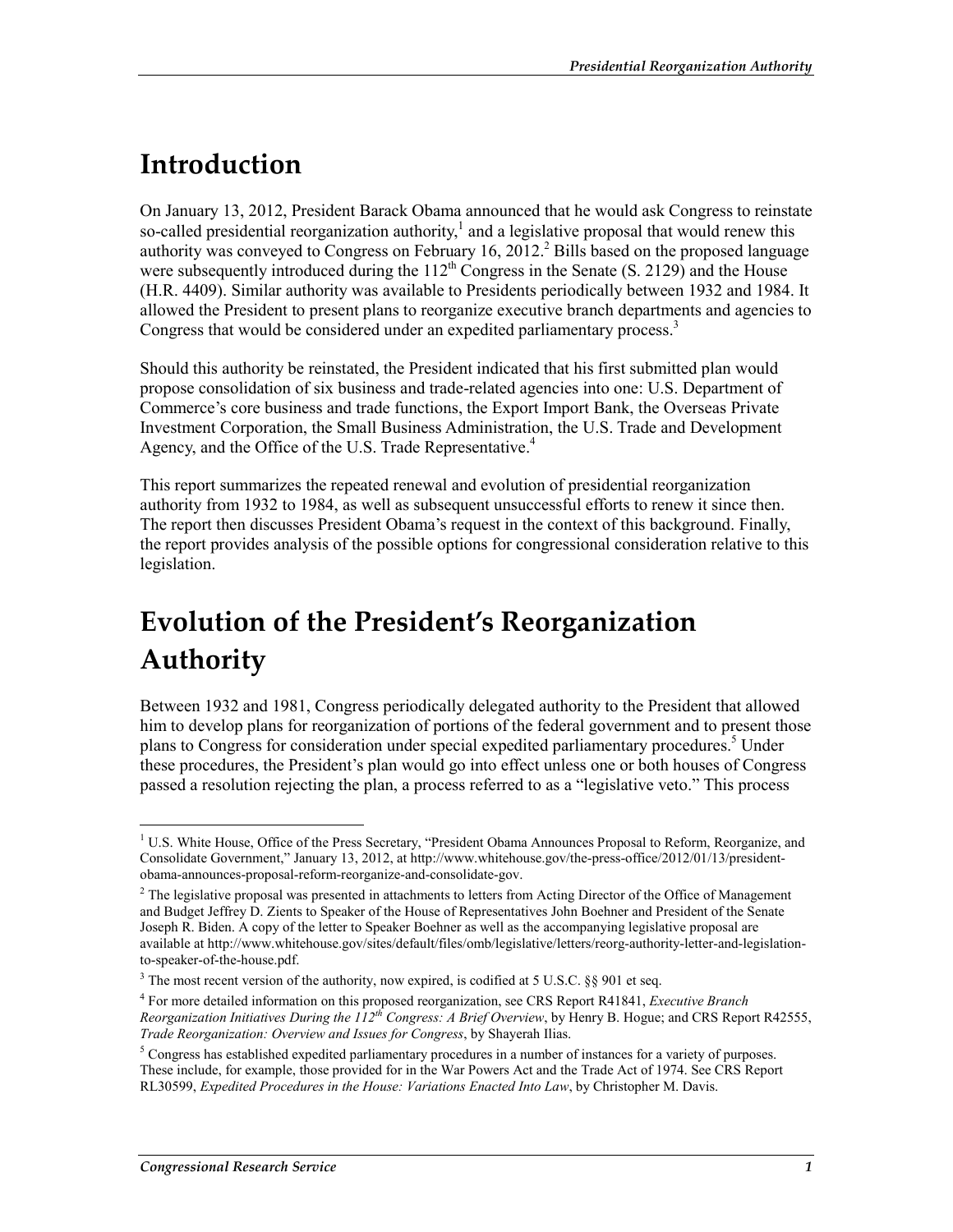favored the President's plan because, absent congressional action, the default was for the plan to go into effect. In contrast to the regular legislative process, the burden of action under these versions of presidential reorganization authority rested with opponents rather than supporters of the plan. In 1984, the mechanism was amended to require Congress to act affirmatively in order for a plan to go into force.<sup>6</sup> This arguably shifted the balance of power to Congress. The authority expired at the end of 1984 and subsequently has not been available to the President.<sup>7</sup>

Presidents used this presidential reorganization authority regularly, submitting more than 100 plans between 1932 and 1984. Presidents used the authority for a variety of purposes, from relatively minor reorganizations within individual agencies to the creation of large new organizations, including the Department of Health, Education, and Welfare  $(HEW)$ ,  $8$  the Environmental Protection Agency,<sup>9</sup> and the Federal Emergency Management Agency (FEMA).<sup>10</sup> The terms of the authority delegated to the President varied greatly over the century. During some periods, Congress delegated relatively broad authority to the President, while during others the authority was more circumscribed.

As noted above, the reorganization authority was refined and reauthorized on a number of occasions between 1932 and 1984.<sup>11</sup> On some occasions, such as 1939, 1945, and 1949, Congress enacted a completely new statute. On other occasions, modifications were made by amendment of the preceding reorganization authority. As a result of these modifications, the statute currently laid out in the *U.S. Code* is structured very differently from the early statutes of 1932 and 1933. Nonetheless, all of the elements of the current statute are represented, though perhaps in embryonic form, in the authority's earliest incarnation.

Each of the elements of the reorganization authority are integral to its overall scope and effect, but several of these more strongly influence the relative authority of the President and Congress, and the resulting balance of power between the two branches. These elements are: the *reorganization plan contents*, the *limitations on power*, and the *expedited parliamentary procedures*. The provisions that define the potential scope of reorganization plan content, when combined with the provisions that further limit or prohibit certain reorganization plan content, set the boundaries of a reorganization that the President can propose under this special authority. The provisions that specify the parliamentary procedures to be used define the role of Congress in facilitating or impeding the enactment of a submitted plan. These procedures also define the

<u>.</u>

 $6$  See *INS v. Chadha*, 462 U.S. 919 (1983), discussed at footnote 12.

<sup>&</sup>lt;sup>7</sup> The provisions of the statute as last authorized are listed at 5 U.S.C. §§ 901-912. The time limit on the authority is set out in § 905(b), which states, "A provision contained in a reorganization plan may take effect only if the plan is transmitted to Congress ... on or before December 31, 1984."

<sup>8</sup> 5 U.S.C. app., Reorganization Plan No. 1 of 1953. In large part, this reorganization elevated an existing independent agency, the Federal Security Agency, to department status. In 1979, the education functions of HEW provided the foundation for the newly created Department of Education, and HEW was renamed the Department of Health and Human Services (HHS). P.L. 96-88; 93 Stat. 668.

<sup>9</sup> 5 U.S.C. app., Reorganization Plan No. 3 of 1970.

<sup>&</sup>lt;sup>10</sup> 5 U.S.C. app., Reorganization Plan No. 3 of 1978. In March 2003, under the provisions of the Homeland Security Act of 2002 (P.L. 107-296; 116 Stat. 2135), FEMA became part of the new Department of Homeland Security.

<sup>&</sup>lt;sup>11</sup> These occasions included the Economy Act of 1932 (47 Stat. 413); the Economy Act of 1933 (47 Stat. 1517); the Reorganization Act of 1939 (53 Stat. 561); the Reorganization Act of 1945 (59 Stat. 613); the Reorganization Act of 1949 (63 Stat. 203), including as amended in 1953 (67 Stat. 4), 1955 (69 Stat. 14), 1957 (71 Stat. 611), 1961 (75 Stat. 41), 1964 (78 Stat. 240), 1965 (79 Stat. 135), 1969 (83 Stat. 6), and 1971 (85 Stat. 574); and the Reorganization Act of 1977 (91 Stat. 29), including as amended in 1980 (94 Stat. 329) and 1984 (98 Stat. 3192).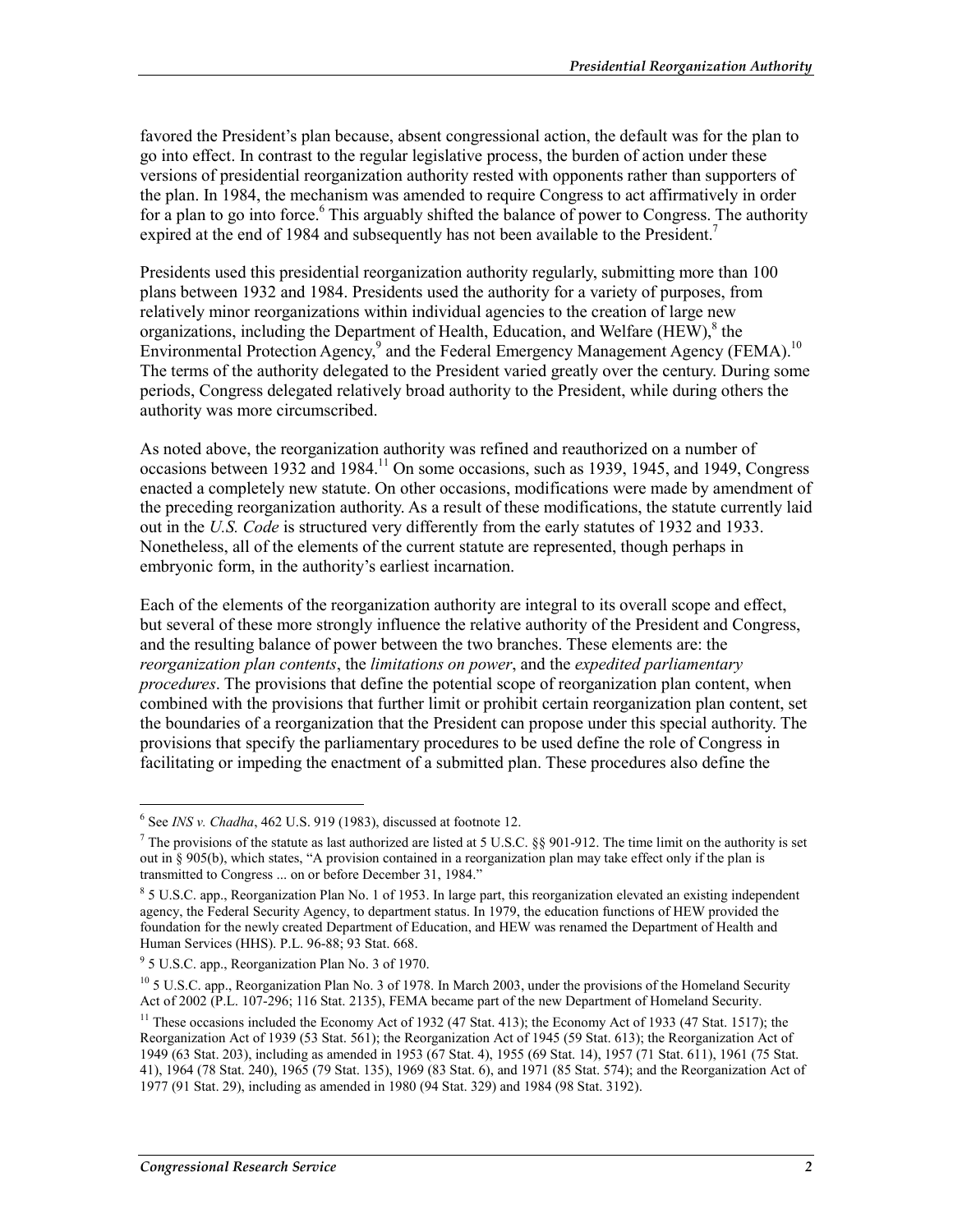requirements of the President during this process. Such requirements may be seen by the Administration as easing or making more difficult a plan's enactment and implementation.

### **History of Reorganization Authority**

The roots of presidential reorganization authority can be traced to the Herbert Hoover Administration (1929-1933), and the statutory framework for this authority evolved throughout the middle of the  $20<sup>th</sup>$  century. Congress reshaped the contours of the authority in response to experience and political context. During successive renewals of the authority, Congress sometimes narrowed, and other times expanded, the scope of potential reorganization activities. In addition, the expedited procedures were altered in such a way that it became easier or harder to defeat one of the President's plans, though always easier than under the regular procedures. In general, the trend from the 1940s onward was to narrow the scope of potential activities and to make it easier for Congress to defeat a plan.

The presidential reorganization authority was not continuous from 1932 to 1984; it lapsed for periods of less than two years on a number of occasions, and for longer periods from 1935 to 1939, from 1941 through 1945, from 1973 to 1977, and from early 1981 to late 1984. As discussed below, the type of expedited parliamentary procedure employed under the reorganization authority—a "legislative veto"—was found to be unconstitutional in 1983. <sup>12</sup> The authority was modified to address this issue, and it was extended for approximately two months at the end of 1984. However, this version of reorganization authority was never used; the last plan was submitted in 1980, by President Jimmy Carter. The 1984 authority expired and therefore is not available to the President, but its provisions are listed at 5 U.S.C. §§ 901 et seq.13 **Table 1** provides summary information, by President, regarding the various versions of this authority.

The following sections summarize the development of this statutory mechanism. The text includes brief historical context, a summary of Presidents' requests for the authority and Congress's response, highlights of the changes to the authority over time, and a summary of the plans that were submitted under the authority. Congressional consideration of grants of expedited reorganization authority to the President often included debates over the constitutionality of the legislative veto mechanism that was, until 1984, a key component. Inasmuch as this set of procedures was found to be unconstitutional and has no longer been under consideration in the legislative proposals of recent years, these previous constitutional concerns are not described here. CRS specialists conducted a thorough research of the evolution of these procedures in 1980, however, and the resulting studies were published in a committee print.<sup>14</sup>

<u>.</u>

 $12$  As noted, expedited parliamentary procedures under earlier versions of reorganization authority permitted Congress to approve or disapprove a proposed reorganization plan in whole or in part by adopting a simple or concurrent resolution. In contrast, the 1984 version of reorganization authority established the legislative vehicle to be considered by Congress as a joint resolution of approval, a lawmaking form of legislation requiring the President's signature. This change was made in response to the 1983 Supreme Court decision in *Immigration and Naturalization Service v. Chadha* (462 U.S. 919 (1983)) (invalidating the legislative veto and holding that legislative power must be "exercised in accord with a single, finely wrought and exhaustively considered procedure").

<sup>&</sup>lt;sup>13</sup> The time limit on the authority is set out in 5 U.S.C. § 905(b), which states, "A provision contained in a reorganization plan may take effect only if the plan is transmitted to Congress ... on or before December 31, 1984."

 $14$  For a thorough discussion of these debates in the context of reorganization authority by former CRS Specialists in American National Government Louis Fisher and Ronald C. Moe, see U.S. Congress, House Committee on Rules, Subcommittee on Rules of the House, *Studies on the Legislative Veto*, committee print, prepared by the Congressional Research Service,  $96^{th}$  Cong.,  $2^{nd}$  sess., February 1980 (Washington: GPO, 1980), pp. 164-247.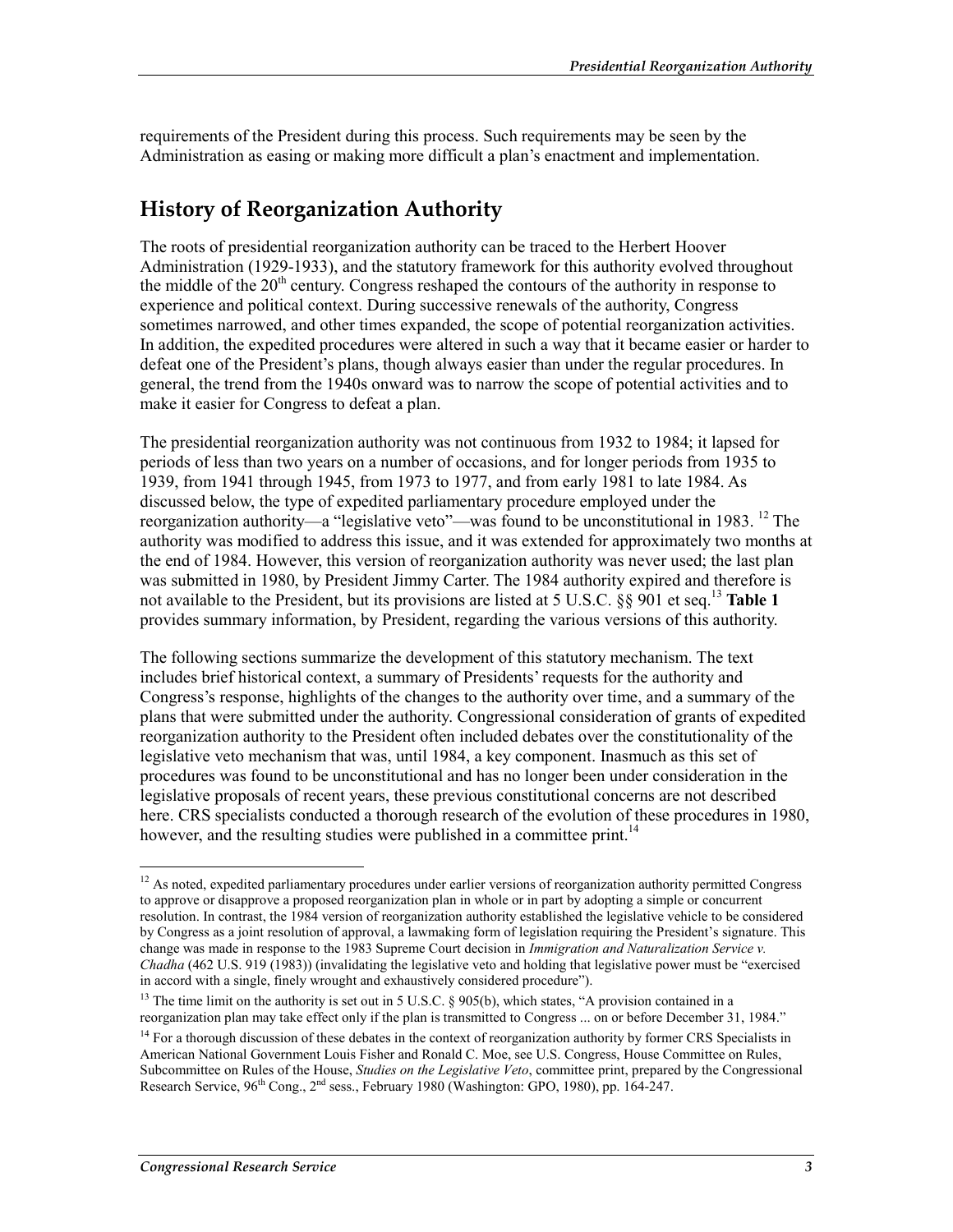| <b>President</b> | <b>Statute</b>                                             | <b>Congresses</b>                    | <b>Approximate</b><br><b>Duration</b>                                        | <b>Plans</b><br><b>Submitted</b>    | <b>Plans</b><br><b>Effective</b> | <b>Plans</b><br><b>Rejected</b> |
|------------------|------------------------------------------------------------|--------------------------------------|------------------------------------------------------------------------------|-------------------------------------|----------------------------------|---------------------------------|
| Hoover           | Economy Act of 1932 (47 Stat. 413)                         | 72nd (1931-1932)                     | No expiration date;<br>amended with<br>expiration date after<br>eight months | $\perp$<br>(executive<br>orders)    | $\mathbf 0$                      | $\mathbf{H}$                    |
| Roosevelt        | Economy Act amendments of 1933 (47 Stat. 1517; 48 Stat. 8) | 73rd (1933-1934)                     | Two years                                                                    | Not subject to congressional review |                                  |                                 |
|                  | Reorganization Act of 1939 (53 Stat. 561)                  | 76th (1939-1940)                     | Two years                                                                    | 5                                   | 5                                | 0                               |
| Truman           | Reorganization Act of 1945 (59 Stat. 613)                  | 79th (1945-1946)<br>80th (1947-1948) | Two years                                                                    | $\overline{7}$                      | 4                                | 3                               |
|                  | Reorganization Act of 1949                                 | 81st (1949-1950)<br>82nd (1951-1952) | Four years                                                                   | 41                                  | 30                               | $\mathbf{H}$                    |
| Eisenhower       | Amendments of 1953 (67 Stat. 4)                            | 83rd (1953-1954)                     | Two years                                                                    | 12                                  | 12                               | $\Omega$                        |
|                  | Amendments of 1955 (69 Stat. 14)                           | 84th (1955-1956)                     | Two years                                                                    | 2                                   | $\mathbf{0}$                     | $\overline{2}$                  |
|                  | Amendments of 1957 (71 Stat. 611)                          | 85th (1957-1958)<br>86th (1959-1960) | Two years                                                                    | 3                                   | $\overline{2}$                   |                                 |
| Kennedy          | Amendments of 1961 (75 Stat. 41)                           | 87th (1961-1962)<br>88th (1963-1964) | Two years                                                                    | 10                                  | 6                                | 4                               |
| Johnson          | Amendments of 1964 (78 Stat. 240)                          | 88th (1963-1964)<br>89th (1965-1966) | One year                                                                     | 5                                   | 5                                | 0                               |
|                  | Amendments of 1965 (79 Stat. 135)                          | 89th (1965-1966)<br>90th (1967-1968) | Three and a half years                                                       | 12                                  | $\mathbf{H}$                     |                                 |
| Nixon            | Amendments of 1969 (83 Stat. 6)                            | 91st (1969-1970)<br>92nd (1971-1972) | Two years                                                                    | 6                                   | 6                                | 0                               |
|                  | Amendments of 1971 (85 Stat. 574)                          | 92nd (1971-1972)<br>93rd (1973-1974) | One and a half years                                                         | $\overline{2}$                      | $\overline{2}$                   | 0                               |
| Carter           | Reorganization Act of 1977 (91 Stat. 29)                   | 95th (1977-1978)<br>96th (1979-1980) | Three years                                                                  | $\overline{10}$                     | $\overline{10}$                  | 0                               |
|                  | Amendments of 1980 (94 Stat. 329)                          | 96th (1979-1980)                     | One year                                                                     | 0                                   | $\mathbf{0}$                     | $\Omega$                        |
| Reagan           | Amendments of 1984 (98 Stat. 614)                          | 98th (1983-1984)                     | Two months                                                                   | $\mathbf 0$                         | 0                                | 0                               |

|  |  |  |  | Table 1. Summary Information Regarding Reorganization Authority, by President |  |  |
|--|--|--|--|-------------------------------------------------------------------------------|--|--|
|--|--|--|--|-------------------------------------------------------------------------------|--|--|

**Source:** Table created by CRS using data from *Presidential Reorganization Authority*.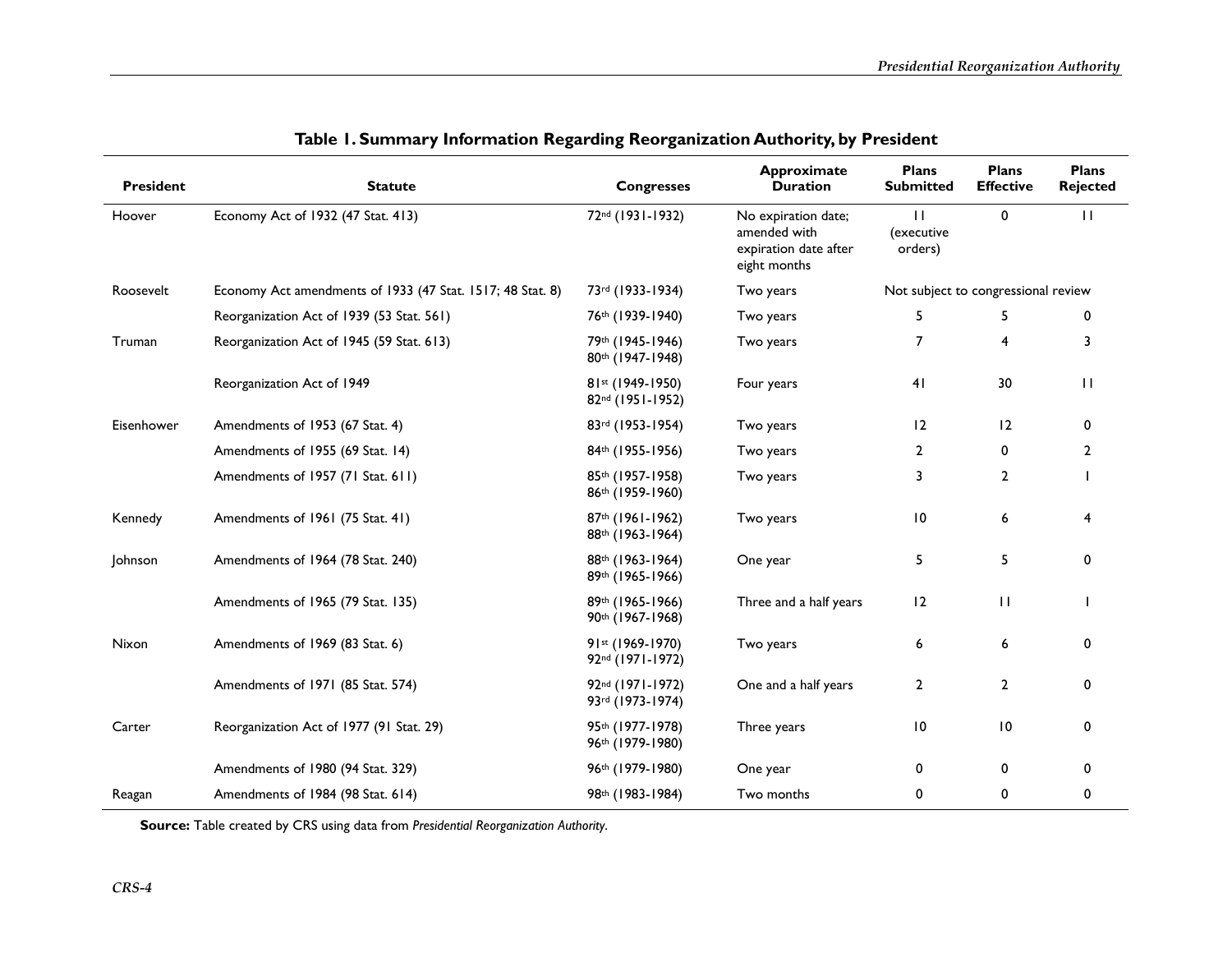### **The Economy Act of 1932 (Hoover)**

The earliest antecedent of the reorganization authority that is currently in the *U.S. Code* dates to 1932.15 While Secretary of Commerce, Herbert Hoover had been a proponent of the idea that Congress should delegate to the President authority to propose reorganizations of the executive branch for the purposes of improved economy and efficiency, subject to some form of congressional disapproval.<sup>16</sup> He continued to advance this view during his presidency. In 1932, Hoover requested this power, and, a few months prior to the 1932 presidential election, Congress provided the first version of the President's reorganization authority.<sup>17</sup>

The statute was enacted on June 30, 1932, during the first session of the  $72<sup>nd</sup>$  Congress (1931-1932). Under the act, the President was authorized to direct, by executive order, specified government reorganization actions. Each such executive order was subject to congressional review, and could be nullified by a resolution of disapproval, within 60 days, by either chamber. In the event of an adjournment of Congress within the 60-day period, the order could not become effective until 60 days following reconvening.

The first session of the 72<sup>nd</sup> Congress adjourned on July 16, 1932, and it did not reconvene until December 5, 1932. The period between enactment and adjournment—16 days—seemingly would have been of insufficient duration to allow an executive order to go into effect under the congressional review and disapproval provision of the statute, even if it had been submitted upon enactment. Perhaps for this reason, President Hoover did not submit executive orders under the act to Congress until December 9, 1932.<sup>18</sup> By this time, the President had been defeated in his bid for reelection, and he was completing his term in office.

<sup>&</sup>lt;sup>15</sup> On at least one occasion prior to 1932, Congress had delegated limited reorganization authority to the President. An act of May 20, 1918, known as the "Overman Act" authorized the President "to make such redistribution of functions among executive agencies as he may deem necessary, including any functions, duties, and powers hitherto by law conferred upon any executive department, commission, bureau, agency, office, or officer." (40 Stat. 556). Unlike the permanent organizational changes provided for under the other authorities discussed in this report, the changes under the Overman Act were temporary and automatically would be undone. The act remained in force until six months after the end of World War I. At that time, "all executive or administrative agencies, departments, commissions, bureaus, offices, or officers [were to] exercise the same functions, duties, and powers as heretofore or as hereafter by law may be provided." (40 Stat. 557). In other words, the status quo was to be restored at the war's end. Similar authority was provided to the President during World War II, as discussed below.

<sup>&</sup>lt;sup>16</sup> Speaking at a 1924 hearing, Secretary Hoover recommended that Congress give the President authority, under specified limits, to reorganize executive departments and agencies. He stated,

Congress should give authority to the President to make such changes within the limits of certain defined principles as may be recommended to him by an independent commission to be created by Congress and clothed with these authorities. The broad principle of grouping by major purpose could be laid down by legislation and the major purposes of the departments could be likewise defined. The groups according to major purpose could be enumerated by legislation and the groups assigned to departments. The details of the transfer of individual bureaus and functions to meet these principles could be left to the President, upon the recommendation of such a commission.

U.S. Congress, Joint Committee on the Reorganization of the Administrative Branch of the Government, *Reorganization of Executive Departments*, Hearings, 68<sup>th</sup> Cong., 1<sup>st</sup> sess. (Washington: GPO, 1924), p. 353. On Hoover's government improvement views generally, see Joan Hoff Wilson, *Herbert Hoover: Forgotten Progressive* (Boston: Little, Brown, 1975).

<sup>&</sup>lt;sup>17</sup> The Economy Act of 1932 (47 Stat. 413) was Part II of the Legislative Appropriations Act for FY1933.

<sup>&</sup>lt;sup>18</sup> President Hoover disparaged this feature of the legislation at the time he signed it into law, stating, "[T]he bill is so framed as to render abolition or consolidation of the most consequential commissions and bureaus impossible of (continued...)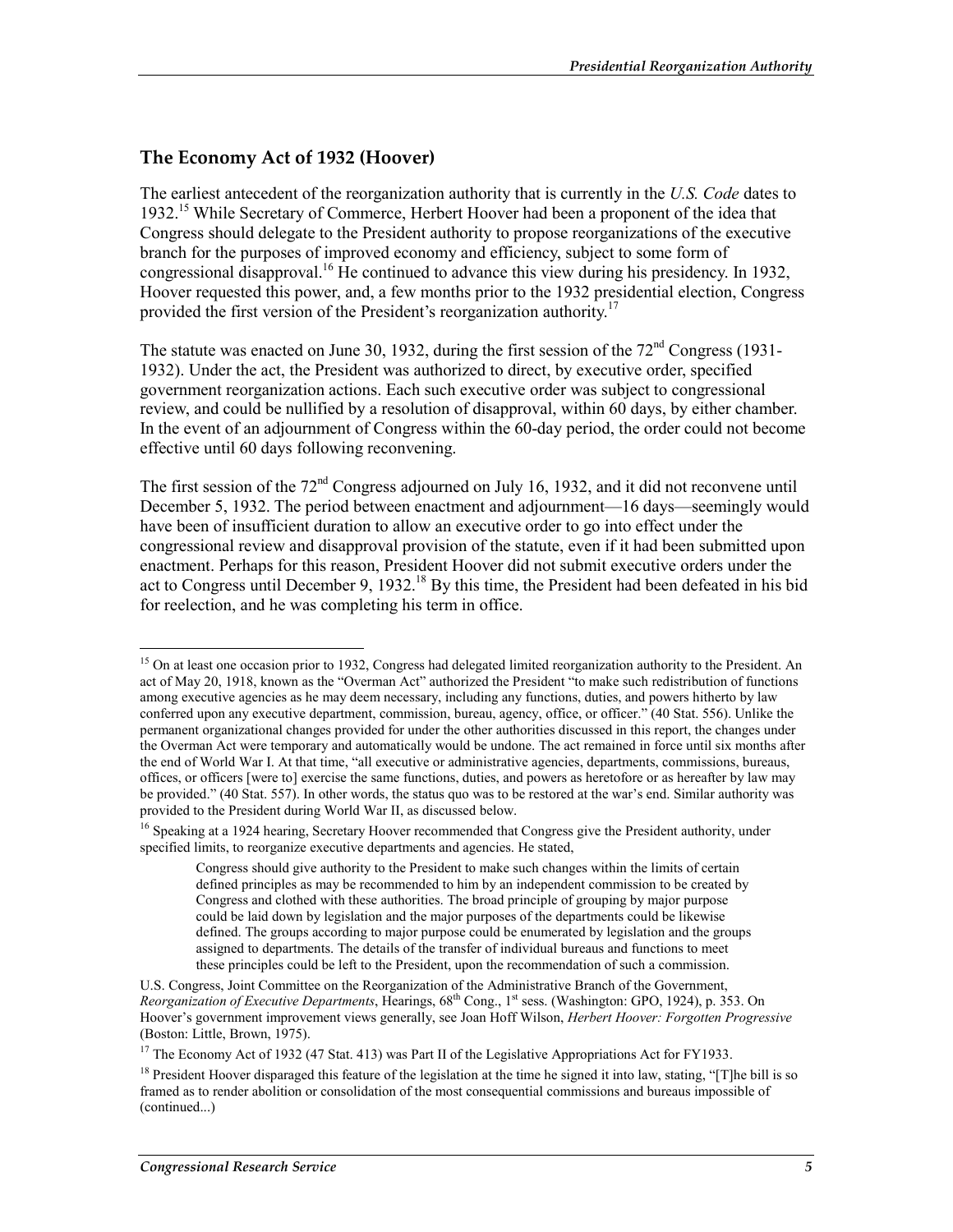The act established definitions for federal government agencies that reflected the distinctions made among various entities at that time. It specified that, for purposes of the statute an "executive agency" was a "commission, board, bureau, division, service, or office in the executive branch," with executive departments excluded. An "independent executive agency," by contrast, was an "executive agency not under the jurisdiction or control of any executive department," that is, any freestanding entity that was not a department.<sup>19</sup> Congress continued to distinguish between departments, subunits of departments, and other freestanding federal organizations in later versions of the statute.

Under the act, an executive order could

- transfer all or part of an independent agency and/or its functions to a department or agency;
- transfer all or part of an agency from one department to another;
- consolidate or redistribute functions within a department or in its component agencies; or
- specify the name and functions of a consolidated entity, as well as the title, powers, and duties of its head.<sup>20</sup>

The use of these powers was to be consistent with the purposes identified by the statute: i.e., to group, coordinate, and consolidate agencies according to major purpose; to reduce the number of agencies by combining those with similar functions; to eliminate overlap and duplication of effort; and to "segregate regulatory agencies and functions from those of an administrative and executive character."<sup>21</sup>

Within these broad parameters, limitations were placed on the range of actions the President could include in an executive order. The statute provided that "Whenever … the President concludes that any executive department or agency created by statute should be abolished and the functions thereof transferred to another executive department or agency or eliminated entirely the authority granted in this title shall not apply.<sup> $22$ </sup> In other words, an executive order under this authority could not abolish an entire federal organization or eliminate all of its functions.

During the remainder of his term, President Hoover issued 11 executive orders under the authority of the act.<sup>23</sup> The orders directed the consolidation, coordination, and grouping of

<sup>(...</sup>continued)

consummation until some months after the next session of Congress." U.S. President (Hoover), "Statement About Signing the 'Economy Act'," *Public Papers of the Presidents of the United States: Herbert Hoover, 1932-33* (Washington: GPO, 1977), p. 283.

<sup>&</sup>lt;sup>19</sup> 47 Stat. 413.

<sup>20 47</sup> Stat. 413.

 $21$  Ibid.

<sup>22 47</sup> Stat. 414.

<sup>&</sup>lt;sup>23</sup> These executive orders, together with related presidential messages, are printed in U.S. Congress, House Committee on Expenditures in the Executive Departments, *Message from the President of the United States Transmitting a Message to Group, Coordinate, and Consolidate Executive and Administrative Agencies of the Government, as Nearly as Maybe, According to Major Purposes*, 72nd Cong., 2nd sess., December 9, 1932, H.Doc. 493 (Washington: GPO, 1932).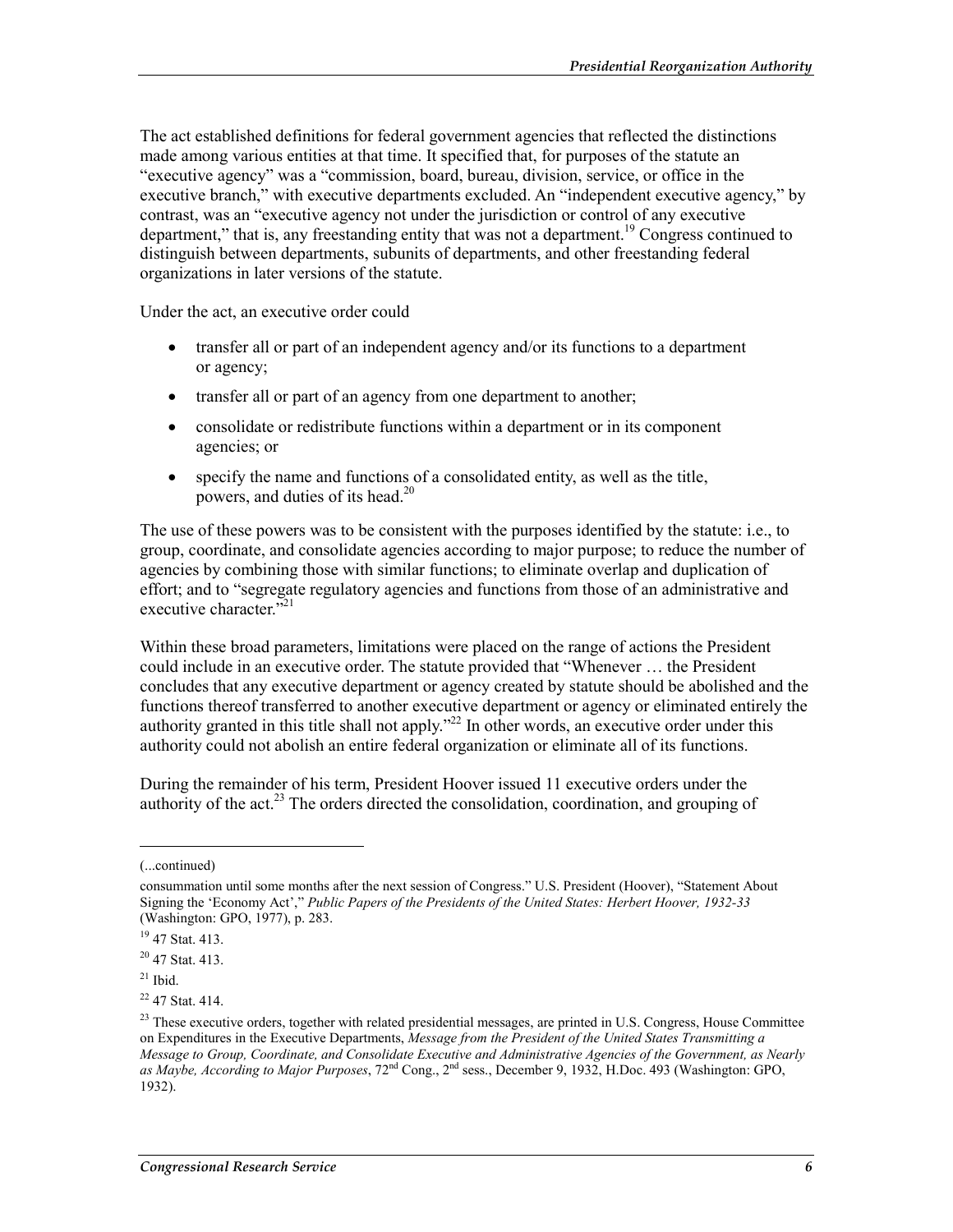specified agencies and activities according to the major functions and purposes.<sup>24</sup> As previously noted, the act included a mechanism for disapproval by a resolution of a single house of Congress, also known as a "one-house legislative veto." Following four days of hearings in late December 1932, $^{25}$  the House Committee on Expenditures in the Executive Departments recommended that the House disapprove all of the executive orders.26 Among other reasons, the committee expressed reservations about binding the incoming President with the initiatives of the outgoing President. The committee's report, published on January 9, 1933, noted that the testimony of the President's Director of the Budget appeared to endorse this view:

At the conclusion of his testimony Colonel [J. Clawson] Roop, in reply to a question of the chairman of the committee, expressed his personal opinion that it would be unwise to make the proposed changes on the eve of the inauguration of a new President. This view, coming as it did from the Director of the Budget, the official who was designated by the President to prepare the information upon which the orders were based, naturally had great weight with members of the committee.<sup>27</sup>

The House disapproved all 11 of Hoover's orders on January 19, 1933, thus preventing their implementation.<sup>2</sup>

#### **The Amendments of 1933 (Roosevelt)**

On January 3, 1933, President Hoover spoke out against opposition to his reorganization orders, and he urged Congress to either allow them to take effect, or to provide an enhanced authority to the next President:

The same opposition has now arisen which has defeated every effort at reorganization for 25 years.... The proposal to transfer the job of reorganization to my successor is simply a device by which it is hoped that these proposals can be defeated.... Any real reorganization sensibly carried out will sooner or later embrace the very orders I have issued.... Either Congress must keep its hands off now, or they must give to my successor much larger powers of independent action than given to any President if there is ever to be reorganization. And that authority to be effective should be free of the limitations in the law passed last year which gives Congress the veto power, which prevents the abolition of functions, which prevents the rearrangement of major departments. Otherwise, it will, as is now being demonstrated in the present law, again be make-believe.<sup>29</sup>

<sup>&</sup>lt;sup>24</sup> For example, Executive Order 5962 directed the transfer of the following entities, among others, to the Department of the Interior: the Office of the Supervising Architect, from the Department of the Treasury; nonmilitary activities then being administered by the Chief of Engineers of the U.S. Army; the Bureau of Public Roads from the Department of Agriculture; the Office of Public Buildings and Public Parks, then an independent establishment; and the Government Fuel Yards from the Bureau of Mines in the Department of Commerce. Ibid., pp. 9-21.

<sup>25</sup> U.S. Congress, House Committee on Expenditures in the Executive Departments, *President's Message on Consolidation of Government Agencies*, Hearings, 72nd Cong., 2nd sess., December 9, 1932 (Washington: GPO, 1932).

<sup>26</sup> U.S. Congress, House Committee on Expenditures in the Executive Departments, *Executive Orders Grouping, Coordinating, and Consolidating Certain Executive and Administrative Agencies of the Government*, H. Rpt. 1833 to accompany H. Res. 334, 72<sup>nd</sup> Cong., 2<sup>nd</sup> sess. (Washington: GPO, 1933).

 $27$  Ibid., p. 2.

<sup>&</sup>lt;sup>28</sup> "Grouping, Consolidation, and Coordinating Executive and Administrative Agencies of the Government," proceedings in the House, *Congressional Record*, vol. 76, January 19, 1933, pp. 2103-2127.

<sup>29</sup> U.S. President (Hoover), "Statement About the Reorganization of the Executive Branch," *Public Papers of the Presidents of the United States: Herbert Hoover, 1932-33* (Washington: GPO, 1977), pp. 921-923.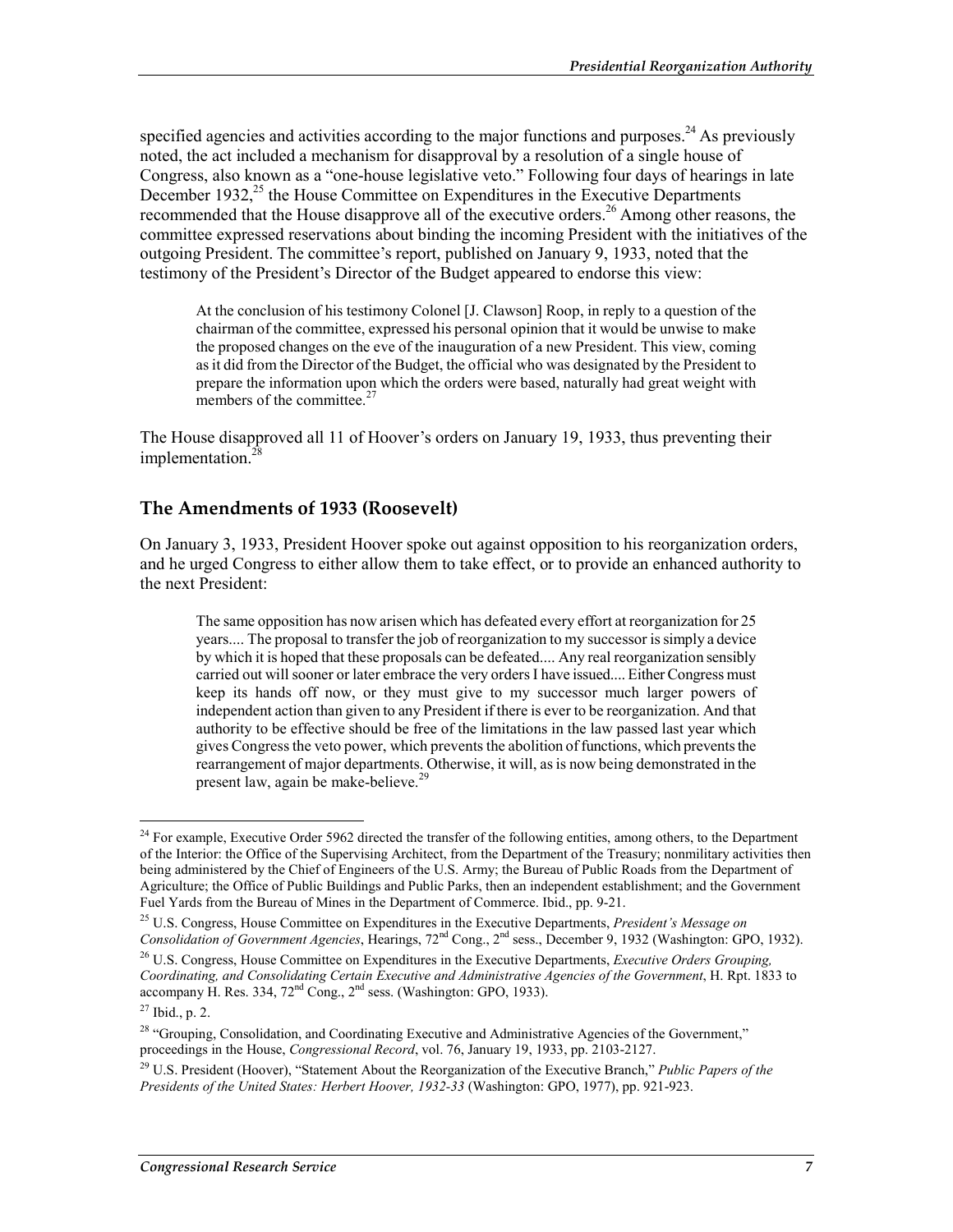Consistent with the spirit of this statement, one day before leaving office, President Hoover signed the Treasury-Post Office Appropriations Act of March 3, 1933, which included an amendment to the 1932 statute that extended and strengthened reorganization authority for the benefit of his successor, President Franklin D. Roosevelt.<sup>30</sup> The 1932 provisions were further amended, on March 20, 1933, after Roosevelt took office.<sup>31</sup>

As amended in 1933, the act expressed a greater sense of urgency, in the context of the national economic downturn, to reorganize the federal government. The introductory statement of the statute began:

The Congress hereby declares that a serious emergency exists by reason of the general economic depression; that it is imperative to reduce drastically governmental expenditures; and that such reduction may be accomplished in great measure by proceeding immediately under the provisions of this title. $32$ 

The changes in the amended act addressed some of the features that Hoover had perceived to be shortcomings in the original law:

- While the executive orders were to be submitted to Congress as before, the amended act provided no expedited method of congressional disapproval. Consequently, any executive order under the 1933 act would go into effect, absent enactment of a new law to the contrary.<sup>33</sup>
- Under the amended act, the list of possible reorganizational actions was expanded to include the abolishment of a statutorily established agency or function. An exception to this authority was that an order could not abolish or transfer a department or all of its functions.

Overall, the 1933 amendments expanded the range of actions the President could order under the authority, and it all but eliminated the ability of Congress to prevent such orders from taking effect. Unlike the original 1932 act, however, the amended statute had a sunset date: Executive orders under this authority had to be transmitted to Congress within two years from enactment.

Despite the availability of expansive reorganization powers, Roosevelt did not undertake a comprehensive rearrangement of the executive branch.<sup>34</sup> He did, however, issue a number of executive orders making various individual regroupings, consolidations, transfers, and abolitions

<u>.</u>

<sup>30 47</sup> Stat. 1517.

<sup>&</sup>lt;sup>31</sup> The provisions were included as Title III of an act to "maintain the credit of the United States government." 48 Stat. 8, at 16.

<sup>32 47</sup> Stat. 1517.

<sup>&</sup>lt;sup>33</sup> That is, the President's actions could have been undone through the regular legislative process, but this would have required either the President's cooperation in signing such a bill or a veto override by both houses.

 $34$  Historian Richard A. Polenberg has suggested several reasons for the lack of comprehensive reorganization. First, upon entering office, Roosevelt faced the press of economic issues, which took precedence. In addition, small agencies, though adding to the complexity of the federal bureaucracy, arguably could respond more swiftly to the nation's problems. Furthermore, Roosevelt benefitted from the competing organizations and appointees in his administration. Finally, the President was aware of political impediments to closing offices and making other related changes. (Richard Polenberg, *Reorganizing Roosevelt's Government* (Cambridge: Harvard University, 1966); hereafter cited as "Polenberg")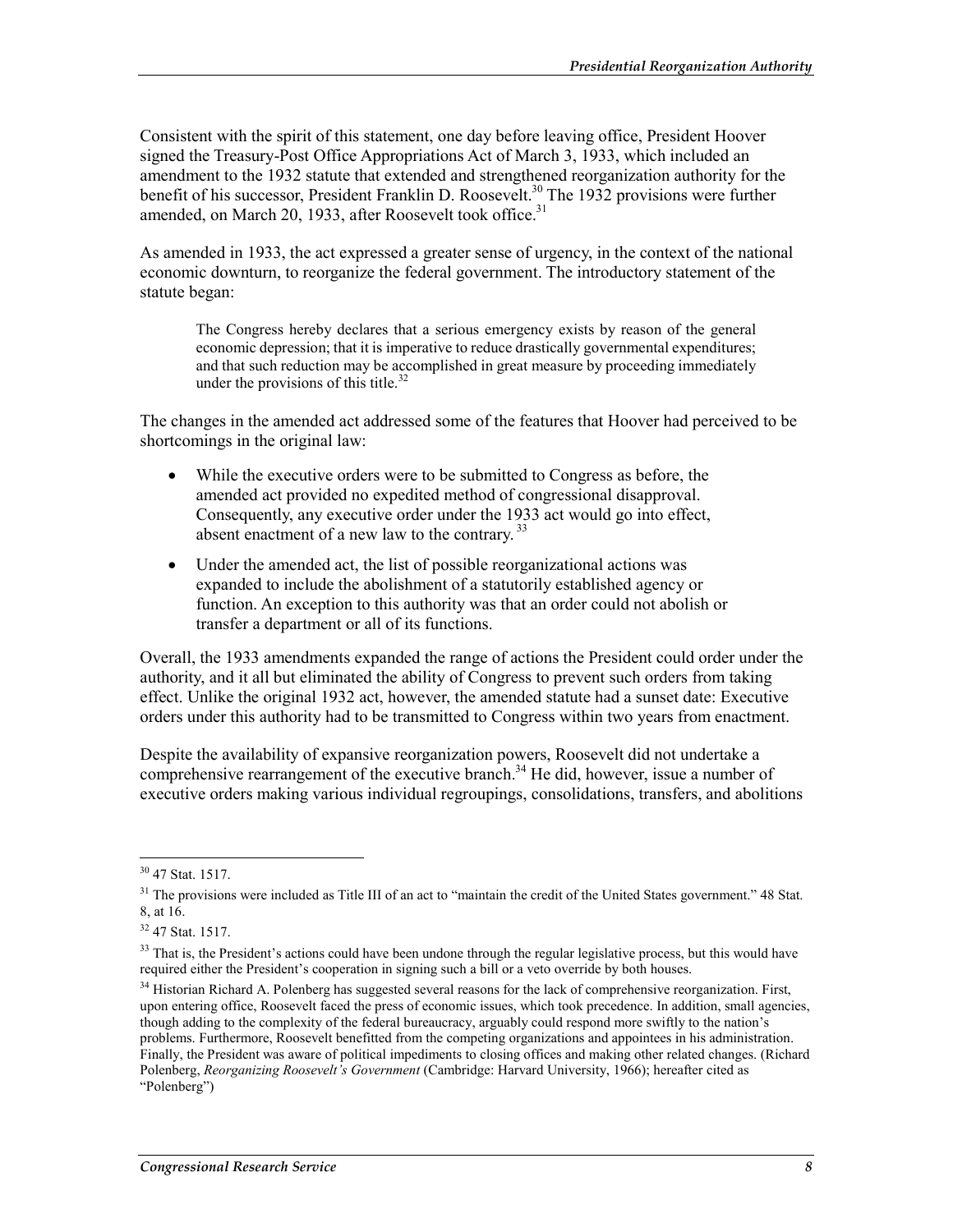of executive agencies and functions.<sup>35</sup> According to one observer, the most important of these changes were:

The creation of an Office of National Parks, Buildings, and Reservations in the Department of the Interior in order to consolidate all functions of administering public buildings and reservations, national parks, national monuments, and national cemeteries; the creation of divisions of Disbursement and Procurement in the Treasury Department to handle all of the government's disbursement and procurement activities; the abolition of the United States Shipping Board and the transfer of its functions and those of its subsidiary Fleet Corporation to the Department of Commerce; the consolidation of the separate Bureaus of Immigration and Naturalization into the Immigration and Naturalization Service in the Department of Labor; the transfer of the functions of the Federal Board for Vocational Education to the Interior Department, where they were assigned to the Office of Education; the consolidation of all the government's agricultural credit agencies in a newly created Farm Credit Administration; the transfer of the Office of the Alien Property Custodian and its functions to the Department of Justice; the abolition of the Board of Indian Commissioners and the transfer of its functions to the Department of the Interior; and the creation of a Division of Territories and Insular Possessions in the Department of the Interior to consolidate all the governments functions pertaining to territorial matters.<sup>36</sup>

In his message transmitting Executive Order 6166 to Congress, President Roosevelt stated that it would "effect a saving of more than \$25,000,000."<sup>37</sup> Whether such savings ultimately were achieved under the order is unknown. It does not appear, however, that the number of government agencies declined during this period. One later assessment observed that, "[i]n the eighteen months from the middle of 1933 to the end of 1934, 60 new administrative units were created, some by Congress and others by executive order in pursuance of general legislation. None of these took the departmental form, and many remain[ed] as permanent units.<sup>338</sup>

Roosevelt's public statements suggest that he did not believe, in general, that government reorganization would be a source of much savings. He expressed this clearly in his articulation of the administrative benefits of reorganization when he sought a renewal of the authority in 1937:

The experience of states and municipalities definitely proves that reorganization of government along the lines of modern business administrative practice can increase efficiency, minimize error, duplication and waste, and raise the morale of the public service. But that experience does not prove, and no person conversant with the management of large private corporations or of governments honestly suggests, that reorganization of government machinery in the interest of efficiency is a method of making major savings in the cost of government.

<sup>35</sup> For a discussion of these changes in detail, see A.J. Wann, *The President as Chief Administrator: A Study of Franklin D. Roosevelt* (Washington, DC: Public Affairs Press, 1968), pp. 22-31 (hereafter cited as "Wann"); and Lewis Meriam and Laurence F. Schmeckebier, *Reorganization of the National Government: What Does It Involve?* (Washington, DC: Brookings, 1939), pp. 197-212 (hereafter cited as Meriam and Schmeckebier).

<sup>36</sup> Wann, p. 25.

<sup>37</sup> Franklin D. Roosevelt, *The Public Papers and Addresses of Franklin D. Roosevelt: Volume Two, The Year of Crisis, 1933* (New York: Random House, 1938), p. 222. This sum could be comparable to approximately \$435 million in 2012 dollars. (See Bureau of Labor Statistics CPI Inflation Calculator, at http://data.bls.gov/cgi-bin/cpicalc.pl.)

<sup>38</sup> Marshall E. Dimock and Gladys O. Dimock, *American Government in Action*, revised edition (New York: Rinehart & Co., 1951), p. 570.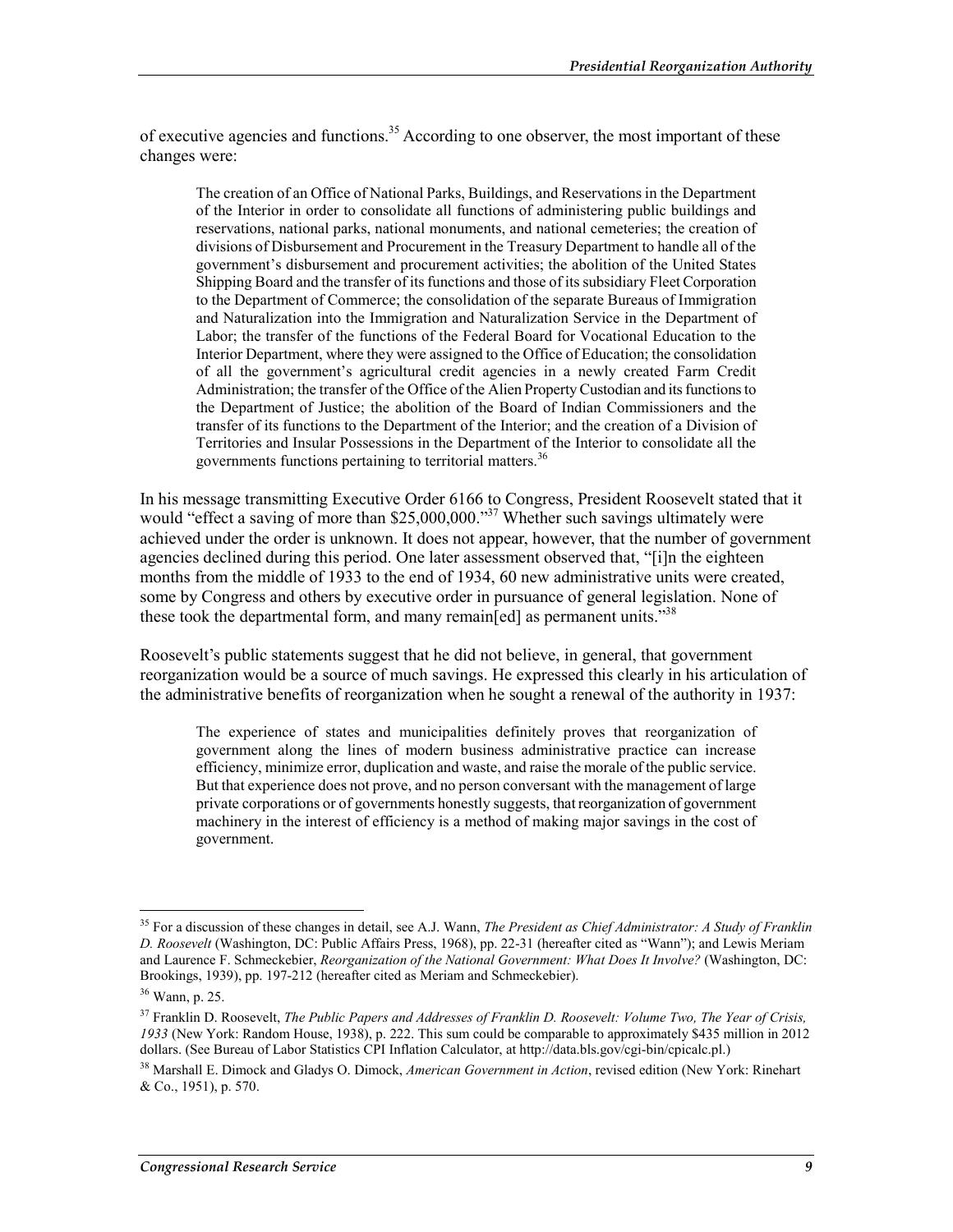Large savings in the cost of government can be made only by cutting down or eliminating government functions. And to those who advocate such a course it is fair to put the question—which functions of government do you advocate cutting off?<sup>39</sup>

### **Reorganization Authority Proposal During the 75th Congress (1937-38) (Roosevelt)**

By mid-1935, the reorganization authority that had been provided in 1933 had expired. Organizational changes under this authority, as well as statutes enacted by Congress during the first years of the Roosevelt Administration, had created a federal bureaucracy seemingly in need of administrative reorganization and improved management.<sup>40</sup> In early 1936, both Congress and the President initiated studies of potential reorganization of the executive branch.<sup>41</sup> The results of these studies were not publically released until after the 1936 election and the beginning of both the President's second term and the  $75<sup>th</sup>$  Congress (1937-1938).

The research on behalf of Congress, which was carried out by the Brookings Institution, resulted in a series of 15 reports that were submitted to Congress periodically during this time. The reports were combined into a 1,200 page Senate report that was published in August 1937.<sup>42</sup> This report contained the results of "a study of the organization and administration of [then] existing functions and … recommendations regarding the improvement of their administrative performance."43 As such, it did not speak to the question of presidential reorganization authority.

By early 1937, the study conducted on the President's behalf had been completed and reported to the President and Congress.<sup>44</sup> This work, which was carried out by the President's Committee on Administrative Management, also known as the Brownlow Committee,  $4<sup>5</sup>$  resulted in a legislative proposal that was forwarded to Congress.46 Included in the proposal was a new version of reorganization authority. The proposal differed from the 1933 amendments in a number of ways that arguably would have shifted more power from Congress to the President than had been the case in the previous law. For example, the President would not have been required to inform, or get approval from, Congress as part of the process. In addition, the authority, previously authorized for two years, would have been without expiration. Furthermore, the range of

<sup>&</sup>lt;sup>39</sup> Franklin D. Roosevelt, "The Message to the Extraordinary Session of the Congress Recommending Certain Legislation—November 15, 1937," *The Public Papers and Addresses of Franklin D. Roosevelt: 1937 Volume, The Constitution Prevails* (New York: Macmillan, 1941), pp. 498-499.

<sup>40</sup> Wann, pp. 25-31.

<sup>&</sup>lt;sup>41</sup> For more on the genesis and conduct of these two studies and the related interaction between the two branches, see Wann, chapter 6.

<sup>42</sup> U.S. Congress, Senate Select Committee to Investigate the Executive Agencies of the Government, *Investigation of Executive Agencies of the Government*, preliminary report, 75<sup>th</sup> Cong., 1<sup>st</sup> sess., August 19, 1937, S.Rept. 1275 (Washington: GPO, 1937).

 $43$  Ibid., p. v.

<sup>44</sup> The report was printed as U.S. Congress, Senate, *Reorganization of the Executive Departments*, "Message from the President of the United States Transmitting a Report on Reorganization of the Executive Departments of the Government," 75<sup>th</sup> Cong., January 12, 1937, S.Doc. 8 (Washington: GPO, 1937).

<sup>&</sup>lt;sup>45</sup> The committee was named after its chairman, Louis Brownlow, a practitioner and researcher in the field of public administration.

<sup>46</sup> The proposal, together with an analysis of some of its features, was later printed in the *Congressional Record*. Rep. Arthur P. Lamneck, "Extension of Remarks," House debate, *Congressional Record*, vol. 83 (March 30, 1938), pp. 4376-4385.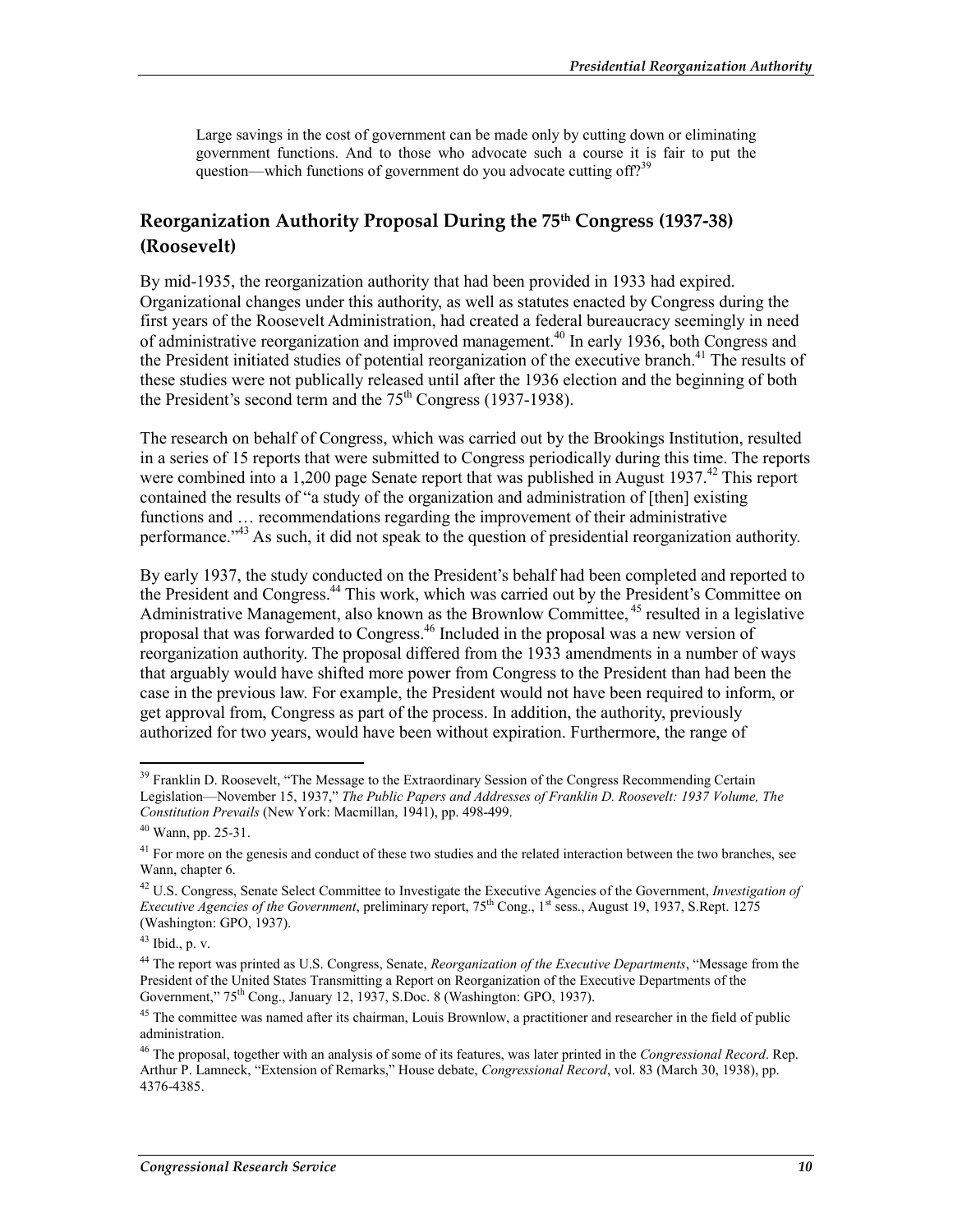reorganizational tools available to the President would have been greater. Among other possible actions, he would have been empowered to establish or abolish any government agency or federal corporation, including a department. The proposal to reactivate and expand the authority was embedded in draft legislation that also would have made statutory changes to the federal government, including establishment of a Department of Social Welfare and a Department of Public Works.

Consideration of the Administration's request for executive branch reorganization authority appears to have been influenced by a proposal by the President, during the same session of Congress, to reorganize the federal judiciary. By this time, President Roosevelt had completed his first term and much of his New Deal economic and social legislative agenda had been enacted. The Supreme Court, in turn, had invalidated some of these laws. The President's proposal to reorganize the judiciary, which has frequently been referred to as his "court-packing plan," would have temporarily expanded the number of members of the Supreme Court and allowed the President to appoint additional justices. These new justices presumably would have ruled more favorably on challenges to New Deal legislation. The President's plan was seen by some to be an effort to aggrandize the power of the executive. It proved to be controversial, and, opposed even by some Members of Congress of his own party, it was never enacted.

In this context, the President's request for expanded executive branch reorganization authority was viewed by some as another effort to expand the President's power, in this case at the expense of the legislative branch. For example, during Senate debate on reorganization authority in early 1938, one Senator drew an explicit connection between the two efforts:

[A] year ago, when like a vagrant meteor the Court-packing scheme burst upon the horizon of our Legislature, the people, both legislators and onlookers, stood aghast, astonished, and bewildered. Little time had they to appreciate what that bill then was; and no time had they to appreciate that the complement of that bill, the so-called reorganization bill, followed and was a part of the scheme which was then presented to the American people.

A year ago we had two bills. The first was the Court-packing bill, which was designed to give the President control of the courts. The second was the reorganization bill, which was designed to give the President all the power Congress possessed. If either bill were successful, that which was desired would be brought about.

The Court bill was not successful. Its purpose has been and will be accomplished in a measure because time and nature have done their work. So the President has attained in part his object in that regard.

The reorganization bill has not yet been successful. Yet men stand upon this floor—just as good men as any of the rest of us, no doubt, with the same patriotic impulses the same desire to protect and preserve liberty in this land—and plead for the passage of the reorganization bill, which gives to the President plenary powers in the entire domain of Congress.<sup>47</sup>

Some scholars have also attributed congressional opposition to other factors. Included in these factors are perceptions of insufficient consultation with congressional leadership and inadequate

<sup>47</sup> Sen. Hiram W. Johnson, "Reorganization of Executive Departments," Senate debate, *Congressional Record*, vol. 83 (March 28, 1938), p. 4196.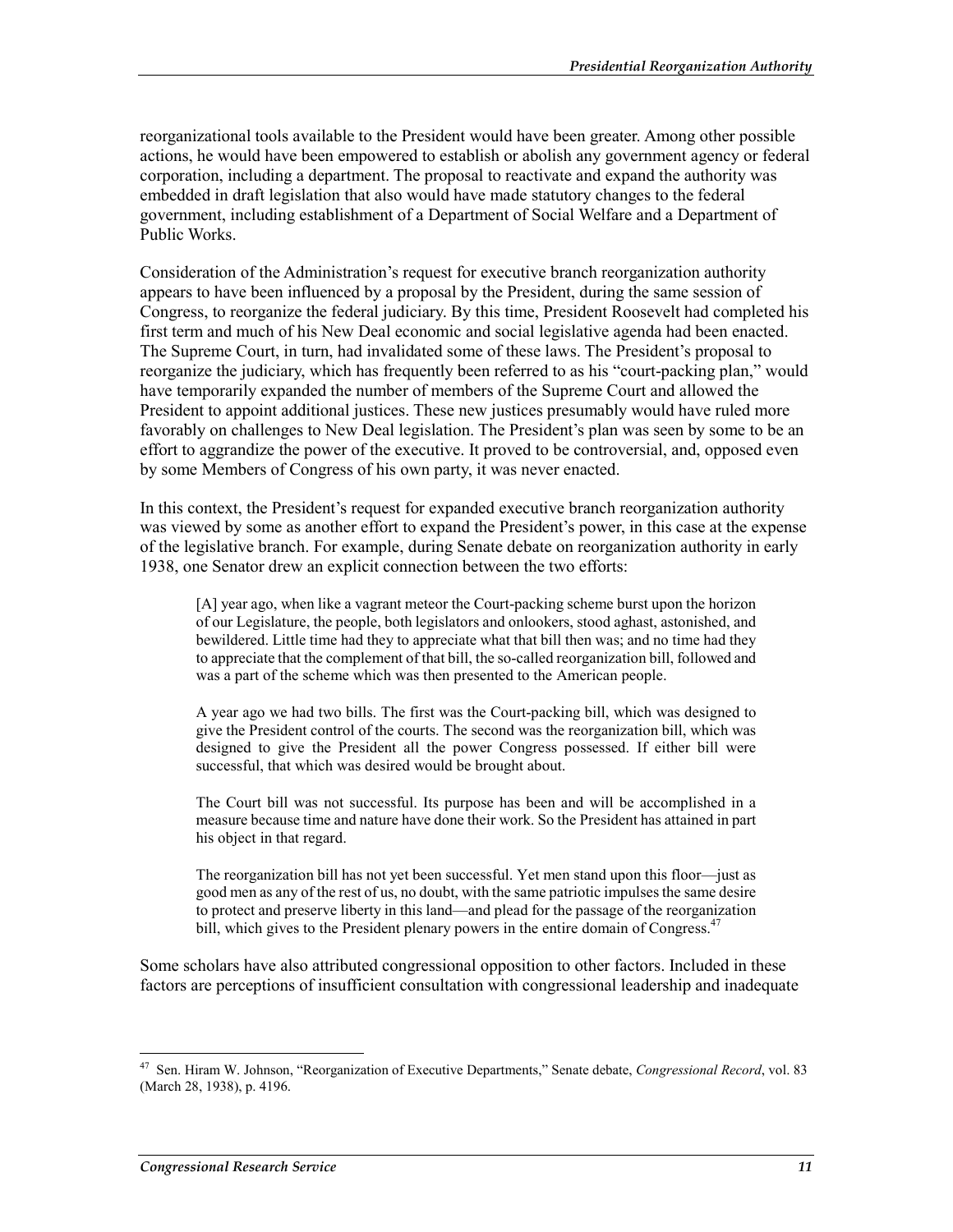attention to spending reductions, as well as opposition to the establishment of one or more new departments.<sup>4</sup>

Early in 1938, the Senate passed a renewal of reorganization authority that was more limited than what the President had requested. Notably, it would have required that the President inform Congress of executive orders under the statute. In addition, the authority would have been of only two years duration. The range of reorganizational tools available to the President would have been similar to those that had been available in 1933. The Senate-passed measure was considered and amended in the House. The House amendments restored a version of the 1932 mechanism for congressional disapproval of the executive orders, among other changes. Ultimately the bill was recommitted in the House and never enacted.<sup>49</sup>

### **The Reorganization Act of 1939 (Roosevelt)**

Soon after the beginning of the  $76<sup>th</sup>$  Congress (1939-1940), President Roosevelt once again requested reorganization authority. The terms of the legislation were more limited in scope than those that had been requested during the preceding two years, and the Reorganization Act of 1939 was enacted on April  $3$ , 1939.<sup>50</sup> One observer noted:

The Reorganization bill introduced in 1939 stood in sharp contrast to the measure defeated by the House the previous year. It was extremely mild, omitting nearly every controversial feature of its predecessor.... It sparked no storm of controversy; public fear was absent and pressure groups were quiescent.<sup>51</sup>

The authority, delineated under the first title of the statute, differed from that of 1933 in several ways.<sup>52</sup> First, the legal vehicle by which a reorganization initiative would be proposed by the President was to be a reorganization plan, rather than an executive order. This provision addressed a longstanding concern that allowing Congress to void an executive order by resolution was a violation of the separation of powers.<sup>53</sup> Second, a reorganization plan could be nullified by concurrent resolution of Congress within 60 calendar days of its transmittal—a so-called twohouse legislative veto. This mechanism for congressional involvement in the process represented somewhat of a middle ground between the 1932 statute, which allowed either house to nullify the President's proposal by simple resolution, and the 1933 statute, which had no provision for congressional nullification of an initiative.

The 1939 act provided the President with less authority and included more limits than the 1933 act. Although a reorganization plan under the 1939 act could abolish agencies and transfer functions, as could be done under the 1933 statute, it could no longer abolish functions. In addition, the range of actions that could not be included in a plan was expanded to include

<sup>&</sup>lt;sup>48</sup> See, for example, Polenberg, pp. 31-51.

 $49$  For more on congressional action on legislative proposals to renew reorganization authority during the  $75<sup>th</sup>$  Congress, see ibid., chapters 6 and 8; Wann, chapter 6; and Meriam and Schmeckebier, chapter 11.

 $50$  53 Stat. 561.

<sup>51</sup> Polenberg, p. 184.

 $52$  Title II amended the Budget and Accounting Act of 1921 to clarify that independent regulatory boards and commissions were subject to its provisions, and Title III established six administrative assistants to the President. 53 See John D. Millett and Lindsay Rogers, "The Legislative Veto and the Reorganization Act of 1939," *Public Administration Review*, vol. 1 (Winter 1941), pp. 176-189, at 180.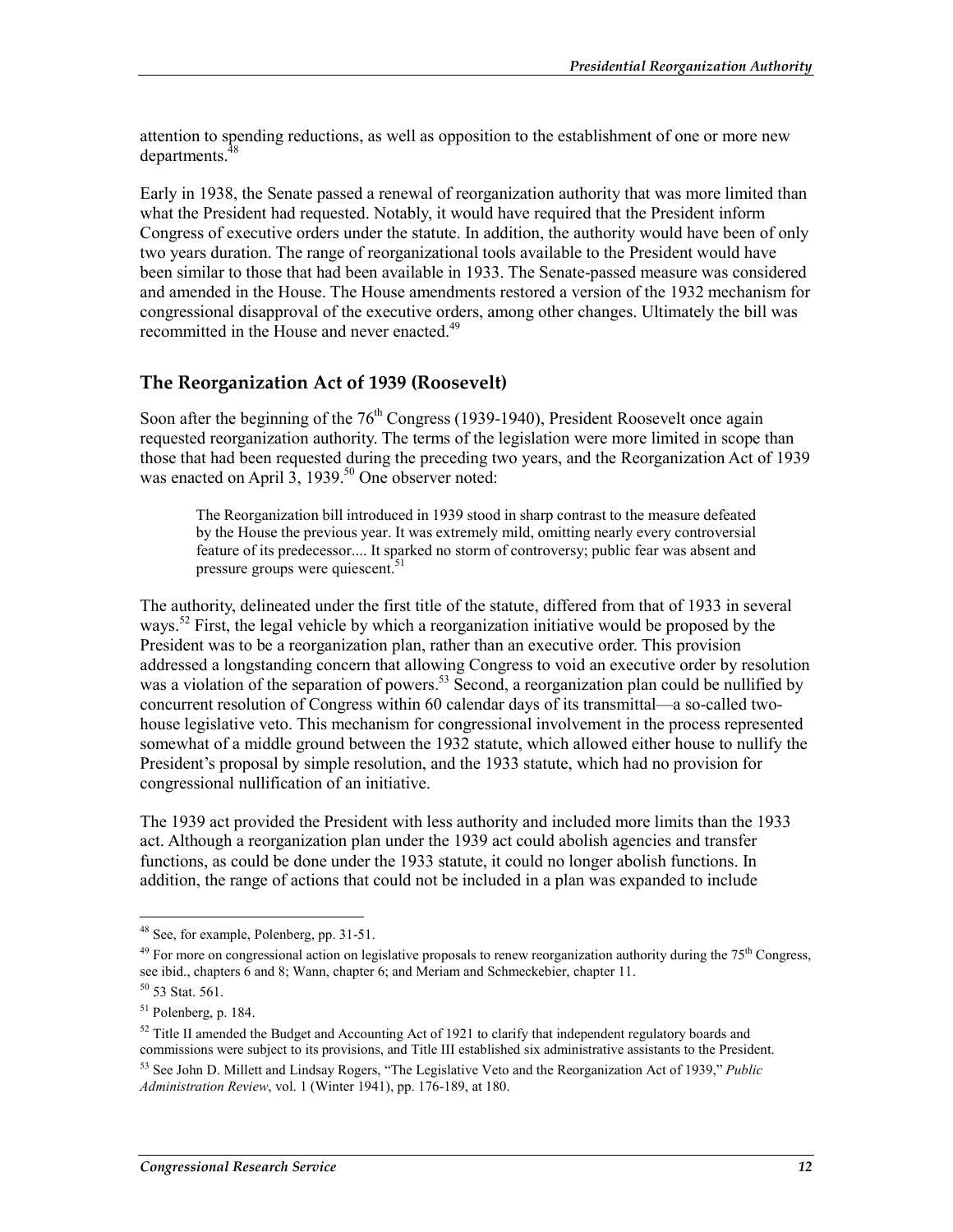- the creation of a new department;
- a change in the name of a department or the title of its head, or the designation of any agency as "department" or its head as "Secretary";
- the transfer, consolidation, or abolition of the whole or any part of 21 enumerated agencies:<sup>54</sup>
- the continuation of an agency or function beyond the time provided for by law; and
- the exercise of a function not provided for in law.<sup>55</sup>

As had been the case under the 1933 law, the authority under the 1939 act was of limited duration. All plans had to be transmitted to Congress before January 21, 1941, the beginning of the next presidential term.

President Roosevelt submitted five plans under the act, and each went into effect. Although not required by the act, Congress passed a joint resolution of approval in each case. These resolutions provided a way for Congress to "amend" the plans as to their application and effective dates.

One of the plans faced opposition, but ultimately was approved. The House passed a concurrent resolution disapproving Reorganization Plan No. IV of 1940, but the Senate did not adopt the measure. The joint resolution of approval under which Congress endorsed the plan was initiated in the House as a joint resolution of approval for Reorganization Plan No. V of 1940. The Senate amended this resolution with approval of plan no. IV, and the House then agreed to the amended resolution<sup>56</sup>

For some Members of Congress, this outcome, in which a plan went into effect despite the opposition of one chamber of Congress, was evidence of the shortcomings of the method of congressional consideration in the 1939 act. For example, in 1945, Representative Walter H. Judd referred to this sequence of events in the context of advocating for a one-house veto over a twohouse veto. He stated:

[I]t was under that 1939 act that a thing happened which many people here believe was unwise—the transfer of the CAA [Civil Aeronautics Authority] into the Department of Commerce. That reorganization plan was disapproved, as I recall, by a vote of 4 to 1 in this House, but it was approved in the other body by a narrow margin and became the law, despite our objection. It was under that law which the House had disapproved that the CAA was placed under the Department of Commerce, so that it ceased to be a wholly independent

<sup>1</sup> <sup>54</sup> Many, but not all, of these agencies were independent board and commissions with regulatory responsibilities. The 21 agencies included Civil Service Commission, Coast Guard, Engineer Corps of the U.S. Army, Mississippi River Commission, Federal Communications Commission, Federal Power Commission, Federal Trade Commission, General Accounting Office, Interstate Commerce Commission, National Labor Relations Board, Securities and Exchange Commission, Board of Tax Appeals, U.S. Employees' Compensation Commission, U.S. Maritime Commission, U.S. Tariff Commission, Veterans' Administration, National Mediation Board, National Railroad Adjustment Board, Railroad Retirement Board, Federal Deposit Insurance Corporation, and Board of Governors of the Federal Reserve System.

<sup>55</sup> Reorganization Act of 1939, § 3; 53 Stat. 561-562.

<sup>&</sup>lt;sup>56</sup> 54 Stat. 230-231.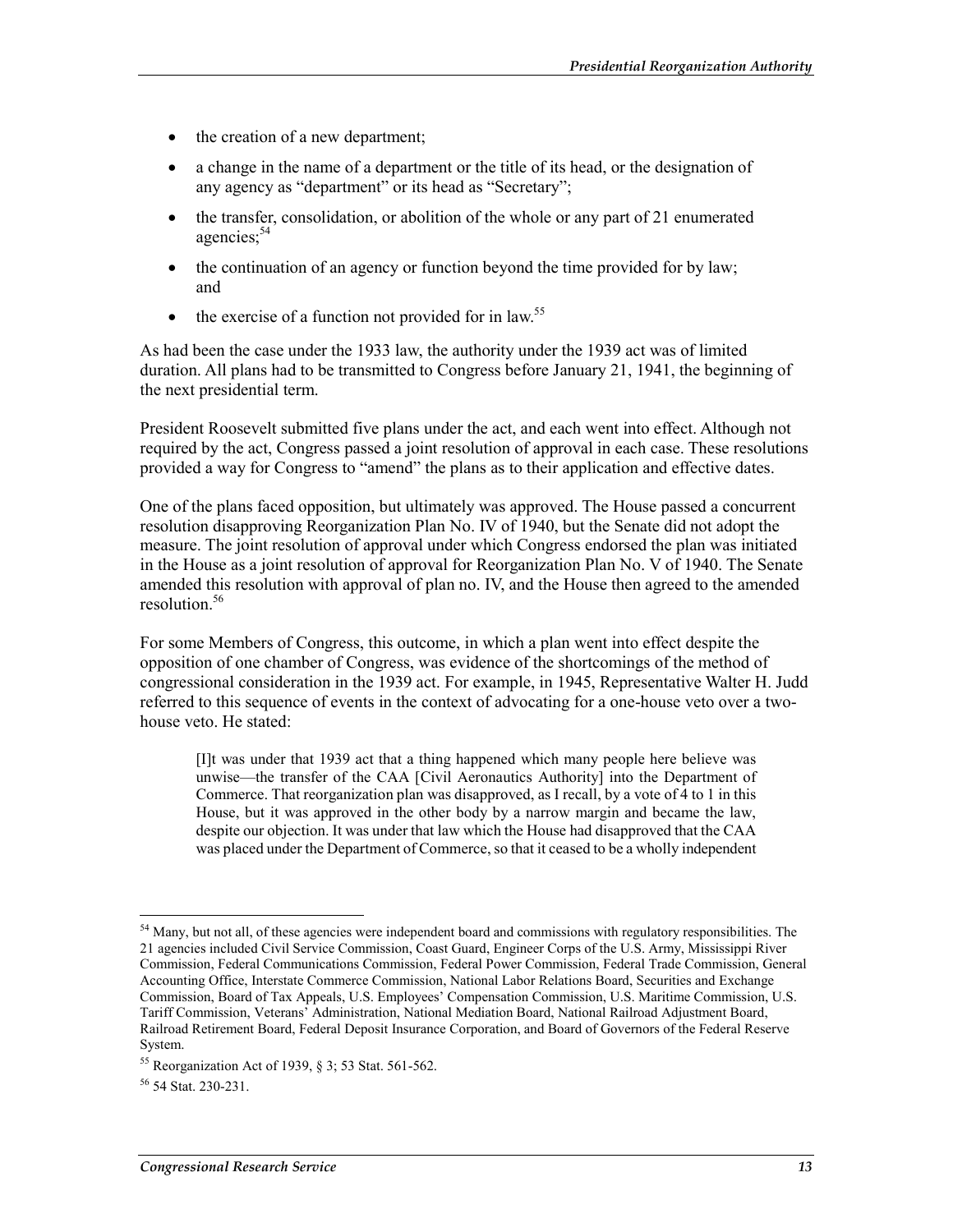quasijudicial agency and became subject to the control of the Secretary of Commerce, who is a political appointee.<sup>57</sup>

The President's five plans effected a number of changes, including some that had been recommended in the 1937 report of the Brownlow Committee. Included among these changes were reorganizations that shaped the newly created Executive Office of the President (EOP).<sup>5</sup> The Federal Security Agency, predecessor to the Department of Health and Human Services, was also established under this authority, from functions transferred from the Departments of Labor (DOL), the Interior (DOI), and the Treasury (Treasury), as well as the Works Progress Administration, the Social Security Board, and the Civilian Conservation Corps.<sup>5</sup>

#### **The Reorganization Act of 1945 (Truman)**

On May 24, 1945, President Harry S Truman requested reorganization authority. By this time, the 1939 authority had been expired for four years. But the President had not been altogether without authority in this area. After the United States entered World War II, Congress provided the President with temporary and limited war-time reorganization authority. The First War Powers Act was enacted December 18, 1941, 11 days after the attack against the United States naval base at Pearl Harbor, Hawaii.<sup>60</sup> The statute provided the President with authority similar to that which had been conveyed through the Overman Act of 1918, during World War  $I<sup>61</sup>$  Under the authority, the President could transfer and consolidate agencies by executive order without congressional consultation or approval, as long as his actions related to the conduct of the war. After the war, however, the organizational structure of the departments and agencies was to revert to its pre-war status unless arrangements had been statutorily changed in the interim.

The First War Powers Act seemingly diminished the need for a renewal of the 1939 authority at that time. Its reversion provision, however, planted the seeds for President Truman's 1945 request. As one observer later noted:

The authority granted under Title I of the 1941 Act was to cease six months after termination of the war; and, as in the case of the Overman Act [of 1918], all agencies were to resume the exercise of duties, powers, and functions 'as heretofore or hereafter by law provided.' American participation in hostilities of World War II lasted almost forty-five months whereas in World War I it had lasted but nineteen. One hundred and thirty-five executive orders had been issued by President Roosevelt in regard to war organizations as contrasted with some twenty-four issued by President [Woodrow] Wilson [under the Overman Act].

<u>.</u>

<sup>57</sup> Representative Walter H. Judd, "Reorganizing Agencies of Government," House debate, *Congressional Record*, vol. 91, part 7 (October 4, 1945), p. 9445.

<sup>&</sup>lt;sup>58</sup> Executive Order 8248 implemented these provisions, formally organizing the Executive Office of the President. The contours of EOP were initially defined by these organizational arrangements. See CRS Report 98-606, *The Executive Office of the President: An Historical Overview*, by Barbara L. Schwemle.

<sup>&</sup>lt;sup>59</sup> President Dwight D. Eisenhower used reorganization authority to elevate the Federal Security Agency to department status shortly after he took office in 1953, thus establishing the Department of Health, Education, and Welfare. This department later became the Department of Health and Human Services when education functions were transferred, by statute, to a newly established Department of Education during the Carter Administration.

<sup>60</sup> 55 Stat. 838.

 $61$  See footnote 15 for a discussion of the Overman Act.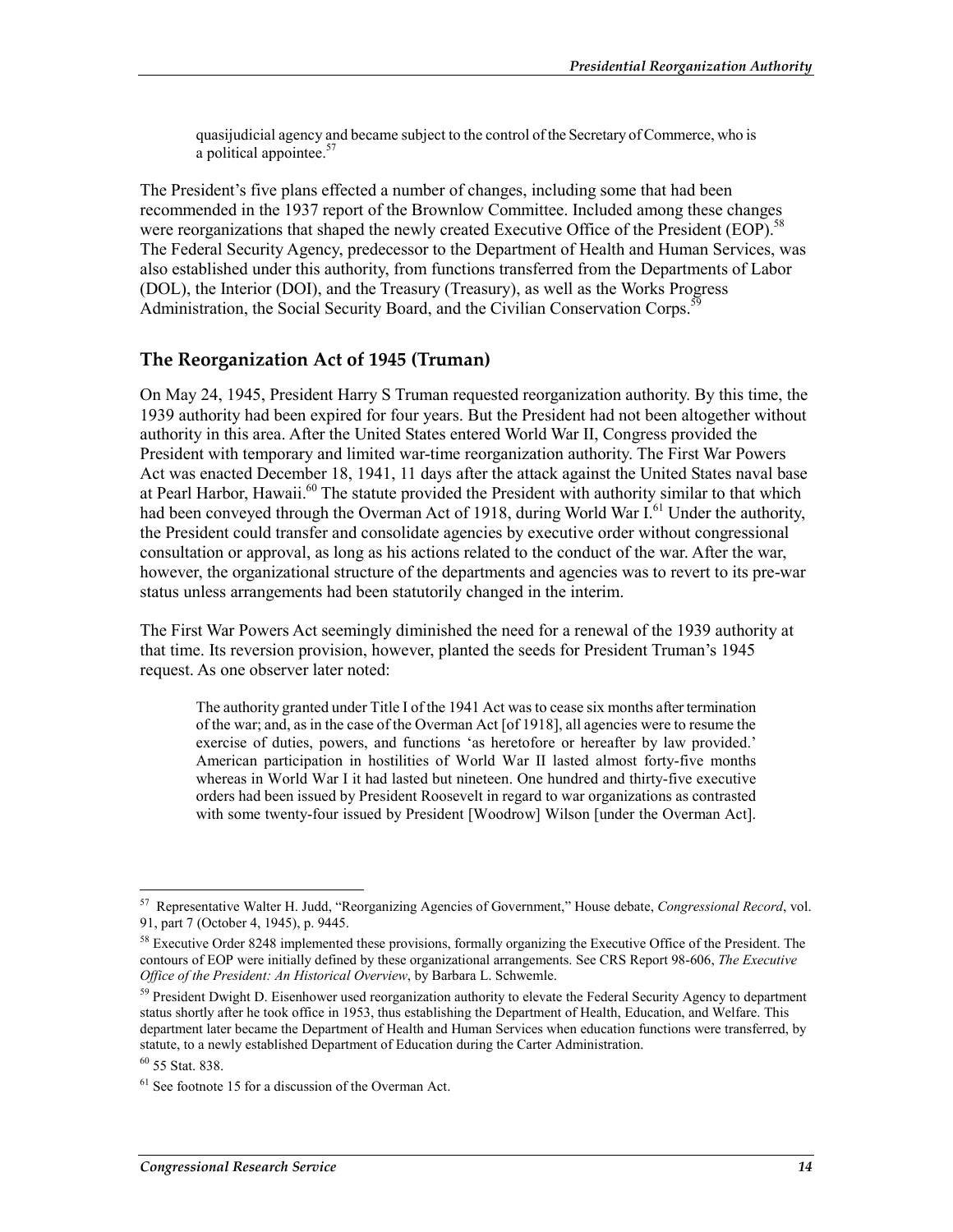The complexity of unraveling such a vast war organization and mobilization of manpower and resources was enormous.<sup>6</sup>

Truman discussed this problem in his message requesting reorganization authority:

[E]very step taken under Title I [of the First War Powers Act] will automatically revert, upon the termination of the Title, to the pre-existing status.

Such automatic reversion is not workable. I think that the Congress has recognized that fact …. In some instances it will be necessary to delay reversion beyond the period now provided by law, or to stay it permanently. In other instances it will be necessary to modify action heretofore taken under Title I and to continue the resulting arrangement beyond the date of expiration of the Title. Automatic reversion will result in the re-establishment of some agencies that should not be re-established.<sup>63</sup>

Truman also envisioned reorganization activities not related to post-war reversion under the requested authority. His message stated: "Quite aside from the disposition of the war organization of the Government, other adjustments need to be made currently and continuously in the Government establishment."<sup>64</sup>

The legislation proposed by the Truman Administration would have been similar to that enacted in 1939. It provided that action by both chambers—a two-house veto—would be required for disapproval of submitted reorganization plans, for example. The Truman proposal differed from the 1939 act in several significant respects, however. Under the proposal, the authority would have been permanent, rather than limited in duration. In addition, no agencies would have been exempted from reorganization activities, and the range of permissible organizational adjustments would have been broader.

As before, Congress was not receptive to what was perceived as a broad grant of authority, and the bills that made their way through the House and the Senate were more limited in scope. The first related bill introduced in the House, for example, would have exempted 21 agencies, provided for a one-house veto, and prohibited the establishment of new departments.

The Administration actively advocated for its version of the authority, and it was successful in obtaining authority that was broader than that initially proposed in the House. Some have also credited Comptroller General Lindsay C. Warren, a former House member who had been directly involved with the development of the 1939 act, with advancing the Administration's cause, particularly in the House.<sup>65</sup> In a hearing of the House Committee on Expenditures in the Executive Departments, Warren gave a vivid description of the problem as he saw it:

That is why I say the present set-up is a hodgepodge and crazy-quilt of duplications, overlappings, inefficiencies, and inconsistencies, with their attendant extravagance. It is

<sup>62</sup> Herbert Emmerich, *Federal Organization and Administrative Management* (Tuscaloosa, AL: University of Alabama Press, 1971), p. 248.

<sup>63</sup> U.S. President (Truman), "Special Message to the Congress on the Organization of the Executive Branch," *Public Papers of the Presidents of the United States: Harry S. Truman, 1945* (Washington: GPO, 1961), p. 70.

<sup>64</sup> Ibid., pp. 70-71.

<sup>65</sup> See William E. Pemberton, *Bureaucratic Politics: Executive Reorganization During the Truman Administration* (Columbia, MO: University of Missouri Press, 1979), pp. 34-36.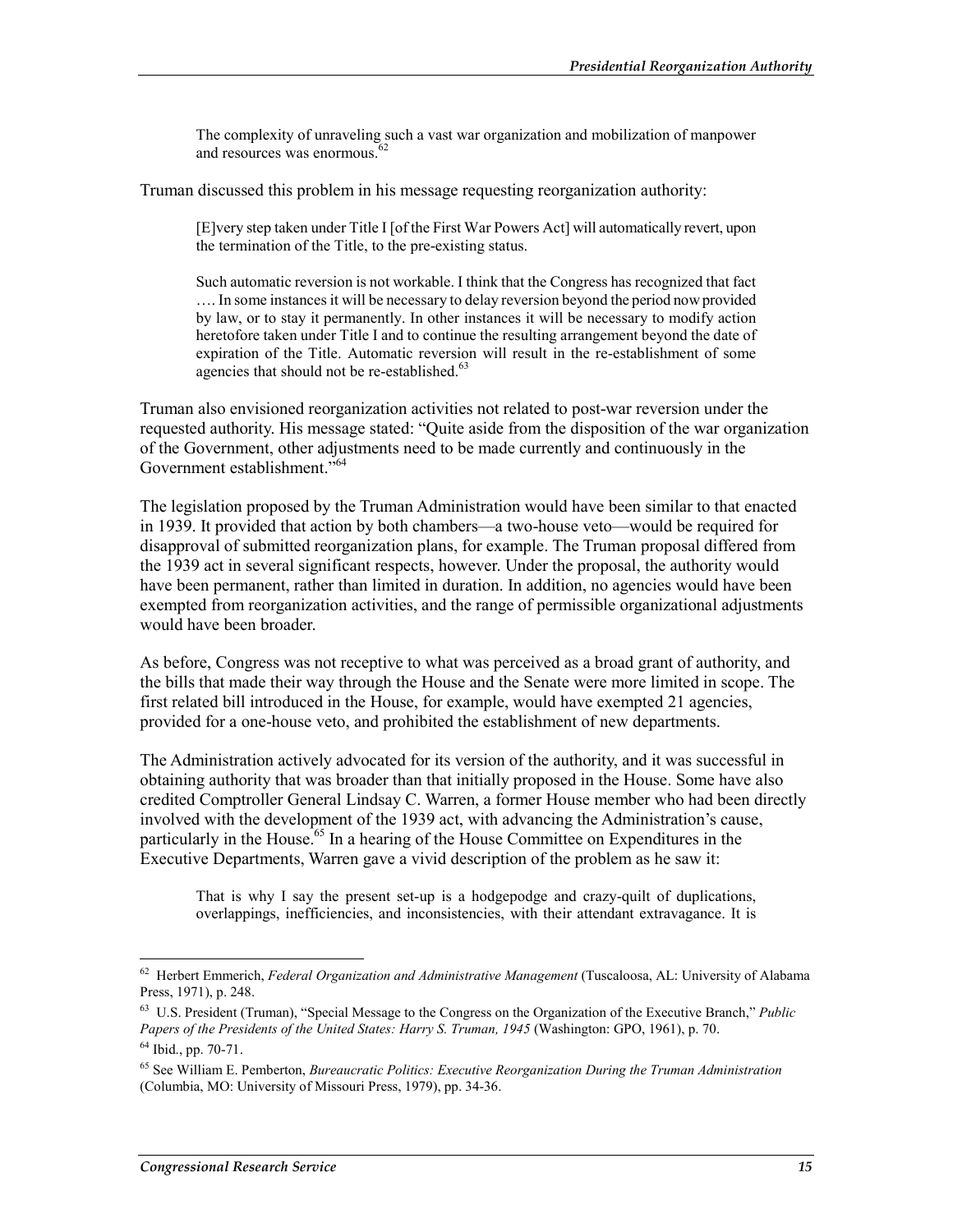probably an ideal system for the tax eaters and those who wish to keep themselves perpetually attached to the public teat, but it is bad for those who have to pay the bill.<sup>66</sup>

In his view, this was a problem that the President, with the proposed reorganization authority, might solve, but that Congress could not:

Here is something that we all admit is bad. We admit this Government establishment just cannot survive at the pace it is going now. I mean the growth of it. Sooner or later it will tumble of its own weight unless something is done to coordinate and check some of this. Now, we have an Executive who says he will do this job fairly and efficiently and fearlessly. Now, when he sends down the plans, if you don't like them, if you put in the cloture provision, you have a right to vote against them. Gentlemen, Congress could sit in daily session here for the next hundred years and they wouldn't reorganize the Government of its own volition. And that is not any detraction of Congress, when I say that.<sup>67</sup>

Active congressional consideration of reorganization authority began in September of 1945, and a bill was enacted three months later on December 20.

The new statute was similar to that of 1939 in a number of ways. In a victory for the Administration, disapproval of reorganization plans still required action by both chambers. But the Administration did not get the permanent authority it sought; the duration of the new authority was to be roughly two and a quarter years. In addition, certain kinds of reorganization activities, such as the power to abolish or create a department, were still prohibited.

The new statute also differed from that of 1939 in several ways. The 1939 act opened by stating: "The Congress hereby declares that by reason of continued national deficits beginning in 1931 it is desirable to reduce substantially Government expenditures."68 This declaration was dropped in 1945, although the act did include among its six purposes "to reduce expenditures and promote economy." Listed first among these purposes, however, was "to facilitate orderly transition from war to peace."<sup>69</sup> Another way in which the 1945 act differed from the 1939 act is that, whereas the earlier statute exempted 21 agencies from the authority, the later act partially or fully exempted only  $11.^{70}$ 

In addition to these differences, the 1945 act included a new provision that constrained the use of the authority with regard to many independent regulatory agencies. The act provided that

No reorganization plan shall provide for, and no reorganization under this Act shall have the effect of—… (6) imposing, in connection with the exercise of any quasi-judicial or quasilegislative function possessed by an independent agency, any greater limitation upon the

<u>.</u>

<sup>66</sup> U.S. Congress, House Committee on Expenditures in the Executive Departments, *To Provide for Reorganizing Agencies of the Government, and for Other Purposes*, hearing on H.R. 3325, 79<sup>th</sup> Cong., 1<sup>st</sup> sess., September 4-5, 1945 (Washington: GPO, 1945), p. 69.

<sup>67</sup> Ibid., p. 79.

<sup>68 53</sup> Stat. 561.

<sup>69 59</sup> Stat. 613.

 $^{70}$  Many, but not all, of these agencies were independent board and commissions with regulatory responsibilities. The 11 agencies partially or fully exempted included Interstate Commerce Commission, Federal Trade Commission, Securities and Exchange Commission, National Mediation Board, National Railroad Adjustment Board, Railroad Retirement Board, the Corps of Engineers of the U.S. Army, Federal Communications Commission, Federal Deposit Insurance Corporation, U.S. Tariff Commission, and Veterans' Administration.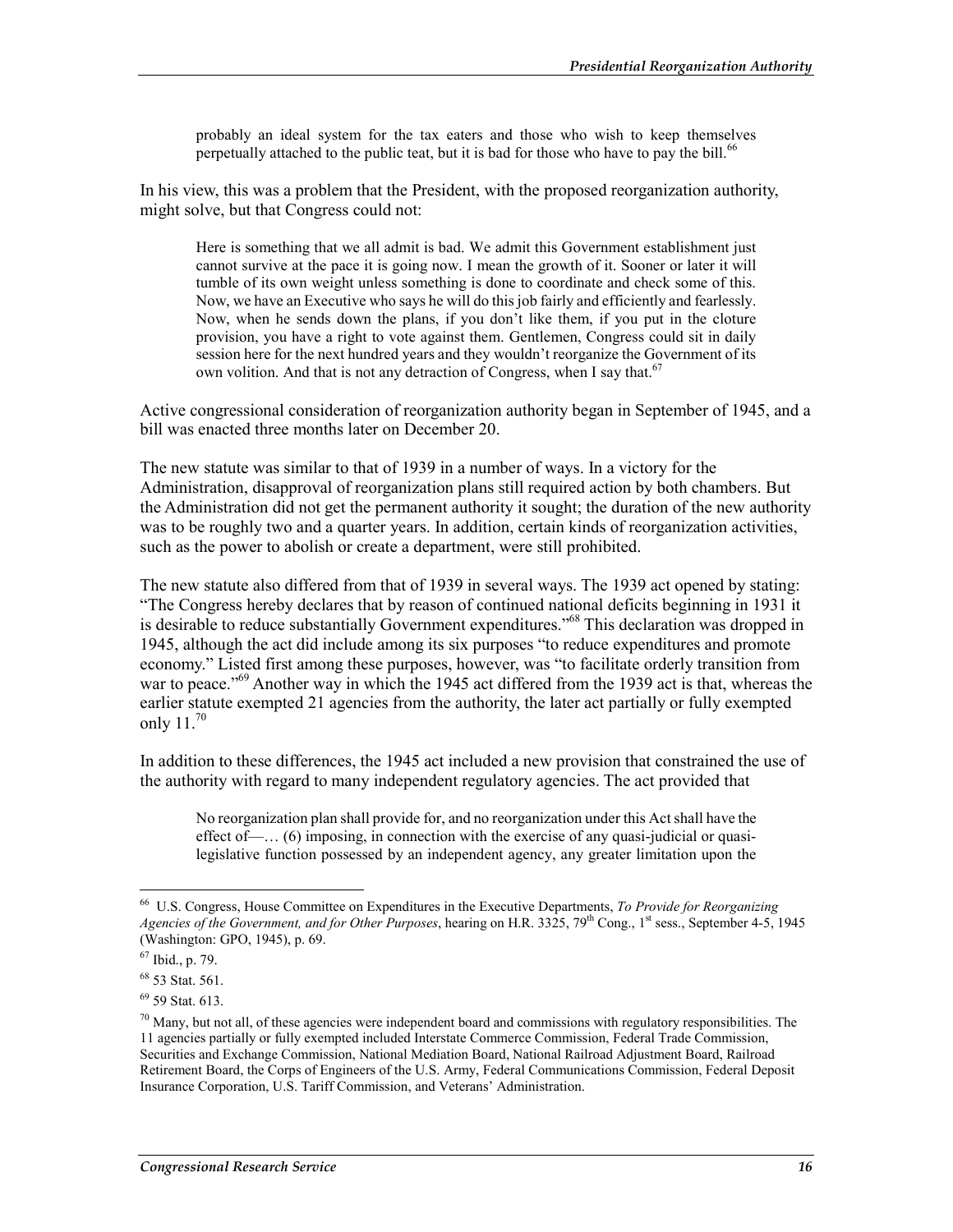exercise of independent judgment and discretion, to the full extent authorized by law, in the carrying out of such function, than existed with respect to the exercise of such function by the agency in which it was vested prior to the taking effect of such reorganization; except that this prohibition shall not prevent the abolition of any such function.<sup>7</sup>

The Senate Committee on the Judiciary, which added this provision to the legislation it reported, included its rationale in its accompanying report:

[The provision] represents an attempt by the committee to protect the independent exercise of quasi-judicial authority now vested, by an act of Congress, in agencies in the executive branch. The committee recognizes that the exemptions contained in the bill as reported may be changed or deleted before the bill is enacted in its final form; and the committee strongly urges that, whatever is done with respect to such exemptions, [this] provision … be retained.<sup>72</sup>

This sentiment was reiterated by a committee member on the Senate floor shortly before passage of the Senate version:

The thought of the Senate committee … was that any quasi-judicial agency in exercising quasi-judicial functions or rule-making functions should be absolutely independent of, say, a Cabinet officer. The purpose of the committee was that in the event a quasi-judicial agency which is now independent should be placed under a Cabinet officer, notwithstanding that fact the Cabinet officer should in no way interfere with the absolute independence of the quasijudicial junctions or the rule-making functions of such agency.<sup>73</sup>

President Truman submitted seven different reorganization plans to Congress under the 1945 act: three each in 1946 and 1947, and one in 1948. In response to six of the seven submissions, the House passed resolutions of disapproval. Of these six plans, only three were also disapproved by the Senate and thereby rejected. Such outcomes illustrate the extent to which reorganization authority requiring a two-house veto for disapproval of a plan was more favorable to Administration initiatives than authority with a one-house veto might have been. Had the 1945 act had a one-house veto procedure, it appears that six, rather than three, of Truman's seven plans might have been rejected. $74$ 

The disapproved plans included the following:

• **Reorganization Plan No. 1 of 1946.** Among other effects, this plan would have consolidated national housing functions and agencies, and centralized their administration. The plan was opposed by the housing industry. In addition, the plan proposed a national structure that differed from housing policy legislation that was then working its way through Congress. Truman's Reorganization Plan No. 3 of 1947, which the Senate allowed to go into effect the following year,

 $71$  59 Stat. 615.

<sup>72</sup> U.S. Congress, Senate Committee on the Judiciary, *Reorganization of Government Agencies*, report to accompany S. 1120,  $79^{th}$  Cong.,  $1^{st}$  sess., October 18, 1945, Report No. 638 (Washington: GPO, 1945), p. 5.

<sup>73</sup> Sen. Abe Murdock, "Reorganization of Government Agencies," remarks in the Senate, *Congressional Record*, vol. 91 (November 19, 1945), p. 10801.

 $74$  Of course, it is not certain what the legislative outcomes would have been under an authority with a one-house veto. It is possible, for example, that under such a scenario, the Administration would have pressed its case harder in the House, or that some Representatives would have felt less at liberty to cast a vote against the plans.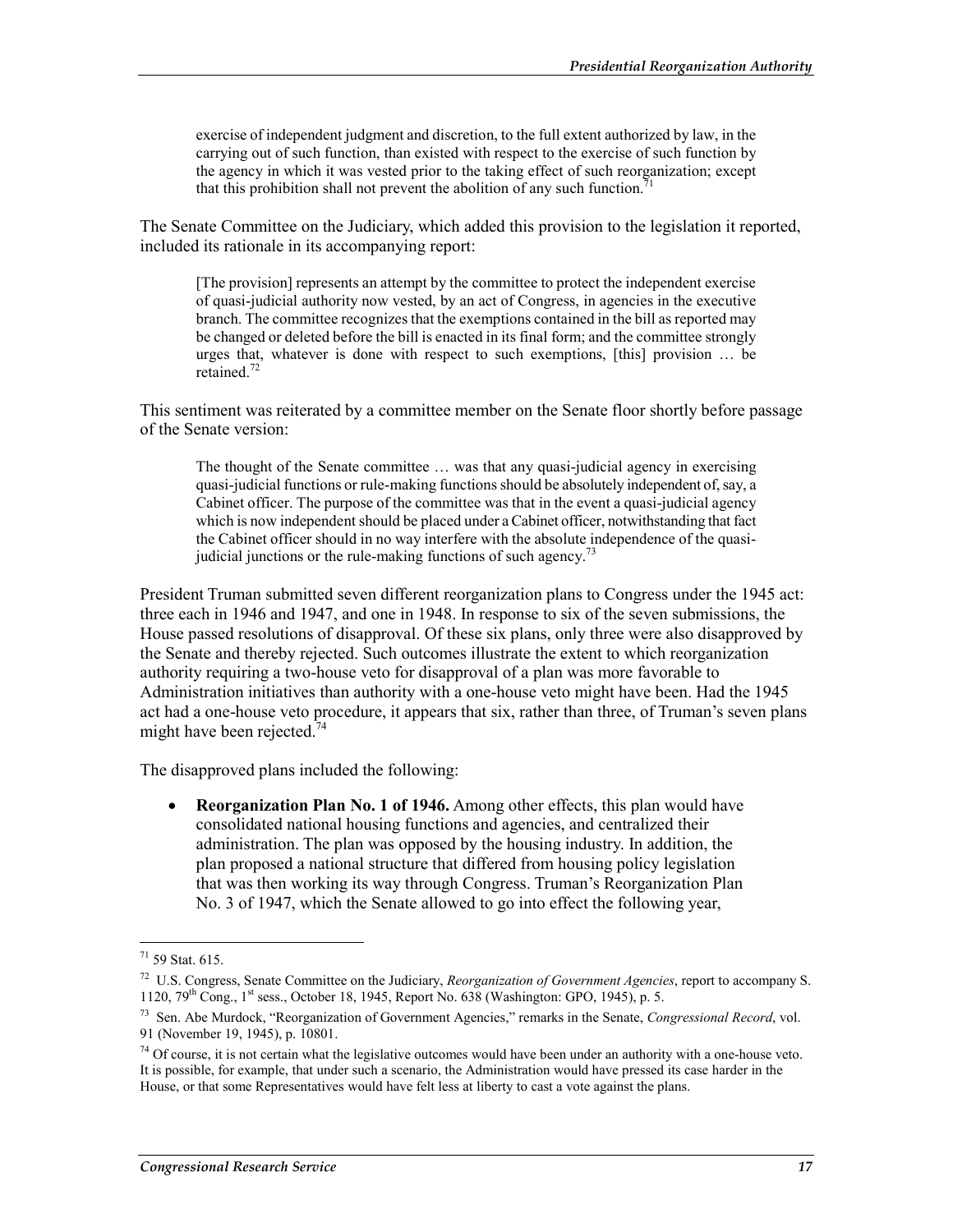reorganized housing agencies and functions in a way that was more acceptable to interested parties.

• **Reorganization Plan No. 2 of 1947 and Reorganization Plan No. 1 of 1948.** Both of these plans would have transferred the U.S. Employment Service to the Department of Labor. The service had been transferred from the Federal Security Agency to the Labor Department under the wartime authority; these plans would have kept it there. The proposed transfer would have strengthened the Department of Labor, which was perceived to favor the interests of organized labor. The plans were opposed by congressional Republicans, who were in the majority in both houses during the  $80<sup>th</sup>$  Congress (1947-1948), as well as many conservative Democrats.75

The Reorganization Act of 1945 expired at the end of March 1948.<sup>76</sup>

### **The Reorganization Act of 1949 (Truman)**

The Reorganization Act of 1949 was enacted soon after the start of President Truman's second term. The passage of this law followed the release of the recommendations of the Commission on Organization of the Executive Branch, which was also known as the Hoover Commission, after its chairman, former President Herbert Hoover.77 Among other things, the commission supported reactivation of presidential reorganization authority. This support reflected the sentiments of the chairman, who had sought the power during his own presidency (see above). President Truman generally endorsed the work of the commission, $^{78}$  and he used reorganization authority to implement some of its recommendations.

The Hoover Commission had been established by public law on July 7, 1947.<sup>79</sup> The  $80<sup>th</sup>$  Congress (1947-1948), which enacted this statute, was led by Republicans, and many of its Members favored containing and shrinking the plethora of federal government agencies that had emerged during the New Deal and World War II. The Senate report on the legislation establishing the commission, for example, expressed this point of view:

During the past 16 years, national and international events have necessitated a constantly expanding emergency government. In the wake of the prolonged economic distress of the 1930's and the 4 years of direct participation in World War II, the number of principal components of the Federal Government have multiplied from 521, in 1932, to 2,369, in 1947. The annual pay roll of the executive branch of the Government today approximates 6¼ billion dollars which is 1½ billion dollars more than the Government spent for all purposes in 1933. The executive branch now employs more people than all the State, city, and county governments combined. In this sprawling organization called the United States Government,

<sup>75</sup> Susan M. Hartmann, *Truman and the 80th Congress* (Columbia, MO: University of Missouri, 1971), pp. 141-143.

<sup>&</sup>lt;sup>76</sup> The four plans that went into effect included Reorganization Plan No. 2 of 1946 (60 Stat. 1095), Reorganization Plan No. 3 of 1946 (60 Stat. 1097), Reorganization Plan No. 1 of 1947 (61 Stat. 951), and Reorganization Plan No. 3 of 1947 (61 Stat. 954).

 $77$  A second Hoover Commission was formed in 1953. Consequently, the two commissions are sometimes referred to as Hoover I and Hoover II, respectively.

<sup>78</sup> U.S. President (Truman), "Special Message to the Congress on Reorganization of the Executive Branch of the Government," *Public Papers of the Presidents of the United States: Harry S. Truman, 1949* (Washington: GPO, 1964), pp. 244-245.

<sup>79</sup> P.L. 80-162; 61 Stat. 246.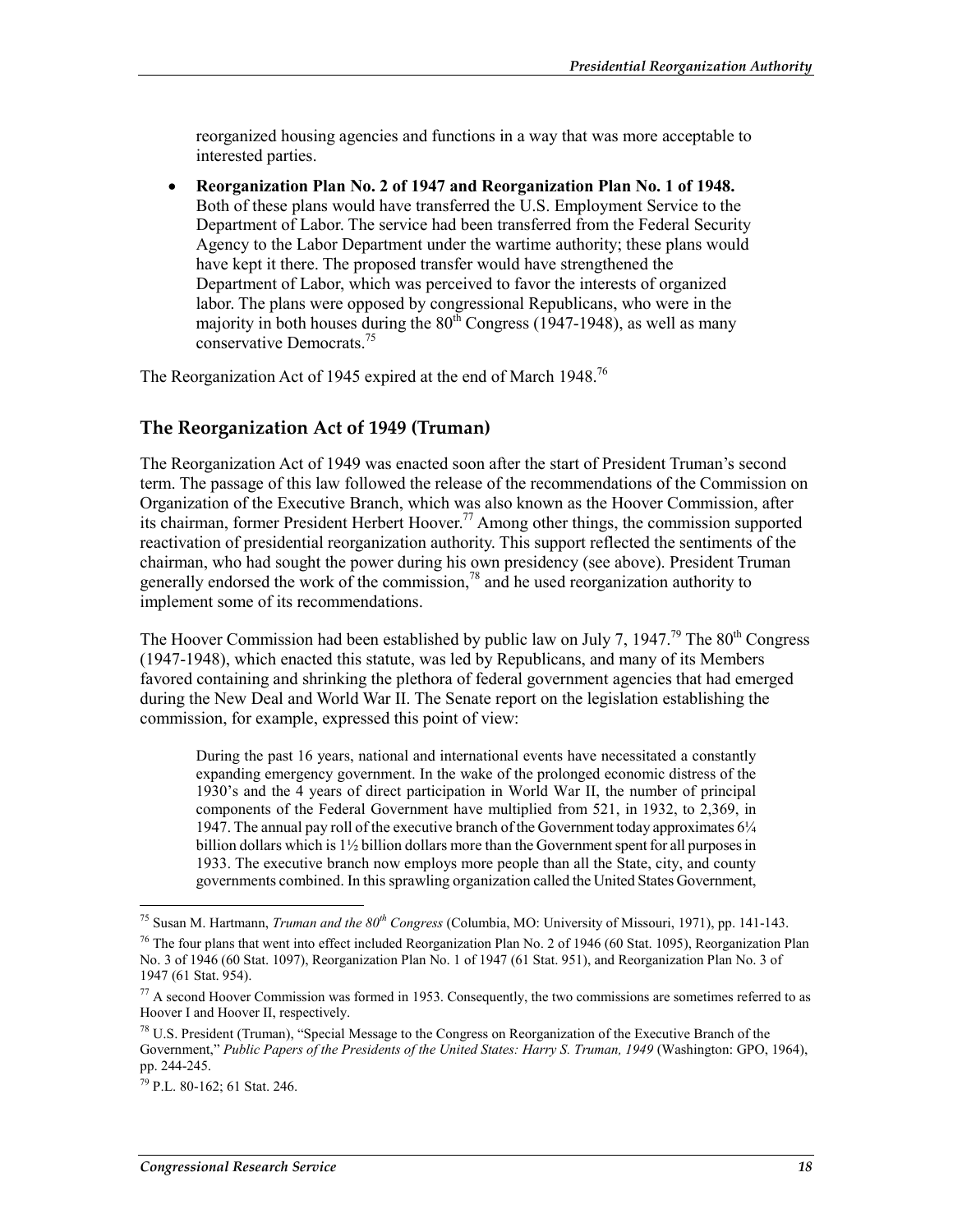functions and services criss-cross and overlap to a degree which has astounded every student of governmental operation. For example, there are no less than 29 agencies lending Government funds, 34 engaged in the acquisition of land, 16 engaged in wildlife preservation, 10 in Government construction, 9 in credit and finance, 12 in home and community planning, 10 in materials and construction, 28 in welfare matters, 4 in bank examinations, 14 in forestry matters, and 65 in gathering statistics.... And all the evidence points towards still further expansion, aimlessly, pointlessly, pleasing no one and frustrating sincere efforts to serve the people.<sup>80</sup>

The first meeting of the Hoover Commission was held in late September 1947. The bipartisan commission, which included 12 members from both the government and the private sector, was charged with studying and investigating "the present organization and methods of operation" of all organizational units of the executive branch "to determine what changes therein are necessary  $\ldots$  to accomplish the purposes" of the act.<sup>81</sup> These purposes included promoting "economy, efficiency, and improved service in the transaction of the public business" in these organizations by:

(1) limiting expenditures to the lowest amount consistent with the efficient performance of essential services, activities, and functions;

- (2) eliminating duplication and overlapping of services, activities, and functions;
- (3) consolidating services, activities, and functions of a similar nature;

(4) abolishing services, activities, and functions not necessary to the efficient conduct of government; and

(5) defining and limiting executive functions, services, and activities. $82$ 

The commission carried out its research via 34 working groups, each charged with examining a particular organizational or policy area. Work began in the fall of 1947 and continued through 1948.

Some saw the commission as a mechanism for strengthening the ability of the President to manage the large federal bureaucracy by centralizing authorities within the departments and agencies and building the President's management capacity—the mission embodied in the first three purposes enumerated above. Others viewed it as a mechanism for assessing the role of the federal government and recommending abolition of those functions that would better be carried out by the private sector—a mission derived from the latter two purposes above. Hoover appears to have favored both approaches to the commission's work, and the groundwork of the commission during 1947 and 1948 was geared toward accomplishing both of these missions.

Studies of the commission's work have suggested that Hoover and other Republican members hoped that the commission's recommendations might provide the basis for significant government reform, in terms of both its management and its scope, under an anticipated

<sup>80</sup> U.S. Congress, Senate Committee on Expenditures in the Executive Departments, *Commission on Organization of the Executive Branch of the Government*, report to accompany S. 164, 80<sup>th</sup> Cong., 1<sup>st</sup> sess., June 24, 1947, S.Rept. 80-344 (Washington: GPO, 1947), p. 4.

 $81$  P.L. 80-162,  $$10(a)$ ; 61 Stat. 248.

<sup>82</sup> P.L. 80-162, §1; 61 Stat. 246.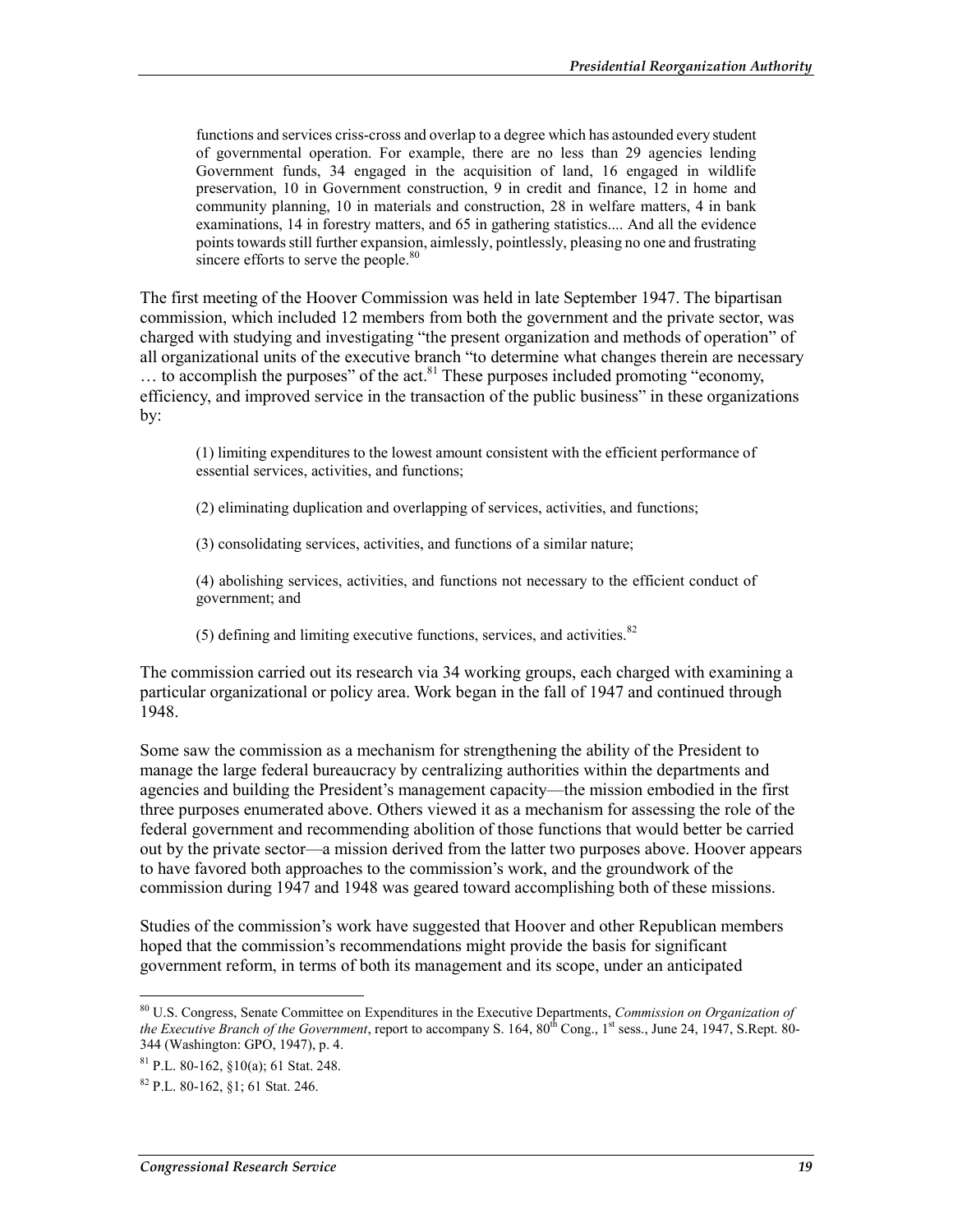Republican President. Such reform might have, for example, abolished some of the government functions that were established under the New Deal. After President Truman's reelection, the work of the commission apparently was retailored to focus less on reassessing the purposes of government and more on recommending organizational and managerial improvements that would be more acceptable to the Truman Administration.<sup>83</sup> It has also been argued that the content and tone of the commission's recommendations were moderated by other factors, including the views of the Republican presidential nominee, Thomas E. Dewey; disagreements among commission members; the relationship between President Truman and former President Hoover; and Truman Administration influence.<sup>84</sup>

By January 1949, the reelection of President Truman, Democratic majorities in both houses, and the support of the Hoover Commission had laid the groundwork for renewing presidential reorganization authority, which had expired at the end of the previous March. Administrationdrafted bills were introduced in both houses at the beginning of the Congress, and the legislation was actively considered over the following six months. The Administration sought to make the authority permanent, to eliminate exemptions of agencies, and to permit the creation of new departments. Although the recommendations of the Hoover Commission gained general public and congressional support, opposition to specific elements emerged. One recommended change that faced particularly strong opposition was a proposal to move the civil functions of the Army Corps of Engineers to the Department of the Interior.<sup>85</sup> Whereas in the previous reorganization authority statute, Congress had arranged to protect certain agencies by exempting them and by prohibiting limitations on the judgment or discretion of independent agencies in carrying out quasi-judicial or quasi-legislative functions, legislative deliberations in 1949 yielded a different outcome. Congress elected to provide for disapproval by a vote of either house—a so-called onehouse legislative veto—easing rejection of a plan that would reorganize a specific agency.<sup>86</sup> With this procedural safeguard, the reorganization authority was enacted on June 20, 1949.<sup>87</sup>

The Reorganization Act of 1949 was similar in many respects to its 1945 predecessor; many of the provision regarding plan contents and limitations remained the same, for example. It differed in several significant ways, however. Chief among these differences was the change in disapproval procedures and the lack of the exempted agencies provisions just discussed. In addition, the list of the six purposes of the authority no longer included a reference to a post-war transition. Instead, a new purpose that perhaps reflected the spirit embodied in the work of the Hoover Commission headed the list: "to promote the better execution of the laws, the more effective management of the executive branch of the Government and of its agencies and functions, and the expeditious administration of the public business.<sup>388</sup> Yet another new provision

<u>.</u>

<sup>83</sup> Peri E. Arnold, *Making the Managerial Presidency: Comprehensive Reorganization Planning, 1905-1996*, 2nd edition, revised. (Lawrence, KS: University of Kansas, 1998), pp. 142-143; and William E. Pemberton, *Bureaucratic Politics: Executive Reorganization During the Truman Administration* (Columbia, MO: University of Missouri, 1979), pp. 87-91 (hereafter cited as "Pemberton").

<sup>&</sup>lt;sup>84</sup> Pemberton, pp. 90-91. For a further discussion of the relationship between President Truman and former President Hoover and its impact on reorganization developments of this time, see Nancy Gibbs and Michael Duffy, *The Presidents Club: Inside the World's Most Exclusive Fraternity* (New York: Simon & Schuster, 2012), pp. 43-51.

<sup>&</sup>lt;sup>85</sup> Pemberton, chapter 8.

<sup>&</sup>lt;sup>86</sup> For a detailed description and discussion of this change, see U.S. Congress, House Committee on Rules, Subcommittee on Rules of the House, *Studies on the Legislative Veto*, committee print, prepared by the Congressional Research Service, 96<sup>th</sup> Cong., 2<sup>nd</sup> sess., February 1980 (Washington: GPO, 1980), pp. 205-215.

<sup>87</sup> P.L. 81-109; 63 Stat. 203.

<sup>88 63</sup> Stat. 203.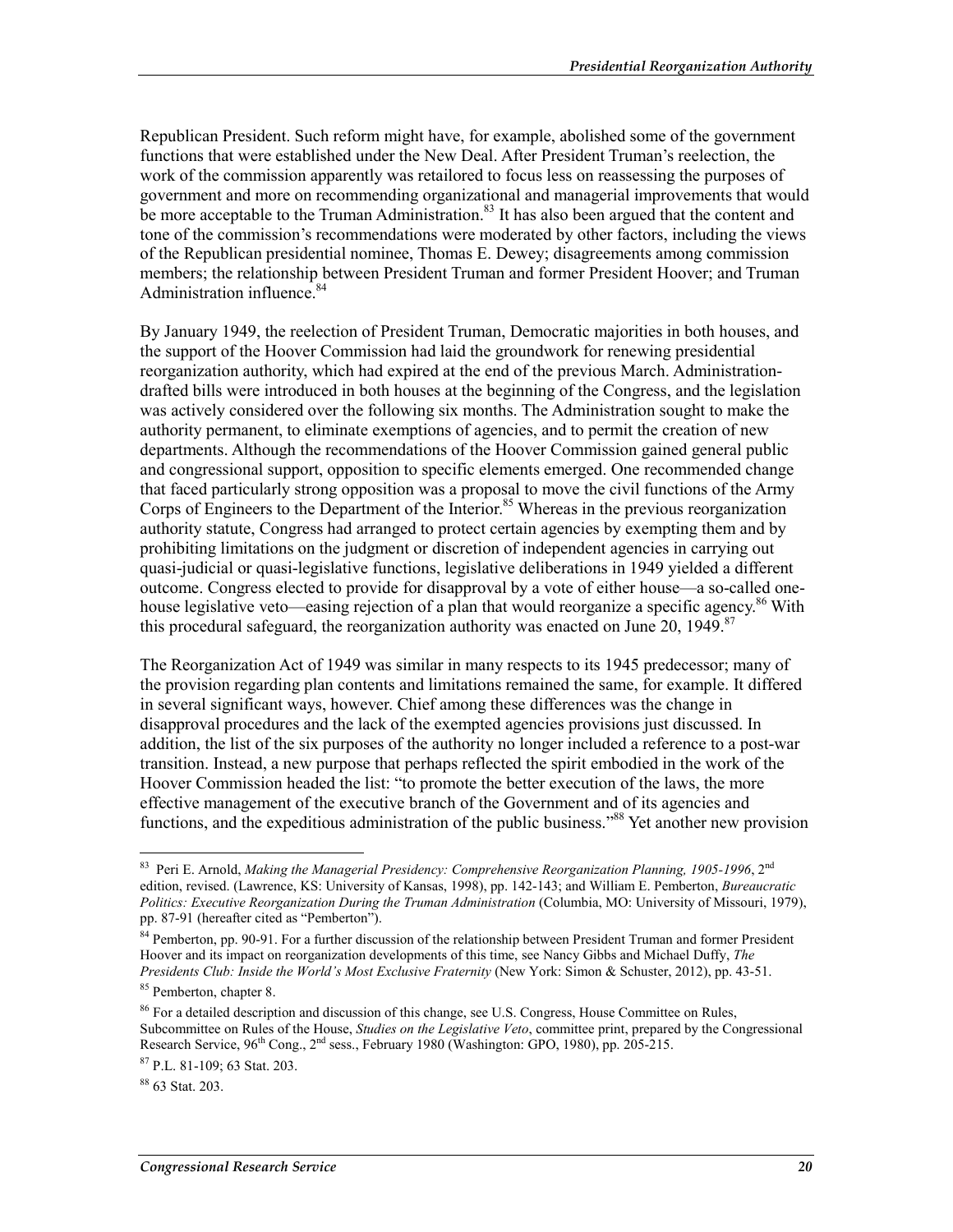incorporated a change that had been requested by the Administration: a reorganization plan could include the creation of a new department (although not through consolidation of two or more existing departments and their functions). Another goal of the Administration—permanent authority—was not achieved. Instead, the reorganization power was authorized for nearly four years, which was longer than previous periods.

During this four-year period, President Truman submitted 41 reorganization plans to Congress. Unlike the bulk of the plans and executive orders submitted under previous reorganization statutes, most of these plans each dealt with a limited number of actions regarding one or two agencies. Many of these plans were designed either to implement recommendations of the Hoover Commission or to apply the principles set forth in the commission's reports. For example, a number of the reorganization plans pertained to the centralization of administrative authority over collegial boards and commissions in their chairs.<sup>89</sup>

Eleven of the 41 plans were disapproved by Congress. Two of these—one submitted in 1949 and the other in 1950—would have elevated the Federal Security Agency to department status. Other rejected plans included those that would have:

- vested in the Secretaries of the Treasury and Agriculture functions and powers that had instead been vested by law in subordinate officials in their respective departments;
- centralized administrative authority in the chairs of the Interstate Commerce Commission, the Federal Communications Commission, and the National Labor Relations Board;
- transferred the Reconstruction Finance Corporation to the Department of Commerce;
- vested appointment authority for local postmasters in the Postmaster General, under the civil service, rather than in the President, with the advice and consent of the Senate;
- abolished certain Bureau of Customs offices that had been filled through appointment by the President with the advice and consent of the Senate, and transferred their functions to Treasury department officials appointed by the Secretary of the Treasury under the civil service; and
- vested the appointment authority for U.S. marshals in the Attorney General, under the civil service, rather than in the President, with the advice and consent of the Senate.

The last three of these disapproved changes would have converted politically appointed positions, over which Senators were thought to have some influence, into career positions.

<sup>&</sup>lt;sup>89</sup> Detailed information on reorganization plans that were submitted to Congress during this period may be found in an April 5, 2012 CRS Congressional Distribution Memorandum, "Plans Submitted to Congress Under Presidential Reorganization Authority, 1939-1984," by Henry B. Hogue. Copies of this memorandum are available to the congressional community from its author.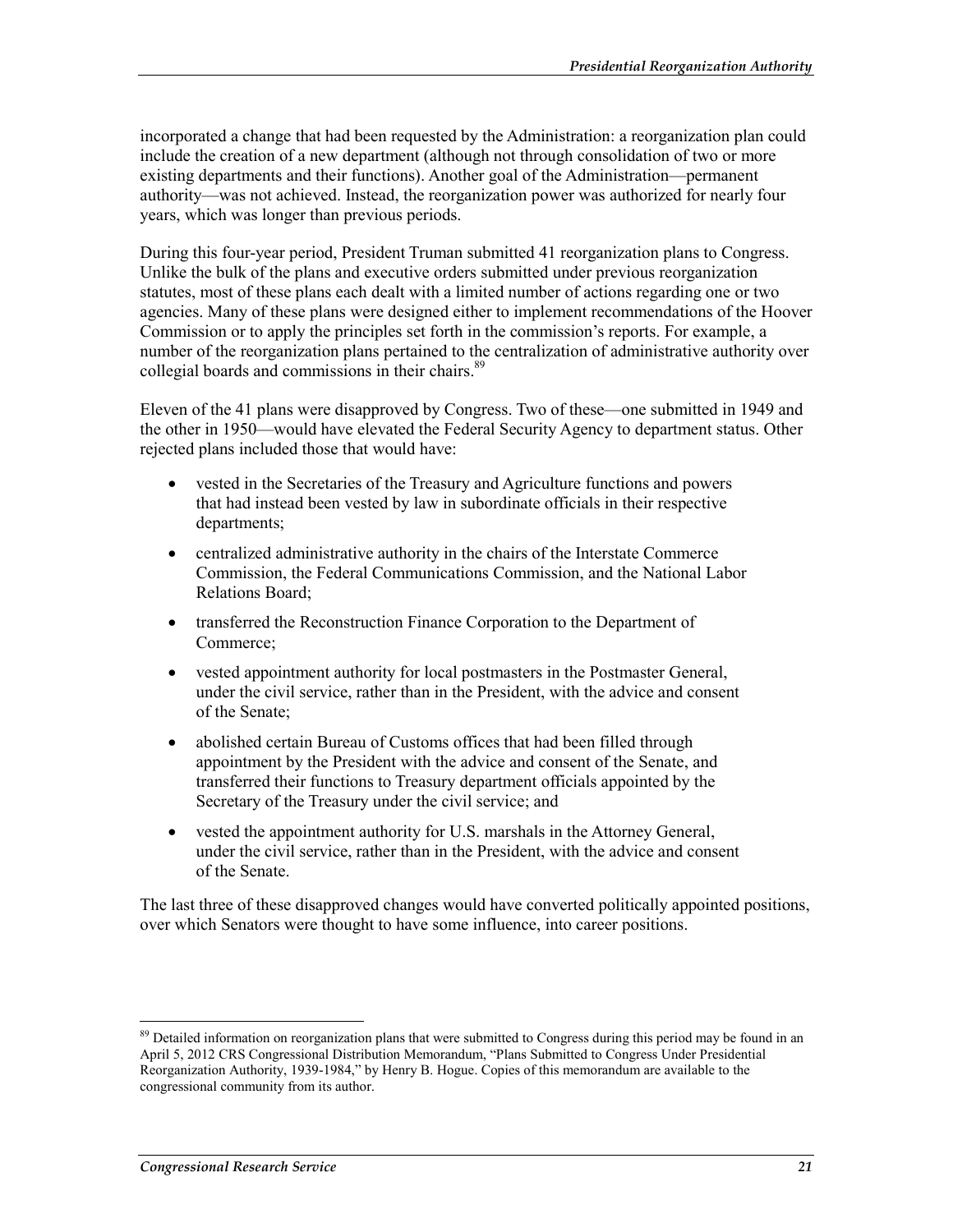### **Subsequent Reauthorizations of the 1949 Act (Eisenhower, Kennedy, Johnson, and Nixon)**

The Reorganization Act of 1949 was renewed eight times, in 1953, 1955, 1957, 1961, 1964, 1965, 1969, and 1971.<sup>90</sup> In 1953, 1955, 1961, 1965, and 1969, Congress merely amended the bill to extend or reactivate the authority. In the three other cases, substantive changes were made in the act.

#### *Eisenhower Reauthorization Requests*

During the 1953, 1955, and 1957 reauthorization debates, some Members pushed to ease the process by which Congress could disapprove a plan. They proposed amending the congressional veto provisions of the statute so that passage of a disapproval resolution would require a simple majority of the Members of either house who were present and voting, rather than a majority of the authorized membership of the chamber. These efforts were not successful in the first two instances, but the amendment was added in  $1957$ .<sup>91</sup>

In 1959, the Administration of President Dwight D. Eisenhower sought another extension of the act through mid-1961. After some debate, the House passed a bill providing for such an extension. The Senate Committee on Government Operations also supported the extension. Senator Russell B. Long opposed it, however, and it was not taken up for debate in the Senate. Senator Long appeared to oppose automatic extensions of the delegation of authority, rather than the authority itself. He stated:

Does the distinguished Senator ... not believe it would be a good idea that, at least once in a while, the powers surrendered by Congress should come back to it and temporarily reside in Congress, at least long enough for us to know that we have not surrendered our power forever?…

It seems to me that if no strong case is made for a reorganization plan, Congress should perhaps retain the powers in its own hands rather than surrender them.

In this instance, if the President has no plan, Congress will be surrendering its powers unnecessarily. I am willing to give the President the power to reorganize the Government when that is necessary.  $92$ 

Without the extension, the authority expired on June 1, 1959.

<sup>1</sup> 90 67 Stat. 4; 69 Stat. 14; 71 Stat. 611; 75 Stat. 41; 78 Stat. 240; 79 Stat. 135; 83 Stat. 6; and 85 Stat. 574.

 $91$  For a detailed description and discussion of these legislative developments, see U.S. Congress, House Committee on Rules, Subcommittee on Rules of the House, *Studies on the Legislative Veto*, committee print, prepared by the Congressional Research Service, 96<sup>th</sup> Cong., 2<sup>nd</sup> sess., February 1980 (Washington: GPO, 1980), pp. 217-223.

 $92$  Sen. Russell B. Long, "Extension of Provisions of the Reorganization Act of 1949," remarks in the Senate, *Congressional Record*, vol. 105 (May 20, 1959), p. 8581.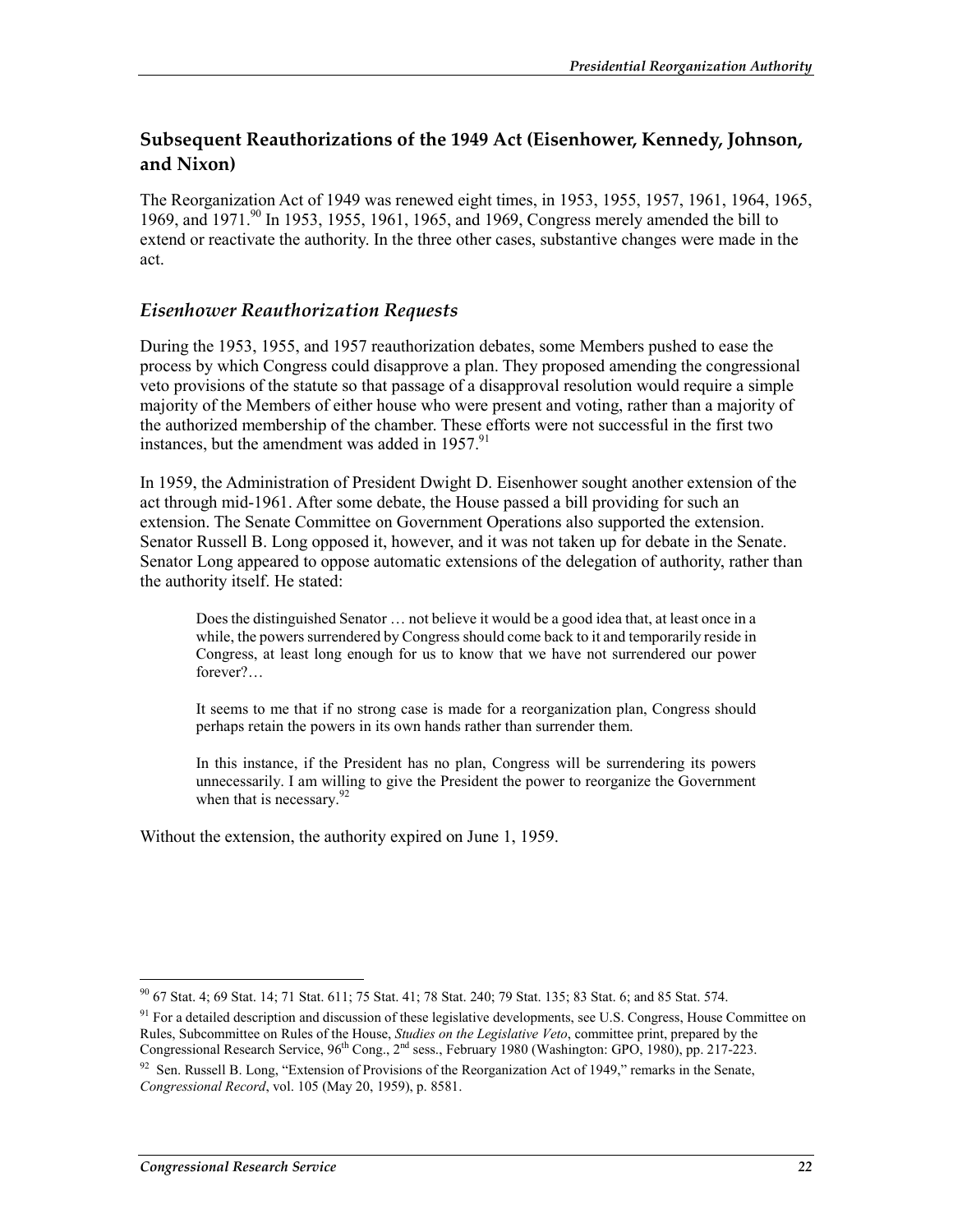#### *Kennedy and Johnson Reauthorization Requests*

Upon entering office in 1961, President John F. Kennedy requested a renewal of the 1949 authority. The bill was debated in each house without any strong opposition emerging. The statute was reauthorized through mid-1963.

A further two-year extension was requested by the Kennedy Administration in early 1963. On June 4, 1963, the House passed the requested extension. The bill included an amendment, supported on the floor by Republicans and Southern Democrats, that prohibited the use of the authority to establish a new department. This amendment appears to have been a reaction to a controversial (and unsuccessful) 1962 effort by President Kennedy to establish a Department of Urban Affairs and Housing—first through legislation, and then by reorganization plan.<sup>93</sup> The Senate did not act on the reorganization extension request until after Kennedy's November 22, 1963, assassination. Upon taking office, President Lyndon B. Johnson requested Senate consideration of the matter. The bill, which extended the authority to June 1, 1965, and included the House-passed prohibitions, was adopted by the Senate on June 19, 1964.

As the June 1965 expiration approached, the Johnson Administration requested that the reorganization authority be made permanent. The Senate considered several different durations short of the Administration's request, and settled on an expiration date of December 31, 1968, just prior to the conclusion of the President's term. The House agreed to this approach, and the extension was signed into law on June 18, 1965, just weeks after the previous authorization had expired.

Altogether, President Johnson submitted 17 plans to Congress. Among these were plans to transfer certain locomotive inspection functions to the Interstate Commerce Commission, to transfer the Community Relations Service from the Department of Commerce to the Department of Justice, and to transfer the responsibility for the preparations of plans and specifications for the construction of buildings and bridges at the National Zoo from the Board of Commissioners of the District of Columbia to the Smithsonian Institution. One of the 17 plans, to centralize certain executive and administrative functions of the U.S. Tariff Commission in its chair, was disapproved by Congress.

<u>.</u>

<sup>93</sup> Reorganization Plan No. 1 of 1962. U.S. Congress, House, *Message from the President of the United States Transmitting Reorganization Plan No. 1 of 1962, which would Create a Department of Urban Affairs and Housing, and the Appointment by the President of a Secretary of Urban Affairs*, H. Doc. 320, 87<sup>th</sup> Cong., 2<sup>nd</sup> sess. (Washington: GPO, 1962). A contemporary news account noted:

In addition to extending the Act, as requested Jan. 21 by President Johnson, HR 3496 prohibited the President from creating a new executive department by reorganization plan. This provision was added when the House passed the bill in 1963 and was apparently a reaction to President Kennedy's 1962 attempt to use the Act to create a cabinet-level Department of Urban Affairs and Housing. Mr. Kennedy submitted the plan after an Administration bill to create the Department had been blocked by the House Rules Committee because of a civil rights factor. The House, by a 264- 150 vote Feb. 21, 1962, disapproved his reorganization plan to create the Housing Department.

<sup>&</sup>quot;Reorganization Act," in *Congressional Quarterly Almanac: 88th Congress, 2nd Session, 1964*, vol. 20 (Washington, DC: Congressional Quarterly Service, 1965), p. 425.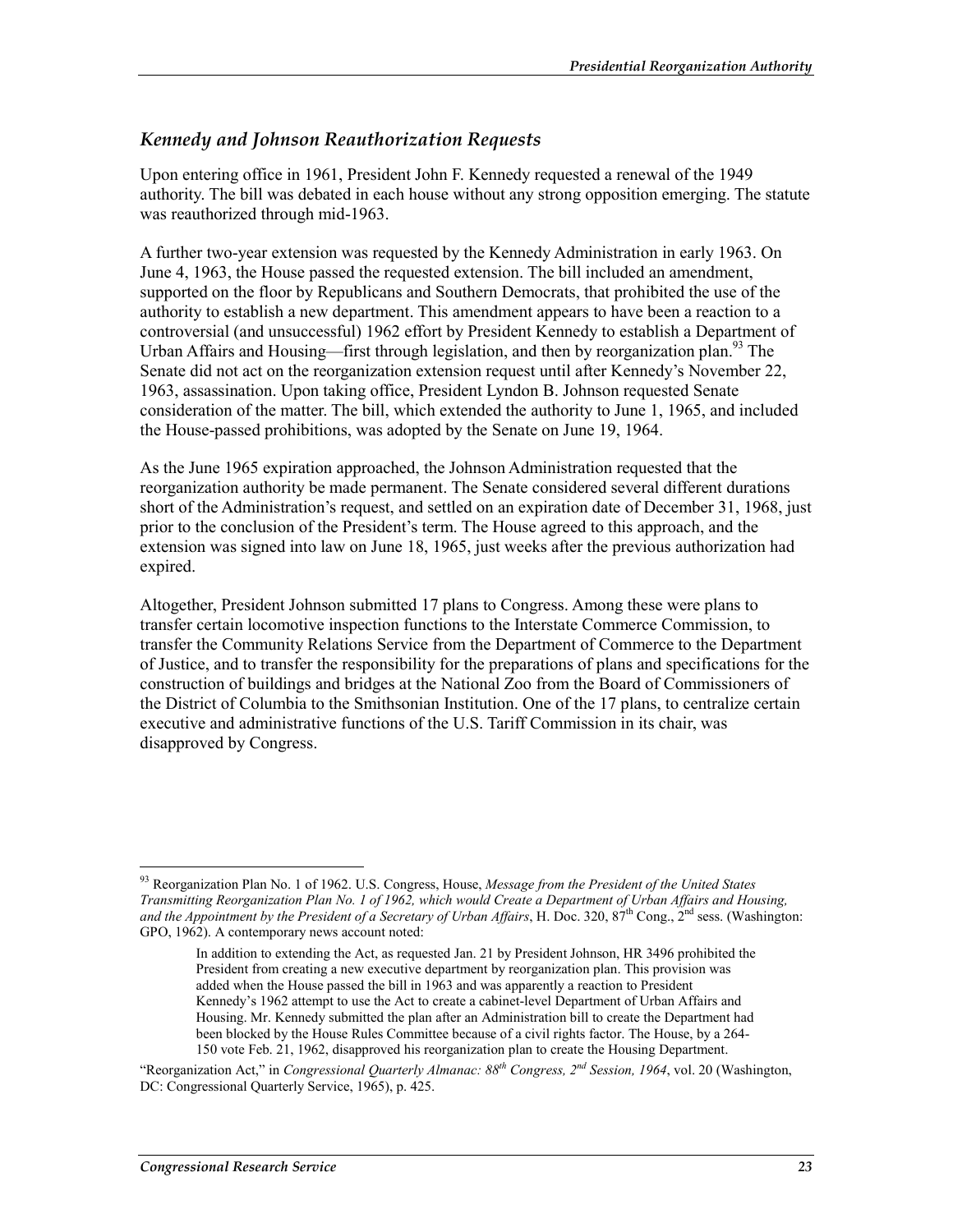#### *Nixon and Ford Reauthorization Requests*

Shortly after taking office, President Richard M. Nixon requested that Congress renew the authority for a two year period. Perhaps reflecting the relatively uncontroversial nature of the new President's request, a bill renewing the authority through April 1, 1971 was adopted by the Senate, without debate, and by the House, under suspension of the rules. The bill was enacted into law on March 27, 1969. $94$ 

As the 1971 expiration date approached, President Nixon requested an additional two year extension. Congress provided this extension, and also amended the statute to make several changes to the authority. First, the changes provided that not more than one plan could be transmitted to Congress within 30 consecutive days. In addition, no reorganization plan could deal with more than one logically consistent subject matter. The amended statute also made changes to the congressional veto procedures, extending the potential length of the period for committee consideration of a resolution of disapproval.

In early 1973, the Nixon Administration transmitted to Congress draft legislation that would have extended the Reorganization Act of 1949 for an additional four years, until April 1, 1977. On June 14, 1973, Senator Charles H. Percy introduced legislation to the same end.<sup>95</sup> In addition, this legislation would have established a process whereby Congress would have had an opportunity to review and comment on a proposed reorganization plan before its formal submission. Noting that a plan was not amendable once submitted, Senator Percy suggested that this process would allow potential problems with a plan to become known to the Administration and Congress while alterations might still be made. The bill also would have struck the restriction, added in 1971, that prevented more than one plan from being transmitted within a 30-day period. The provision requiring an itemization of expected savings from a reorganization would also have been deleted. Arguably, these latter two provisions would have made the process easier for the Administration. The bill was referred to the Senate Committee on Government Operations and saw no further action.

Senator Robert C. Byrd also introduced legislation in 1973 that would have extended the authority.<sup>96</sup> Unlike the Percy proposal, this bill would have extended the authority for only two years. Also, in contrast to the Percy proposal, Byrd's bill arguably would have made the process more difficult for the Administration. Perhaps most significantly, Byrd's legislation would have strengthened the role of Congress in the process by providing that a proposed reorganization plan would become effective through the adoption of a concurrent resolution of approval, rather than through the lack of a resolution of disapproval. The bill also would have required that the President, in his annual budget message, inform Congress of reorganization plans then under study or consideration. In addition, the President would have been required to give Congress at

<sup>94</sup> P.L. 92-179; 85 Stat. 574. In 1970, a council established by President Nixon recommended, among other organizational changes, that federal domestic programs then housed in seven departments and a number of independent agencies be brought under the umbrella of four super-departments pertaining to human resources, community development, natural resources, and economic affairs. Nixon sought to enact this plan, but he did not try to do so using presidential reorganization authority. For more, see Mordecai Lee, *Nixon's Super-Secretaries: The Last Grand Presidential Reorganization Effort* (College Station: Texas A&M University Press, 2010).

<sup>95</sup> Sen. Charles H. Percy, "S. 2003," Statements on Introduced Bills and Joint Resolutions, *Congressional Record*, vol. 119 (June 14, 1973), p. 19574.

<sup>96</sup> Sen. Robert C. Byrd, "S. 936," Statements on Introduced Bills and Joint Resolutions, *Congressional Record*, vol. 119 (February 21, 1973), p. 4791.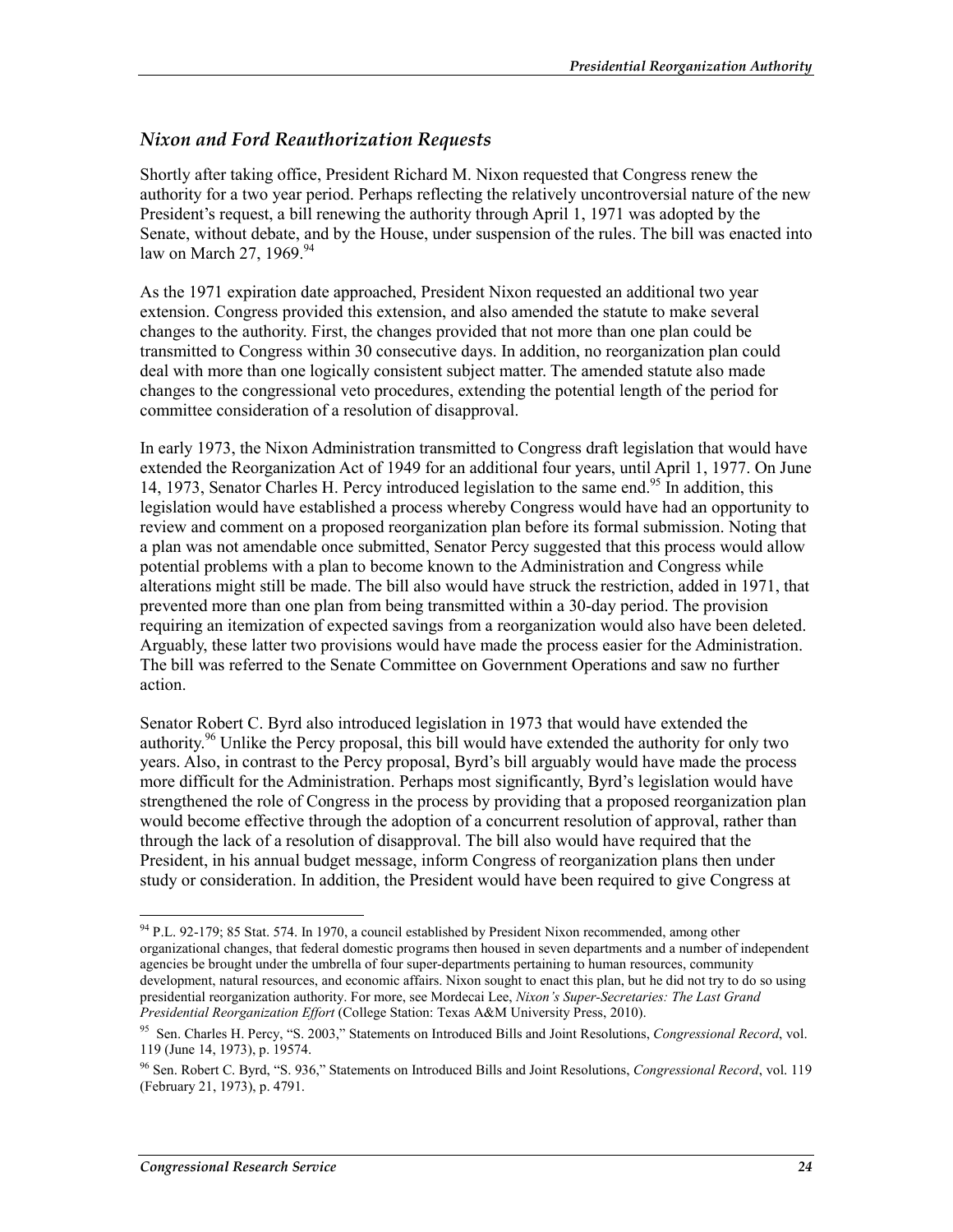least 30 days advance notice of his intention to submit a plan. Like the Percy bill, this legislation was referred to the Senate Committee on Government Operations and saw no further action.

In 1975, President Gerald R. Ford requested that Congress renew and extend the 1949 statute for another four-year period. $97$  No legislation to this effect appears to have been introduced.

The reason or reasons that Members of Congress did not grant President Nixon and President Ford extensions in 1973 and 1975 do not appear to have been documented in the *Congressional Record.* However, Senator Byrd's remarks upon the introduction of his extension bill in 1973 may reflect the priorities of at least some Members during the Watergate and early Post-Watergate period. After delineating a series of bills he had introduced that were "aimed at regaining congressional power over the administrative arm of the Federal Government" and describing his extension legislation, Senator Byrd stated:

I believe that my bill is a major step toward recovering some of the initiative the legislative branch has lost to the executive. It will aid in restoring to Congress its responsibility for discharging the duty of overseeing the conduct of the executive departments. It will strengthen the authority of the Congress over the administrative bureaucracy in the face of the increasing executive encroachment on Congress's constitutional authority. And it will … safeguard against ill-considered and hasty action by the executive and default approval by a busy or an apathetic Congress.

Congressional control and oversight of the executive departments and agencies constitute one of our most important functions. It is the means by which the Congress is assured that its policies are being faithfully carried out, by which it may hold executive officers to an accounting for their stewardship, and by which it learns the effects of legislative policies and is thus able to make necessary statutory revisions.<sup>98</sup>

#### **Reorganization Plans Submitted Under the Reauthorized 1949 Act: 1953-1973**

Between the first reauthorization of the 1949 act, at the beginning of the Dwight D. Eisenhower Administration in 1953, and its final expiration in 1973, during the second term of President Richard M. Nixon, 52 reorganization plans were submitted to Congress. Among the notable reorganizations implemented under the authority were the establishment of the following organizations:

- the Department of Health, Education and Welfare;  $99$
- the Office of Science and Technology Policy in the  $EOP<sub>1</sub><sup>100</sup>$
- $\bullet$  the Environmental Protection Agency:<sup>101</sup>

<sup>97</sup> U.S. President (Ford), "Extension of the Reorganization Act of 1949," *Weekly Compilation of Presidential Documents*, vol. 11 (April 9, 1975), p. 354.

<sup>98</sup> Sen. Robert C. Byrd, "S. 936," Statements on Introduced Bills and Joint Resolutions, *Congressional Record*, vol. 119 (February 21, 1973), p. 4791.

<sup>&</sup>lt;sup>99</sup> Reorganization Plan No. 1 of 1953 (67 Stat. 631); P.L. 83-13 (67 Stat. 18) provided that the plan would take effect earlier than it would have otherwise.

 $100$  Reorganization Plan No. 2 of 1962 (76 Stat. 1253).

 $101$  Reorganization Plan No. 3 of 1970 (84 Stat. 2086).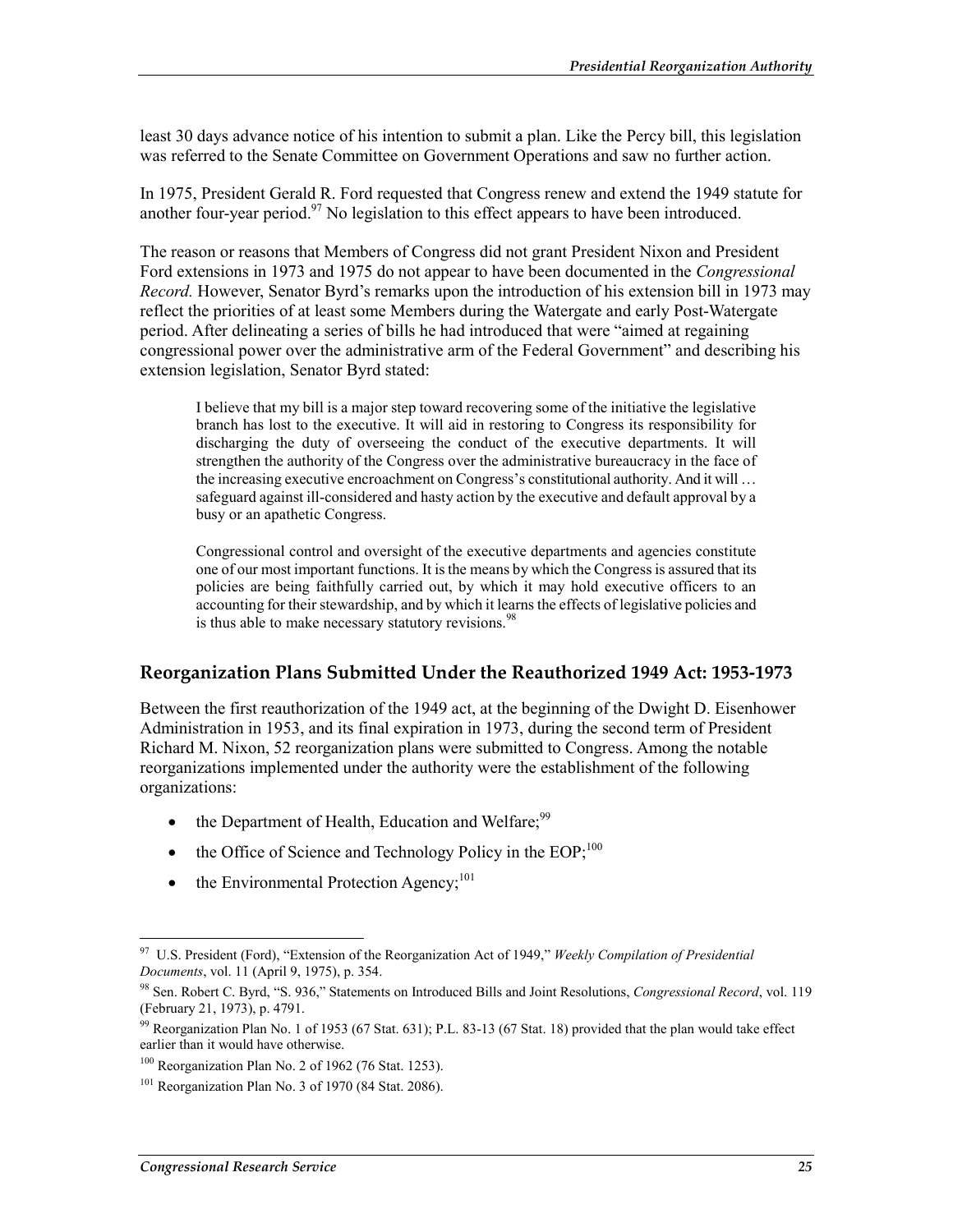- the National Oceanic and Atmospheric Administration in the Department of Commerce:<sup>102</sup> and
- the Drug Enforcement Administration in the Department of Justice.<sup>103</sup>

Eight of the 52 submitted plans were disapproved by Congress. The disapproved plans included those that would have

- reorganized the research and development programs of the Department of Defense; $104$
- provided the Federal Savings and Loan Insurance Corporation with its own management, independent of the Federal Home Loan Bank Board;<sup>105</sup>
- transferred certain functions related to exchanges, sales and other transactions concerning natural resources under the jurisdiction of the Secretary of Agriculture from the Secretary of the Interior to the Secretary of Agriculture;<sup>106</sup>
- authorized the Securities and Exchange Commission to delegate its functions to a division of the commission, an individual commissioner, a hearing examiner, or an employee or employee board; $107$
- authorized the Federal Communications Commission to delegate its functions to a division of the commission, an individual commissioner, a hearing examiner, or an employee or employee board; $108$
- authorized the National Labor Relations Board to delegate its functions to a division of the board, an individual board member, a hearing examiner, or an employee or employee board;<sup>109</sup>
- established a Department of Urban Affairs and Housing that would have included the functions of the Housing and Home Finance Agency, the Urban Renewal Administration, the Community Facilities Administration, and the Public Housing Administration, and would have included, as intact entities, the Federal Housing Administration and the Federal National Mortgage Association;<sup>110</sup> and
- transferred certain executive and administrative functions from the U.S. Tariff Commission to its chair  $^{111}$

Just as President Truman had drawn on the recommendations of the first Hoover Commission when developing his reorganization plans, subsequent Presidents also drew on the work of

<u>.</u>

<sup>102</sup> Reorganization Plan No. 4 of 1970 (84 Stat. 2090).

<sup>103</sup> Reorganization Plan No. 2 of 1973 (87 Stat. 1091).

<sup>&</sup>lt;sup>104</sup> Reorganization Plan No. 1 of 1956; disapproved by the House on July 5, 1956 (H. Res. 534;  $84^{th}$  Cong.,  $2^{nd}$  sess.).

<sup>&</sup>lt;sup>105</sup> Reorganization Plan No. 2 of 1956; disapproved by the House on July 5, 1956 (H. Res. 541; 84<sup>th</sup> Cong., 2<sup>nd</sup> sess.).

<sup>&</sup>lt;sup>106</sup> Reorganization Plan No. 1 of 1959; disapproved by the House on July 7, 1959 (H. Res. 295; 86<sup>th</sup> Cong., 1<sup>st</sup> sess.).

<sup>&</sup>lt;sup>107</sup> Reorganization Plan No. 1 of 1961; disapproved by the Senate on June 21, 1961 (S. Res. 148;  $87<sup>th</sup>$  Cong., 1<sup>st</sup> sess.).

<sup>&</sup>lt;sup>108</sup> Reorganization Plan No. 2 of 1961; disapproved by the House on June 15, 1961 (H. Res. 303; 87<sup>th</sup> Cong., 1<sup>st</sup> sess.).

<sup>&</sup>lt;sup>109</sup> Reorganization Plan No. 5 of 1961; disapproved by the House on July 20, 1961 (H. Res. 328;  $87^{th}$  Cong., 1<sup>st</sup> sess.).

<sup>&</sup>lt;sup>110</sup> Reorganization Plan No. 1 of 1962; disapproved by the House on February 21, 1962 (H. Res. 530; 87<sup>th</sup> Cong., 2<sup>nd</sup> sess.).

<sup>&</sup>lt;sup>111</sup> Reorganization Plan No. 2 of 1967; disapproved by the Senate on May 15, 1967 (S. Res. 114; 90<sup>th</sup> Cong., 1<sup>st</sup> sess.).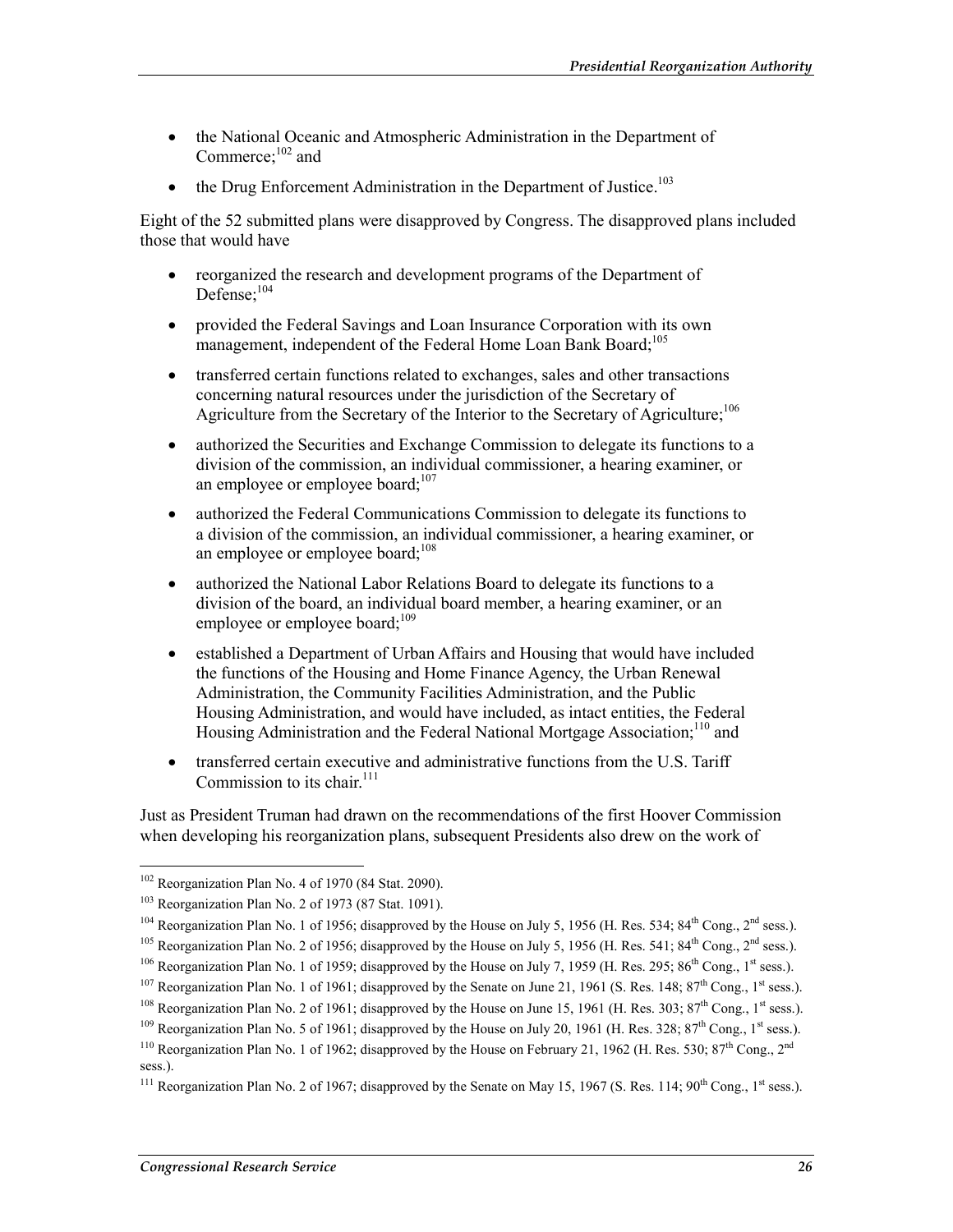various later government reform committees and councils when developing their plans. Unlike the Hoover Commission, which was established by public law, these groups were established under executive authority, and they reported to the President. These advisory entities included the President's Advisory Committee on Government Organization (Eisenhower),<sup>112</sup> the President's Task Force on Government Reorganization (Kennedy and Johnson), and the President's Advisory Council on Executive Organization (Nixon).<sup>113</sup>

### **The Reorganization Act of 1977 (Carter)**

During his 1976 run for President, Jimmy Carter's campaign described the federal government as "a horrible bureaucratic mess." It suggested that a Carter Administration would "give top priority to a drastic and thorough revision of the federal bureaucracy."114 The candidate himself indicated that, if elected, he would ask for "complete authorization to reorganize the Executive Branch of government, giving [him] as much authority as possible." This authority would be used toward "the elimination of unnecessary agencies and departments, regulations and paperwork."<sup>115</sup> If elected, he pledged to "have a complete reorganization of the Executive Branch of government [and] make it efficient, economical, purposeful, simple, and manageable for a change.<sup>"116</sup>

Soon after taking office, President Carter requested a four-year renewal of the Reorganization Act of 1949, with specified modifications. On February 4, 1977, he sent a message to Congress transmitting proposed legislation to this end, and briefly delivered remarks on the topic at the White House.<sup>117</sup>

Congress was largely amenable to the President's request, enacting a modified version within two months. The Senate Committee on Governmental Affairs held hearings in early February, and the House Committee on Government Operations held hearings in early March. After considerable debate in both chambers, a significantly modified version of the President's proposal was passed by late March.<sup>118</sup> The President signed it into law on April 6, 1977.<sup>119</sup>

<u>.</u>

<sup>&</sup>lt;sup>112</sup> A second Hoover Commission was established by Congress during the 1950s. It appears that President Eisenhower did not embrace this initiative, however, and assessments of the relationship between his Administration and the commission have suggested that it was marked by competition and conflict. Many of the changes that were advocated by the second Hoover Commission were adopted, but at least some of these changes would have been adopted in any event. For more, see Peri E. Arnold, *Making the Managerial Presidency: Comprehensive Reorganization Planning, 1905-1996*, 2nd edition, revised. (Lawrence, KS: University of Kansas, 1998), pp. 160-227; and Herbert Emmerich, *Federal Organization and Administrative Management* (University, AL: University of Alabama Press, 1971), pp. 101- 127.

<sup>113</sup> For more on these advisory bodies, see CRS Report RL31446, *Reorganizing the Executive Branch in the 20th Century: Landmark Commissions*, by Ronald C. Moe. The author of that report has retired from CRS. Questions about the report may be directed to the author of this report, Henry Hogue.

<sup>114</sup> U.S. Congress, House Committee on House Administration, *Campaign 1976. Vol. 1, Part 1, Jimmy Carter*, committee print,  $95<sup>th</sup> Cong., 2<sup>nd</sup> sess.$  (Washington: GPO, 1978), p. 581.

<sup>115</sup> U.S. Congress, House Committee on House Administration, *Campaign 1976. Vol. 1, Part 2, Jimmy Carter*, committee print,  $95<sup>th</sup>$  Cong.,  $2<sup>nd</sup>$  sess. (Washington: GPO, 1978), pp. 738-739.

<sup>116</sup> Ibid., p. 822.

<sup>117</sup> U.S. President (Carter), "Reorganization Plan Extension Legislation," *Weekly Compilation of Presidential Documents*, vol. 13 (February 4, 1977), pp. 147-149.

<sup>&</sup>lt;sup>118</sup> Notably, the Senate passed its initial version of the act by a vote of 94-0, and adopted the subsequent Houseamended version by voice vote. The House passed the bill by a vote of 395-22.

<sup>119</sup> P.L. 95-17; 91 Stat. 29.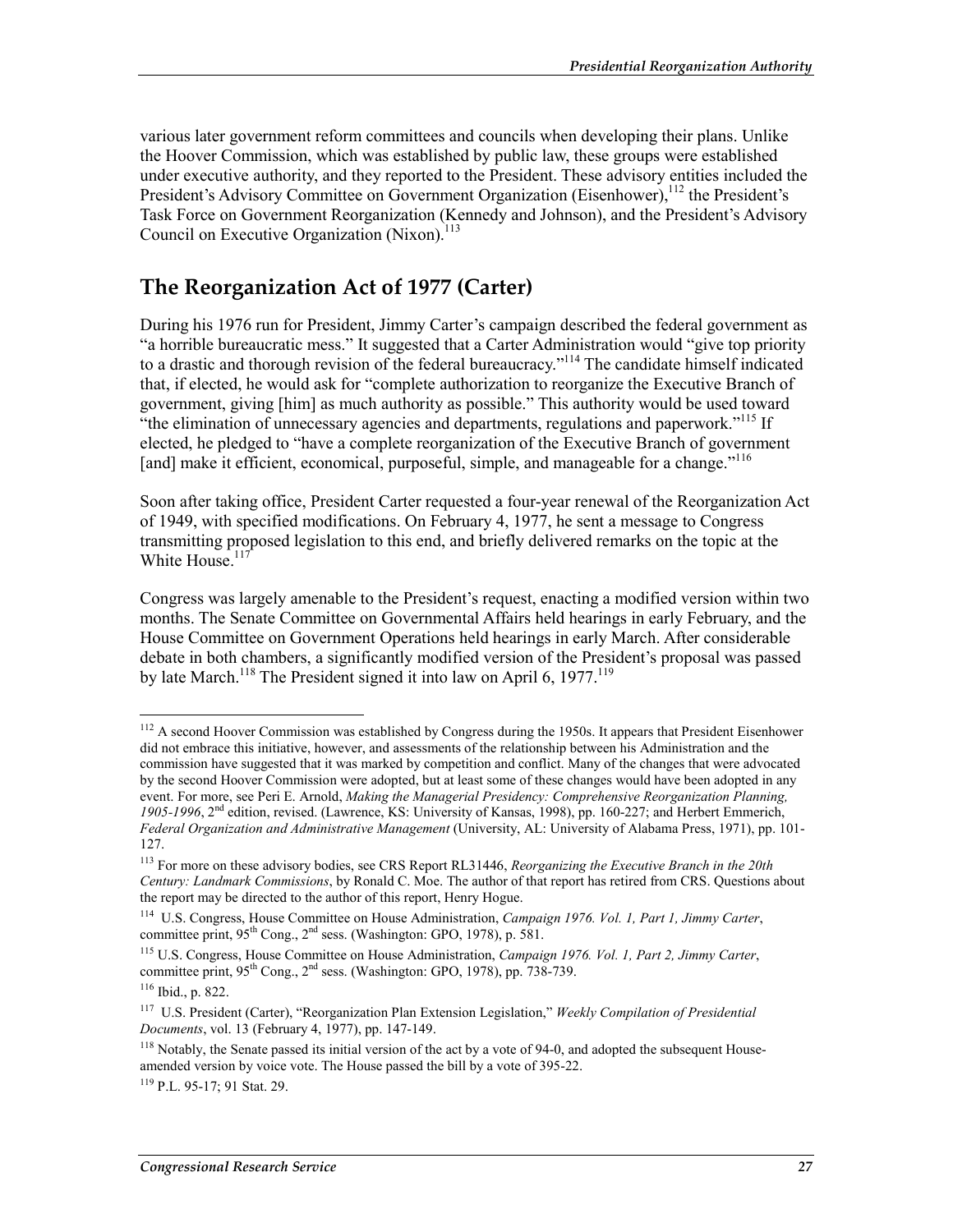Perhaps the greatest conflict over the legislation concerned the procedures by which Congress would pass judgment on a plan. The chairman of the House Committee on Government Operations, Representative Jack Brooks, questioned the constitutionality of the legislative veto procedure, as had some Members of Congress over the course of its use.<sup>120</sup> He favored legislation under which a President's plan would go into effect only upon affirmation by both houses of Congress. Ultimately, the authority enacted in 1977 continued to use a legislative veto. But the procedures were modified to require the mandatory introduction, in each chamber, of a resolution of disapproval upon the submission of a plan, as well as to facilitate the consideration of such resolutions<sup>121</sup>

During the course of the legislative process, the bill was reconfigured from an amendment to the 1949 act to an entirely new statute, the "Reorganization Act of 1977." The new law used the same structure as the 1949 statute. In addition to the procedural changes just discussed, the 1977 statute differed from the final version of the 1949 act (as last amended in 1971) in a number of other ways, including the following:

- The President could amend a plan within 30 days, or withdraw a plan within 60 days, of its submission to Congress.
- The limitation to one plan submission during a 30-day period was changed to a limit of no more than three plans pending before Congress at one time.
- Congress conveyed its intent that the President provide an avenue for "broad" citizen advice and participation in restructuring and reorganizing the executive branch."
- A prohibition on the abolition of any enforcement or statutory program was added.
- The prohibition against establishing, abolishing, transferring, or consolidating departments was expanded to prohibit also the abolition or consolidation of independent agencies.
- The President's transmittal message for a plan was to also include information concerning any estimated increase in expenditures as well as any expected management improvements.

President Carter submitted 10 plans under the new statute, all of which went into effect. Among these were a plan to reorganize the federal personnel management system, including the creation of an Office of Personnel Management, a Merit Systems Protection Board, and a Federal Labor Relations Authority;  $^{122}$  the establishment of a Federal Emergency Management Agency,  $^{123}$  to which were transferred functions and entities from various parts of the government; and to

 $120$  For a thorough discussion of these debates in the context of reorganization authority by former CRS Specialists in American National Government Louis Fisher and Ronald C. Moe, see U.S. Congress, House Committee on Rules, Subcommittee on Rules of the House, *Studies on the Legislative Veto*, pp. 164-247.

<sup>121</sup> For more on these developments, see U.S. Congress, Senate Committee on Governmental Affairs, *Executive Branch Reorganization: An Overview*, committee print, prepared by Congressional Research Service, 95<sup>th</sup> Cong., 2<sup>nd</sup> sess., March 1978 (Washington: GPO, 1978), pp. 52-58.

 $122$  Reorganization Plan No. 2 of 1978 (92 Stat. 3783). This reorganization was undertaken in concert with the Civil Service Reform Act of 1978 (P.L. 95-454; 92 Stat. 1111), among other measures.

<sup>123</sup> Reorganization Plan No. 3 of 1978 (92 Stat. 3788).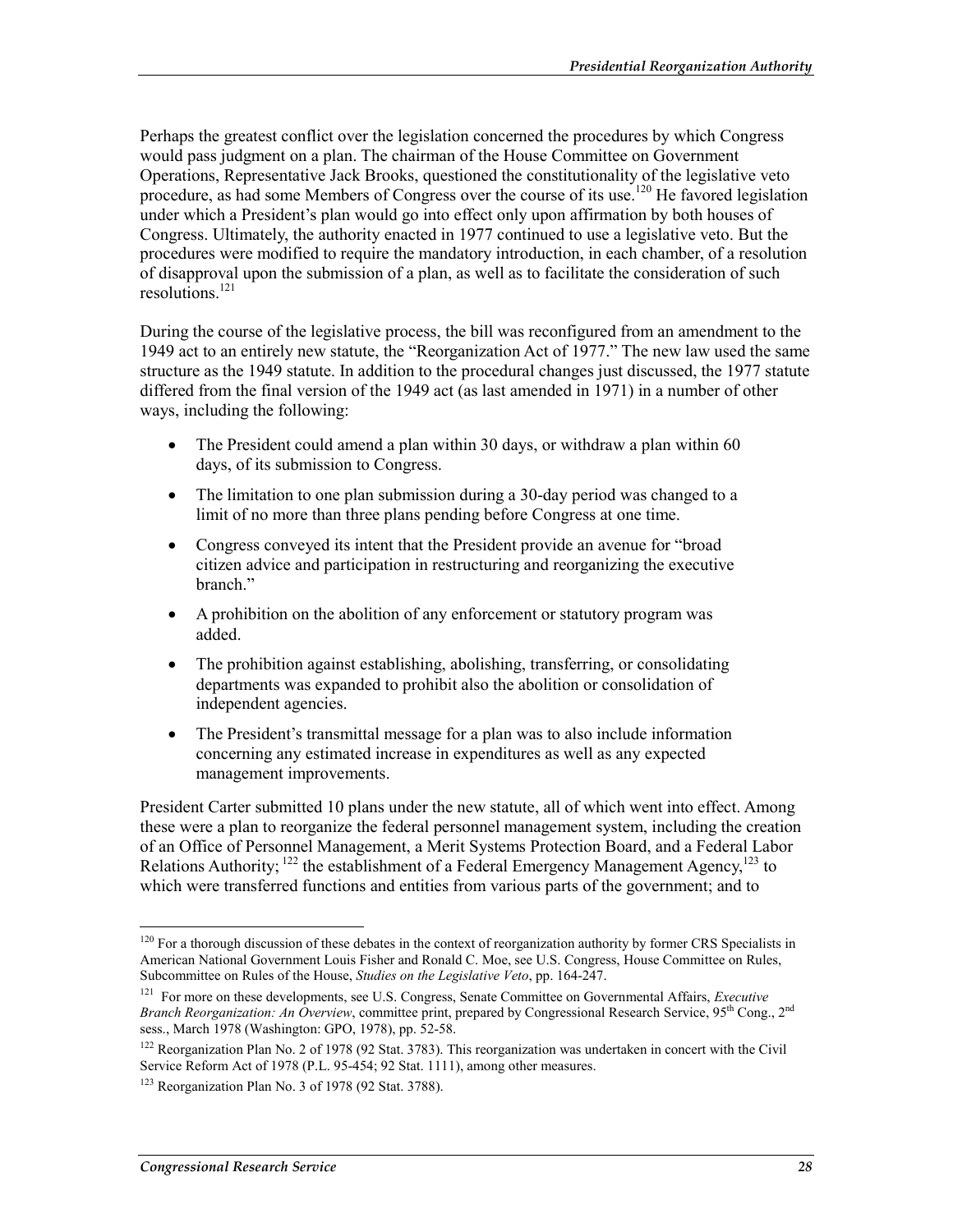reorganize international trade functions, centering policy coordination and negotiation in this area in a United States Trade Representative in the Executive Office of the President.<sup>124</sup>

As discussed above, under the new authority, the President was permitted, for the first time, to amend a plan within 30 days of its submission. President Carter did so for six of his 10 plans.<sup>125</sup>

In early 1979, the Carter Administration conveyed the President's intention to create a new Department of Natural Resources.<sup>126</sup> The proposal reportedly faced congressional opposition, and no related reorganization plan was submitted.<sup>127</sup> A 1981 Senate report on a bill to further extend reorganization authority recounted the episode this way:

In February of 1979, then President Carter had announced his intention to submit a reorganization plan to establish a Department of Natural Resources that would absorb the Department of the Interior and would transfer the Forest Service from the Agriculture Department and the National Aeronautics and Space Administration from the Department of Commerce. The use of the reorganization plan process to establish the new Department was clearly a violation of the intent behind Section 905(a) of the Reorganization Act of 1977 which states that no reorganization plan may provide for or 'have the effect of creating a new executive department'. The Administration was candid in its belief that the proposal for a new Department of Natural Resources could not be passed if the normal legislative process was followed. By asserting that the President was merely changing the name and focus of the Department and not creating a new one, the Administration hoped to escape the prohibition in the Reorganization Act against such action.<sup>128</sup>

The authority provided under the Reorganization Act of 1977 expired on April 6, 1980. Congress passed a one-year extension of the authority with little discussion in committee or on the floor. President Carter's final reorganization plan was submitted on March 31, 1980, prior to the original deadline.<sup>129</sup>

### **Reorganization Authority in the 1980s (Reagan)**

The extension of the Reorganization Act of 1977 under President Jimmy Carter expired on April 7, 1981. During the early years of the presidency of Ronald W. Reagan, efforts were made to extend and modify the authority once again. In 1981, reorganization authority legislation supported by the Reagan Administration<sup>130</sup> was passed in the Senate, but not acted upon in the

<sup>124</sup> Reorganization Plan No. 3 of 1979 (93 Stat. 1381).

<sup>&</sup>lt;sup>125</sup> These plans were: Plan No. 1 of 1977, Plan No. 2 of 1977, Plan No. 2 of 1978, Plan No. 4 of 1978, Plan No. 2 of 1979, and Plan No. 1 of 1980.

<sup>126</sup> U.S. President (Carter), "Science and Technology: Message to Congress," *Public Papers of the Presidents of the United States: Jimmy Carter, 1979* (Washington: GPO, 1980), p. 534. See also pp. 378 and 444.

<sup>&</sup>lt;sup>127</sup> "Reorganization Plans," in *CO Almanac 1979*, 35<sup>th</sup> ed. (Washington, DC: Congressional Quarterly, 1980), pp. 549-550.

<sup>128</sup> U.S. Congress, Senate Committee on Governmental Affairs, *Reorganization Act of 1981*, report to accompany S. 893, 97<sup>th</sup> Cong., 1<sup>st</sup> sess., June 8, 1981, S. Rept. 97-132 (Washington: GPO, 1981), p. 8.

<sup>&</sup>lt;sup>129</sup> The President also submitted amendments to this plan on May 12, 1980, after the original deadline. It appears, however, that the April 6 deadline would have applied only to the initial plan, and not to subsequent amendments. In any event, with the extension of the authority, this question does not appear to have arisen.

<sup>&</sup>lt;sup>130</sup> The Senate bill was introduced by Senator William V. Roth, Jr., "by request." This designation is often used to identify legislative text that has originated in the Administration. The support of the Reagan Administration for the measure was also reflected in testimony in House and Senate hearings by the Deputy Director of OMB.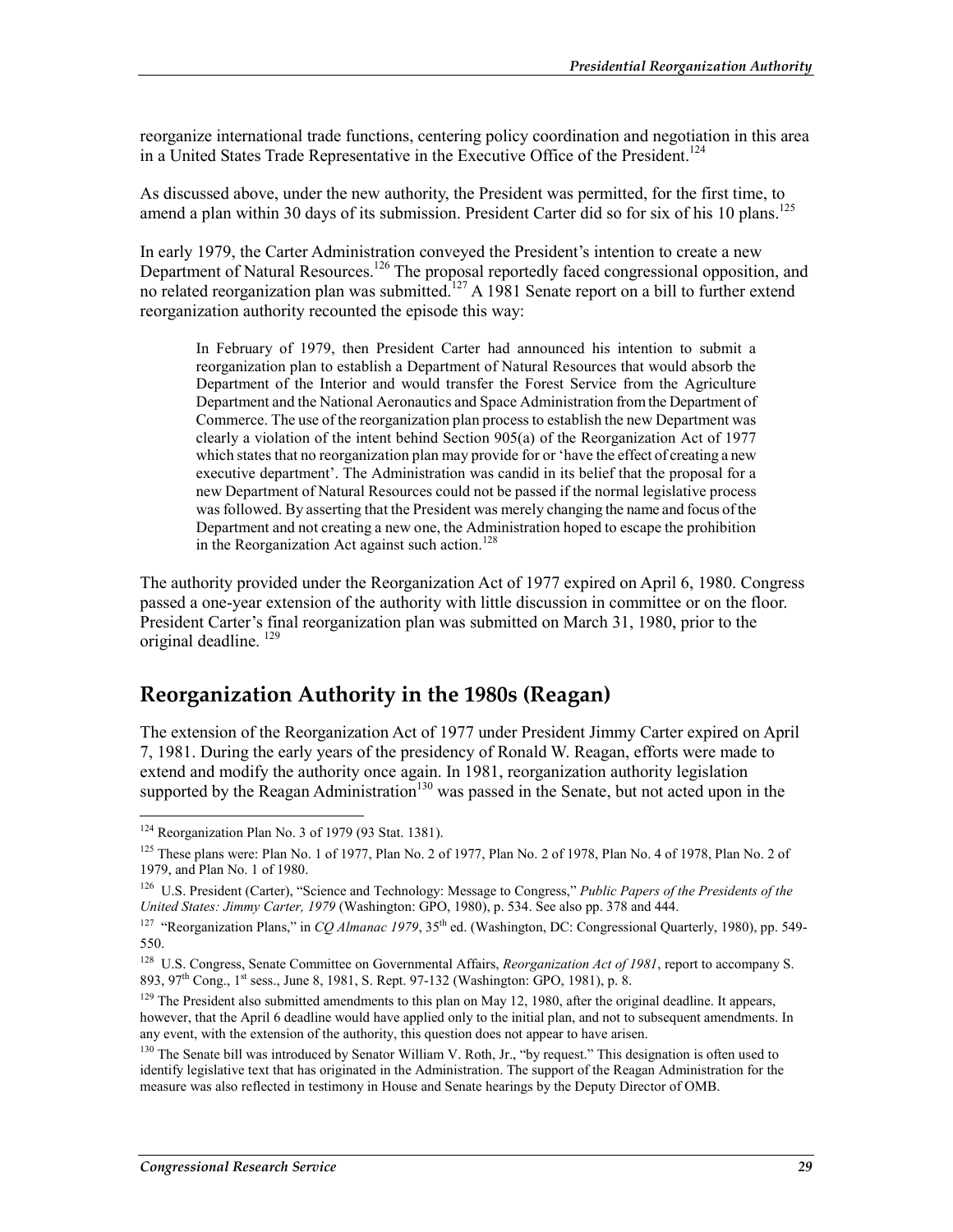House.<sup>131</sup> Although this legislation was not enacted, some modifications of the 1977 language included in the bill later became part of the statute as it stands today. The 1981 bill also included provisions to

- prohibit the President from renaming an existing department, in response to President Carter's proposal to create a Department of Natural Resources from the Department of the Interior, discussed above;
- prohibit the creation of new agencies that were not part of an existing department or independent agency;
- require inclusion, in a plan, of specified, detailed implementation information; and
- extend the period during which the President could amend or withdraw a plan and the period of congressional consideration.

The 1981 bill also would have created a different method for congressional consideration of proposed plans that did not become part of the current statute. As described in the committee report:

[R]eorganization plans would become effective if any one of three conditions were satisfied during the 90 day period for Congressional review: (1) each House of Congress adopts a resolution approving the plan; (2) one House of Congress adopts an approving resolution while the other House fails to vote; or  $(3)$  neither House votes on an approving resolution.<sup>132</sup>

Although shifting the congressional mechanism used from a resolution of disapproval to a resolution of approval, it appears the process would have functioned much as the earlier one would have: with no congressional action, a plan would have taken effect; with negative action in either chamber, the plan would not have taken effect.

In 1984, Congress enacted legislation amending the Chapter 9 of Title 5 of the *U.S. Code*, which embodied the 1977 Reorganization Act. In addition to adopting the 1981 modifications discussed above, the amendments altered the method by which a plan could take effect. This change responded to a 1983 ruling by the Supreme Court, in *INS v. Chadha*, that the legislative veto process (i.e., that a plan could be rejected by a resolution of one or both houses) was unconstitutional.<sup>133</sup> Under the new authority, once the President submitted a reorganization plan, Congress was to consider, under an expedited procedure, a joint resolution approving the plan. The expedited procedure included limitations on the duration of committee consideration, the duration of floor debate, and amendments (although the President could amend or modify his plan during the first 60 days after submission). As a joint resolution, this vehicle would need to be

<sup>&</sup>lt;sup>131</sup> This legislation was S. 893 (97<sup>th</sup> Congress). Separate legislation, H.R. 3270 (97<sup>th</sup> Congress), was also introduced in the House. Subcommittee hearings were held on the bill, but no further action was taken. See U.S. Congress, House Committee on Government Operations, Subcommittee on Legislation and National Security, *Reorganization Act of 1981; Amend Economy Act to Provide that All Departments and Agencies Obtain Materials or Services from other Agencies by Contract; and Amend the Federal Grant and Cooperative Agreement Act*, hearing on H.R. 3270, H.R. 2528, and H.R. 3943,  $97^{th}$  Cong., 1<sup>st</sup> sess., October 28, 1981 (Washington: GPO, 1982).

<sup>132</sup> U.S. Congress, Senate Committee on Governmental Affairs, *Reorganization Act of 1981*, report to accompany S. 893, 97<sup>th</sup> Cong., 1<sup>st</sup> sess., June 8, 1981, S. Rept. 97-132 (Washington: GPO, 1981), p. 10.

<sup>&</sup>lt;sup>133</sup> 462 U.S. 919 (1983) (invalidating the legislative veto and holding that legislative power must be "exercised in accord with a single, finely wrought and exhaustively considered procedure").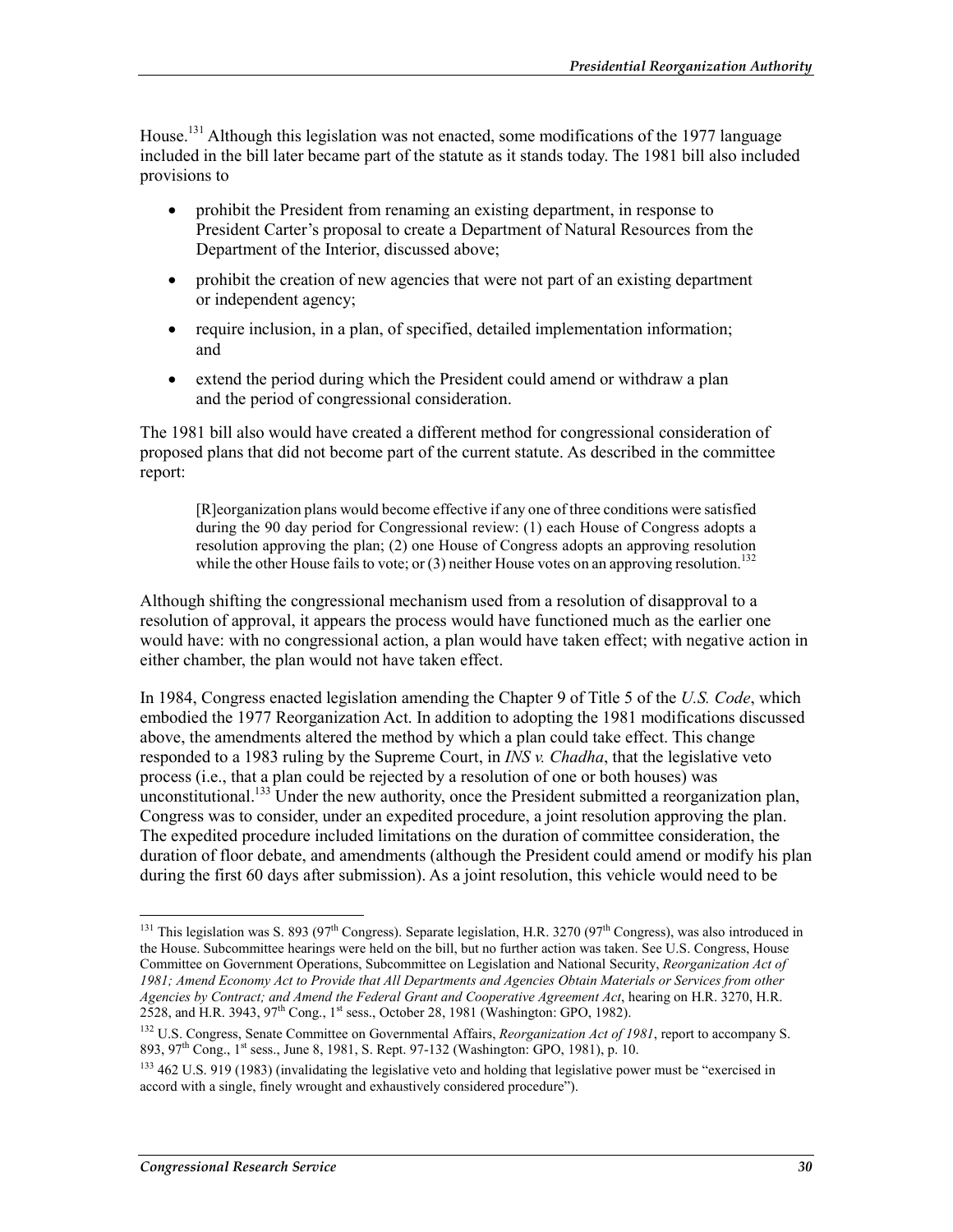approved by the President to have the force of law. Unlike the legislative veto, the burden of action was placed on the proponents of the plan, rather than its opponents. As is the case under the regular legislative process, the default would be the status quo. The process of reorganizing the government was thus made somewhat more difficult than it would have been under earlier versions of presidential reorganization authority.

The amendments enacted by Congress extended the reorganization plan authority from November 1984 to December 31, 1984. However, the Senate adjourned sine die for the year the day following passage of the bill, and it did not reassemble until January 3, 1985, after the December 31, 1984 deadline for submission of plans had passed. Given the requirement that plans be submitted while Congress was in session, the Reagan Administration had virtually no opportunity to use the authority he had been given. Although the statutory deadline for submission of plans has passed, the dormant statute remains in the *U.S. Code*.

The Court's ruling in *INS v. Chadha* raised concerns that the validity of existing reorganization plans, all of which had gone into effect under reorganization authority with legislative veto provisions, might be called into question. Consequently Congress passed legislation ratifying all of the reorganization plans that had gone into effect under the now-unconstitutional procedure.<sup>134</sup>

As part of the FY1986 budget request, submitted in early 1985, the Reagan Administration proposed a renewal of the 1984 authority. The document noted the long history of the statute, and that the President had not had the opportunity to use the authority that had been granted in the previous year. The request stated: "The President will propose renewal of that reorganization authority to December 31, 1988, to permit continued structural flexibility."135 The President's proposal was reiterated in the budget the following year.136 Legislation to extend reorganization authority was introduced early in that Congress (the  $99<sup>th</sup>$ , 1985-1986).<sup>137</sup> The Senate Committee on Governmental Affairs held a hearing on the bill together with other legislative initiatives of the President related to governmental management.<sup>138</sup> No further legislative action was taken. The budget documents for FY1988, released at the beginning of the  $100<sup>th</sup>$  Congress (1987-1988), restated the President's interest in a renewal of the authority. It appears that no legislation was introduced during this Congress, and the initiative did not appear in the budget submission for the following year.

### **Requests for Reorganization Authority from 1989 through 2010**

In the decades since this authority last expired, some presidential administrations have advocated its restoration, and some have not. It does not appear that President George H. W. Bush sought its extension, nor that such legislation was introduced during his Administration. Initial reports issued by the Clinton Administration's National Performance Review included the

<sup>1</sup> 134 P.L. 98-532; 98 Stat. 2705.

<sup>135</sup> U.S. Executive Office of the President, Office of Management and Budget, *Management of the United States Government: Fiscal Year 1986*, Washington, DC, 1985, p. 69.

<sup>136</sup> U.S. Executive Office of the President, Office of Management and Budget, *Management of the United States Government: Fiscal Year 1987*, Washington, DC, 1986, p. 83.

 $137$  H.R. 537 and S. 1657 (99<sup>th</sup> Congress).

<sup>138</sup> U.S. Congress, Senate Committee on Governmental Affairs, *President's Management Legislative Initiatives*, hearing on S.J.Res. 190, S. 1206, S. 1657, S. 2004-S. 2010, H.R. 2401, 99<sup>th</sup> Cong., 2<sup>nd</sup> sess., February 25, 1986, S.Hrg. 99-618 (Washington: GPO, 1986).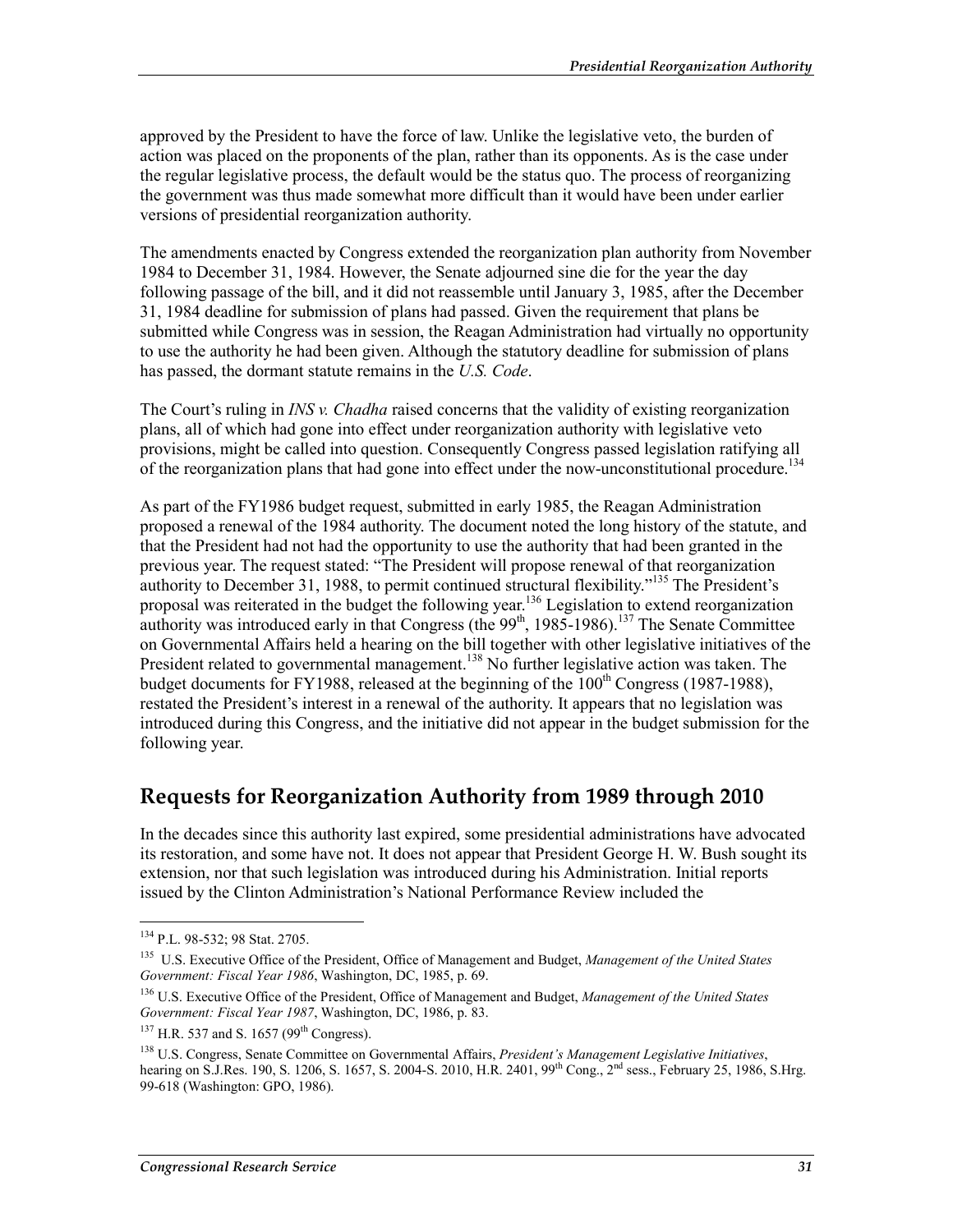recommendation that the reorganization authority be reauthorized,<sup>139</sup> but President Clinton did not directly request action by Congress. As discussed below, the George W. Bush Administration called for a renewal of presidential reorganization authority, and legislation introduced during the 108th Congress (2003-2004) included provisions that would have renewed the authority in modified form. This legislation was not enacted.

### **2002 Effort to Renew Presidential Reorganization Authority**

In his FY2003 budget proposal, President George W. Bush stated, "The Administration will seek to re-institute permanent reorganization authority for the President to permit expedited legislative approval of plans to reorganize the Executive Branch."140 In January 2003, the second National Commission on the Public Service released a report with a number of recommendations regarding federal government organization and management, including the re-establishment of reorganization authority.<sup>141</sup> Early in the 108<sup>th</sup> Congress, Representative Tom Davis, chairman of the House Committee on Government Reform, indicated that he planned to introduce legislation to re-establish reorganization authority.<sup>142</sup> On April 3, 2003, the committee held a hearing on that topic, with testimony in support of that action by, among others, House Majority Leader Tom DeLay.<sup>143</sup> On September 17, 2003, the House Committee on Government Reform, Subcommittee on Civil Service and Agency Organization held a hearing concerning the connection between federal personnel issues and government reorganization.<sup>144</sup>

As part of legislative activity that led to the enactment of the Intelligence Reform and Terrorism Prevention Act of 2004 during the  $108<sup>th</sup>$  Congress,<sup>145</sup> the House passed provisions that would have renewed the President's reorganization authority in a modified form. It would have amended Chapter 9 of Title 5—that is, the most recent form of presidential reorganization authority—to make the following changes:

• the grant of reorganization authority would have been permanent, rather than subject to periodic congressional reauthorization; $^{146}$ 

<sup>139</sup> Office of the Vice President, *Creating a Government That Works Better & Costs Less: Transforming Organizational Structures,* Accompanying Report of the National Performance Review (Washington: September 1993).

<sup>140</sup> *Budget of the United States Government–Fiscal Year 2003* (Washington: GPO, 2002), p. 52.

<sup>141</sup> The National Commission on the Public Service, *Urgent Business for America: Revitalizing the Federal Government for the 21st Century*, Washington, DC, January 2003. The second National Commission on the Public Service, a bipartisan panel also known as the second Volcker Commission, was organized by the Brookings Institution in early 2002 and funded with grants from the Dillon Fund and the Packard Foundation.

<sup>142</sup> Kerry Kantin, "Davis Wants to Give Bush Broad Power to Reorganize," *Federal Paper*, January 27, 2003, p. 11; Stephen Barr, "Davis Outlines Plans for Revamping Pay System, Structure of Government," *Washington Post*, March 11, 2003, p. B2; and Maureen Sirhal, "Davis Seeks to Put Reorganization on Fast Track," GovExec.com, March 10, 2003, available at http://www.govexec.com/management/2003/03/davis-seeks-to-put-reorganization-on-fast-track/ 13590/.

<sup>143</sup> U.S. Congress, House Committee on Government Reform, *Toward a Logical Governing Structure: Restoring Executive Reorganization Authority*, 108<sup>th</sup> Cong., 1<sup>st</sup> sess., April 3, 2003, Serial No. 108-33 (Washington: GPO, 2003).

<sup>&</sup>lt;sup>144</sup> U.S. Congress, House Committee on Government Reform, Subcommittee on Civil Service and Agency Organization, *Human Capital Planning: Exploring the National Commission on the Public Service's Recommendations for Reorganizing the Federal Government*, 108<sup>th</sup> Cong., 1<sup>st</sup> sess., September 17, 2003, Serial No. 108-109 (Washington: GPO, 2004).

<sup>&</sup>lt;sup>145</sup> P.L. 108-458; 118 Stat. 3638.

<sup>&</sup>lt;sup>146</sup> S. 2845 (Engrossed Amendment House) (108<sup>th</sup> Cong.), §§ 5021(b) 5021(d), and 5021(e)(2)(A).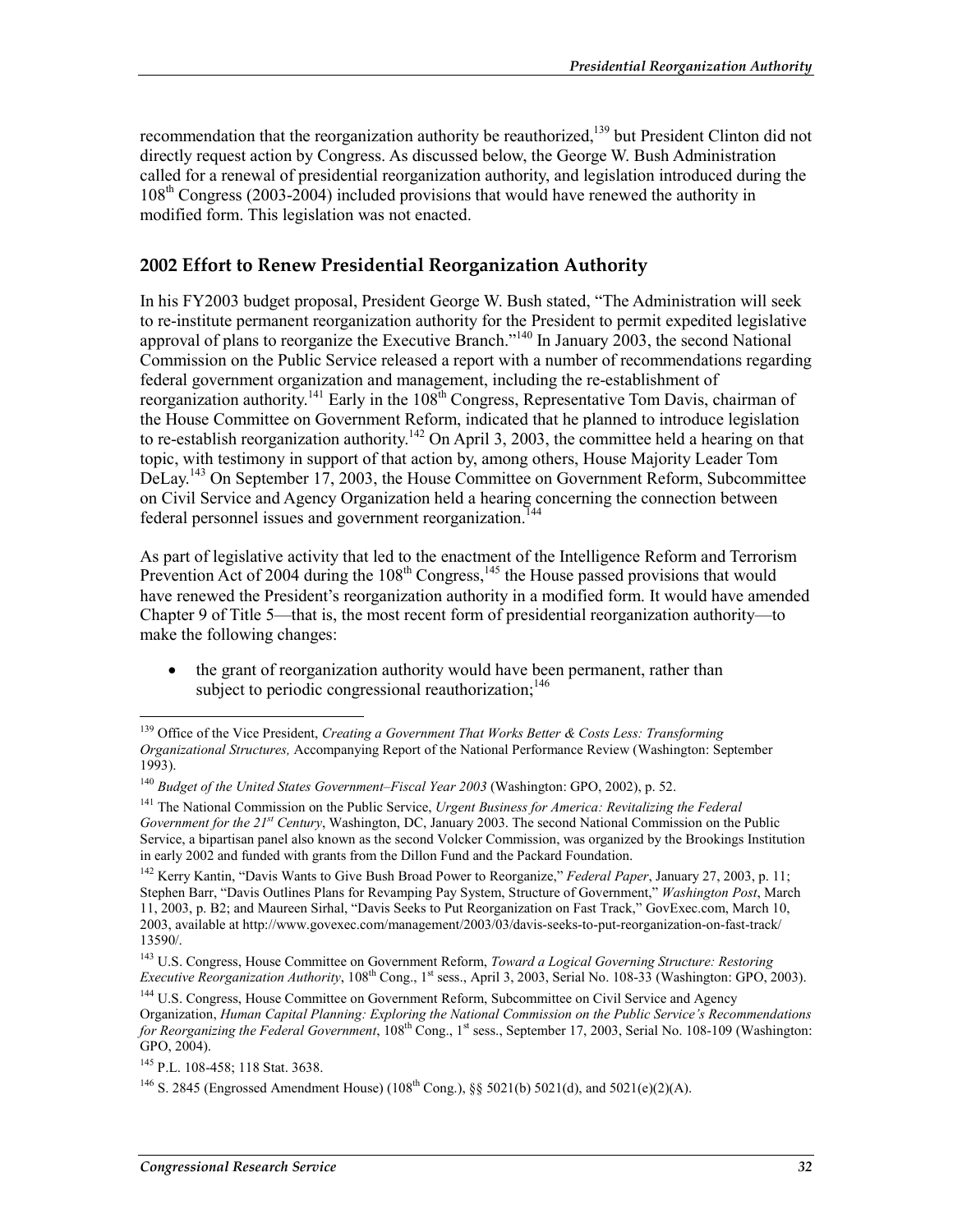- the President would have been permitted to submit reorganization plans under this authority only for intelligence-related units identified in the provision or "other elements of any other department or agency as may be designated by the President, or designated jointly by the National Intelligence Director and the head of the department or agency concerned, as an element of the intelligence community";147
- seven limitations on the President's authority under this chapter would have been eliminated, including the prohibition on the use of reorganization plans to create or rename executive departments, or to abolish or transfer an existing department or independent regulatory agency;<sup>148</sup>
- the inclusion in submitted plans of provisions for the creation of new agencies would have been explicitly permitted:<sup>149</sup> and
- a submitted plan could have included "the abolition of all or a part of the functions of an agency" without the formerly included limitation that "no enforcement function or statutory program shall be abolished by the plan."150

These provisions were removed in conference with the Senate, and they were not included in the bill as enacted.<sup>151</sup>

### **Experience Under Presidential Reorganization Authority**

Between 1939 and 1984, more than 100 plans were submitted to Congress under various forms of presidential reorganization authority, and a majority of these went into effect. Many of the plans that went into effect reorganized the government in relatively minor ways. In some cases, however, the authority was used to make larger changes. For example, presidential reorganization authority was used

- in 1939, to transfer offices to the newly created Executive Office of the President and to consolidate human service offices and create the Federal Security Agency;
- in the mid-1940s, to help facilitate the organizational transition from wartime to peacetime;

<sup>&</sup>lt;u>.</u>  $147$  S. 2845 (Engrossed Amendment House) (108<sup>th</sup> Cong.), § 5021(b).

<sup>&</sup>lt;sup>148</sup> S. 2845 (Engrossed Amendment House) ( $108<sup>th</sup>$  Cong.), § 5021(b).

<sup>&</sup>lt;sup>149</sup> S. 2845 (Engrossed Amendment House) (108<sup>th</sup> Cong.), § 5021(c).

<sup>&</sup>lt;sup>150</sup> S. 2845 (Engrossed Amendment House) (108<sup>th</sup> Cong.), § 5021(a).

<sup>&</sup>lt;sup>151</sup> Other approaches to executive branch reorganization were considered later during the Bush presidency. For example, the Administration's FY2006 budget submission called for creation of "results commissions," which would have considered and revised "Administration proposals to improve the performance of programs or agencies by restructuring or consolidating them." (U.S. Office of Management and Budget, *Fiscal Year 2006 Analytical Perspectives* (Washington: GPO, 2005), p. 242.) Under the proposal, Congress would have established a results commission to address a particular program or policy area where duplicative or overlapping functions were found. If the President had then approved a commission reform proposal, the measure then would have been considered by Congress under expedited procedures. For more on legislative developments related to this, and similar, proposals, see CRS Report RL34551, *A Federal Sunset Commission: Review of Proposals and Actions*, by Virginia A. McMurtry.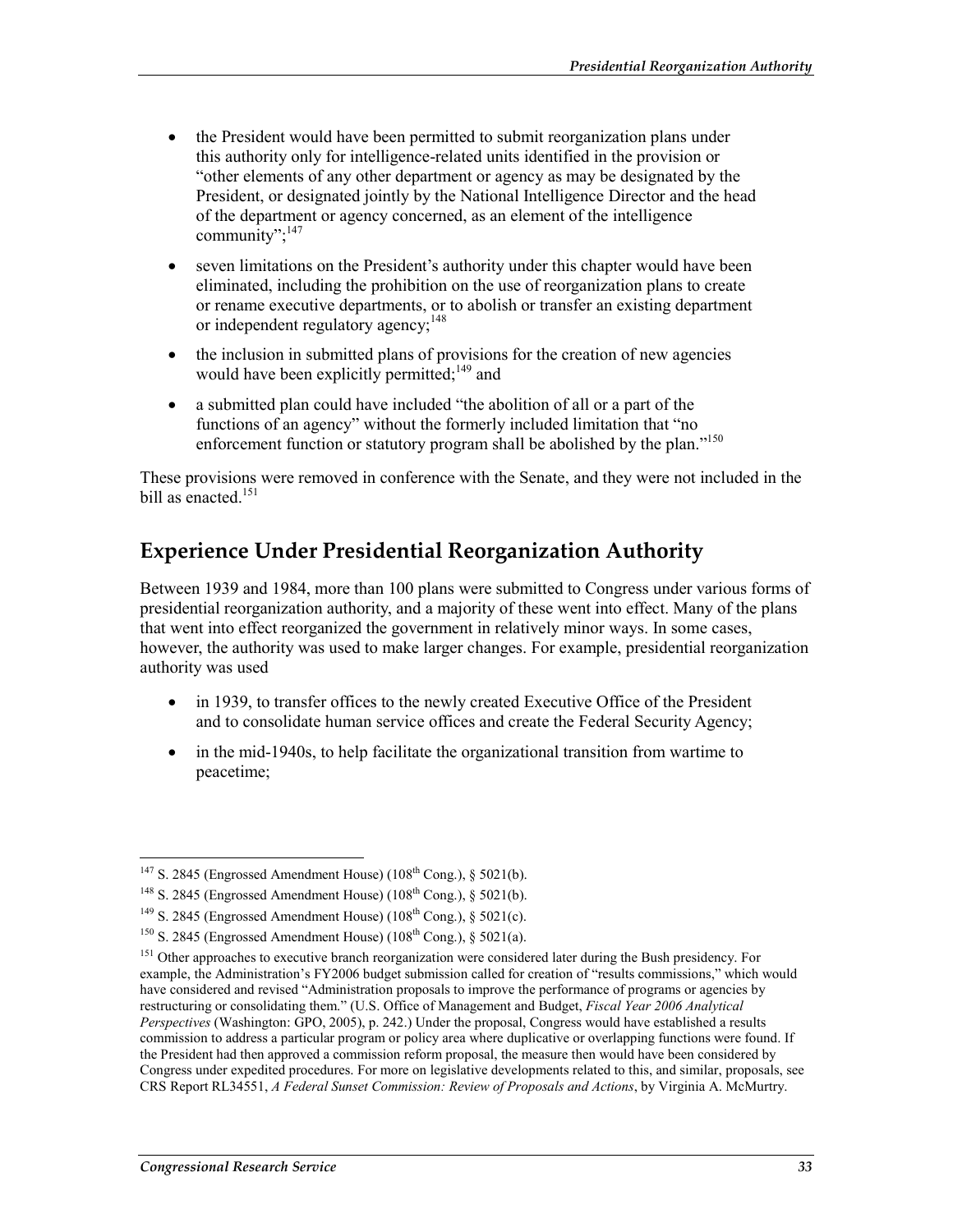- in the late 1940s and early 1950s to implement some of the administrative changes recommended by the Hoover Commissions, such as the consolidation of authority in the heads of departments and agencies;
- in 1953, to elevate the Federal Security Agency to department status with the establishment of the Department of Health, Education, and Welfare in 1953;
- in 1970, to establish the Environmental Protection Agency; and
- in 1978, to consolidate federal emergency management functions and create the Federal Emergency Management Agency.

As the President's reorganization authority evolved from the 1930s onward, Congress continued to delegate authority to the President while establishing provisions that sought to protect congressional prerogatives. Although the specific terms varied under different versions of the authority, the statutory framework evolved to include four elements that defined the potential scope of the President's plans and the congressional role in passing judgment on such proposals. These were: specification of the range of actions that could be undertaken under the authority, a series of limitations constraining the breadth of those actions, an authorization of limited duration, and some opportunity for Congress to consider, and potentially block, a plan before its effective date.

## **Obama Administration Proposal**

As previously noted, a legislative proposal that would renew the President's reorganization authority was conveyed to Congress on February 16, 2012. The proposal would amend the expired provisions of the Reorganization Act of 1977, as amended in 1984, which are listed at 5 U.S.C. 901 et seq. (hereinafter "1984 statute"). It would

- reactivate the authority for two years from the date of enactment by amending Section 905(b) and Section 908(1), the two places in the law that specify deadlines that limit the period during which the authority can be used;
- define "efficiency-enhancing plan" as one that the Director of the Office of Management and Budget (OMB) determines is likely to result in a decrease in the number of agencies or cost savings in performing the functions that are the subject of the plan;
- require that all plans are efficiency-enhancing plans;
- allow the abolition or renaming of an existing department, or the creation of a new department (not permitted under the 1984 statute);
- allow the consolidation of two or more departments (not permitted under the 1984 statute); and
- allow the creation of a new agency that is not part of an existing agency (not permitted under the 1984 statute).

Should this authority be granted, the President indicated that his first submitted plan would propose consolidation of six business and trade-related agencies into one: U.S. Department of Commerce's core business and trade functions, the Export Import Bank, the Overseas Private Investment Corporation, the Small Business Administration, the U.S. Trade and Development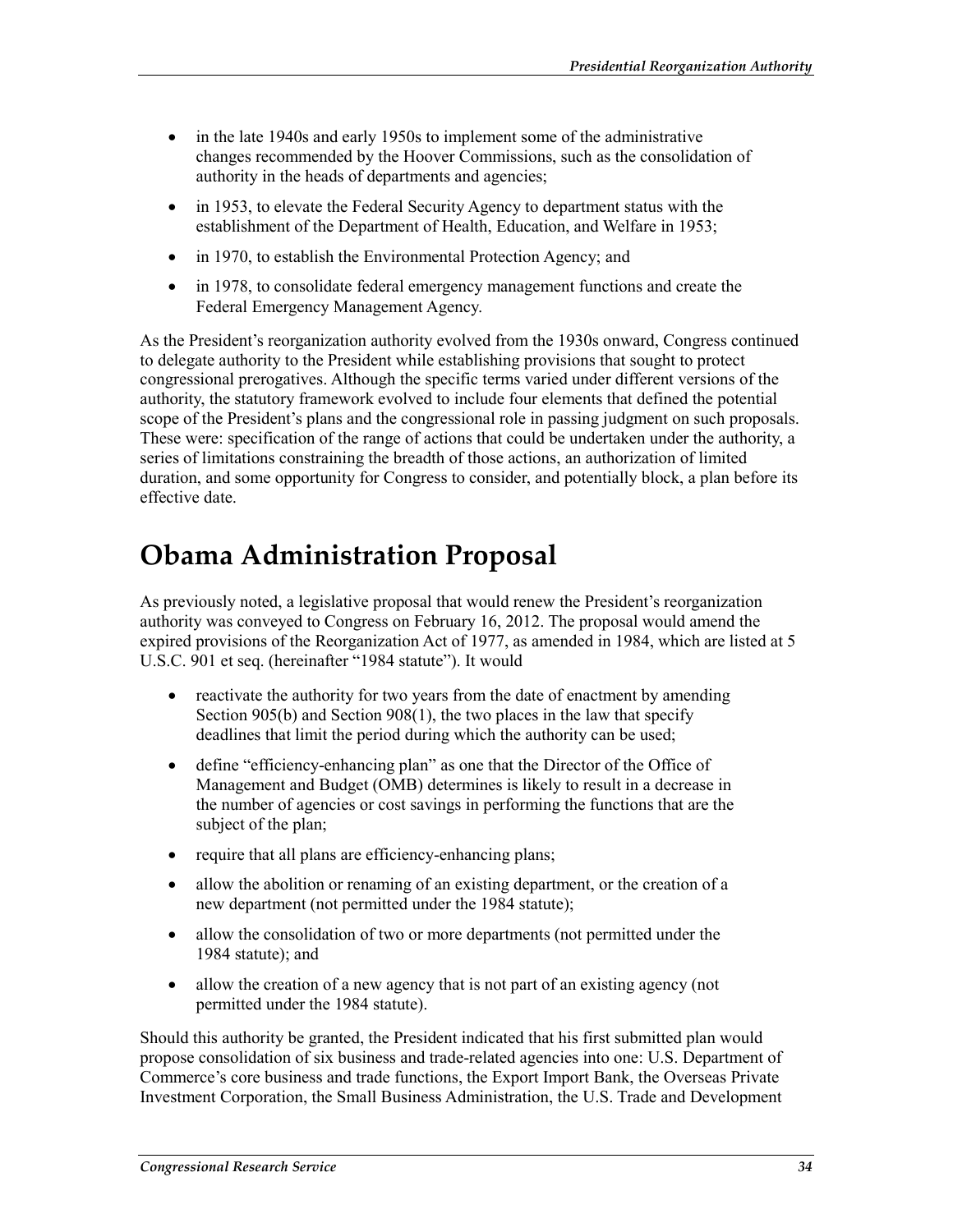Agency, and the Office of the U.S. Trade Representative. It appears that this plan would also involve the relocation of some subunits and functions that are not directly linked with business and trade. The Administration has stated, for example, that the National Oceanic and Atmospheric Administration would be moved to the Department of the Interior.<sup>152</sup>

## **Potential Approaches for Congressional Consideration**

President Obama has requested a renewal of presidential reorganization authority, and a bill has been introduced in the Senate that would grant him this power in a modified form. Congress might approach the question of whether, and how, to delegate this authority to the President in various ways. First, Congress could simply elect not to renew the authority, either by not acting on the President's proposal, or by actively rejecting it. In the event that Congress elects to renew presidential reorganization authority, it might do so in a number of different ways. For example, it could renew the authority (1) without modifications, (2) with the requested amendments to the scope of the authority, (3) with a different set of amendments to the scope of the authority, (4) with changes to the nature of the expedited congressional procedures, or (5) with some combination of these. Each of these approaches is discussed in greater detail below.

Presidential reorganization authority raises administrative, political, and institutional questions, including the following:

- Is government reorganization desirable?
- If reorganization is desirable, is the President better suited than Congress to undertake government reorganization?
- If the President is better suited to undertake reorganization, is the granted authority under a given proposal flexible and extensive enough to allow the President to make meaningful changes to government organizational arrangements?
- Are the limitations on plan contents sufficient to preclude organizational changes that might be deemed by Congress to be problematic from a policy or institutional point of view?
- Should organizations that exercise predominantly quasi-legislative or quasijudicial (regulatory) functions be treated differently from those that exercise predominantly executive functions?
- What kind of input into the crafting of reorganization plans should be afforded to Congress?
- Do congressional procedures allow for a sufficient congressional check on the President's use of this authority?

<sup>152</sup> For more detailed information on this proposed reorganization, see CRS Report R41841, *Executive Branch Reorganization Initiatives During the 112th Congress: A Brief Overview*, by Henry B. Hogue; and CRS Report R42555, *Trade Reorganization: Overview and Issues for Congress*, by Shayerah Ilias.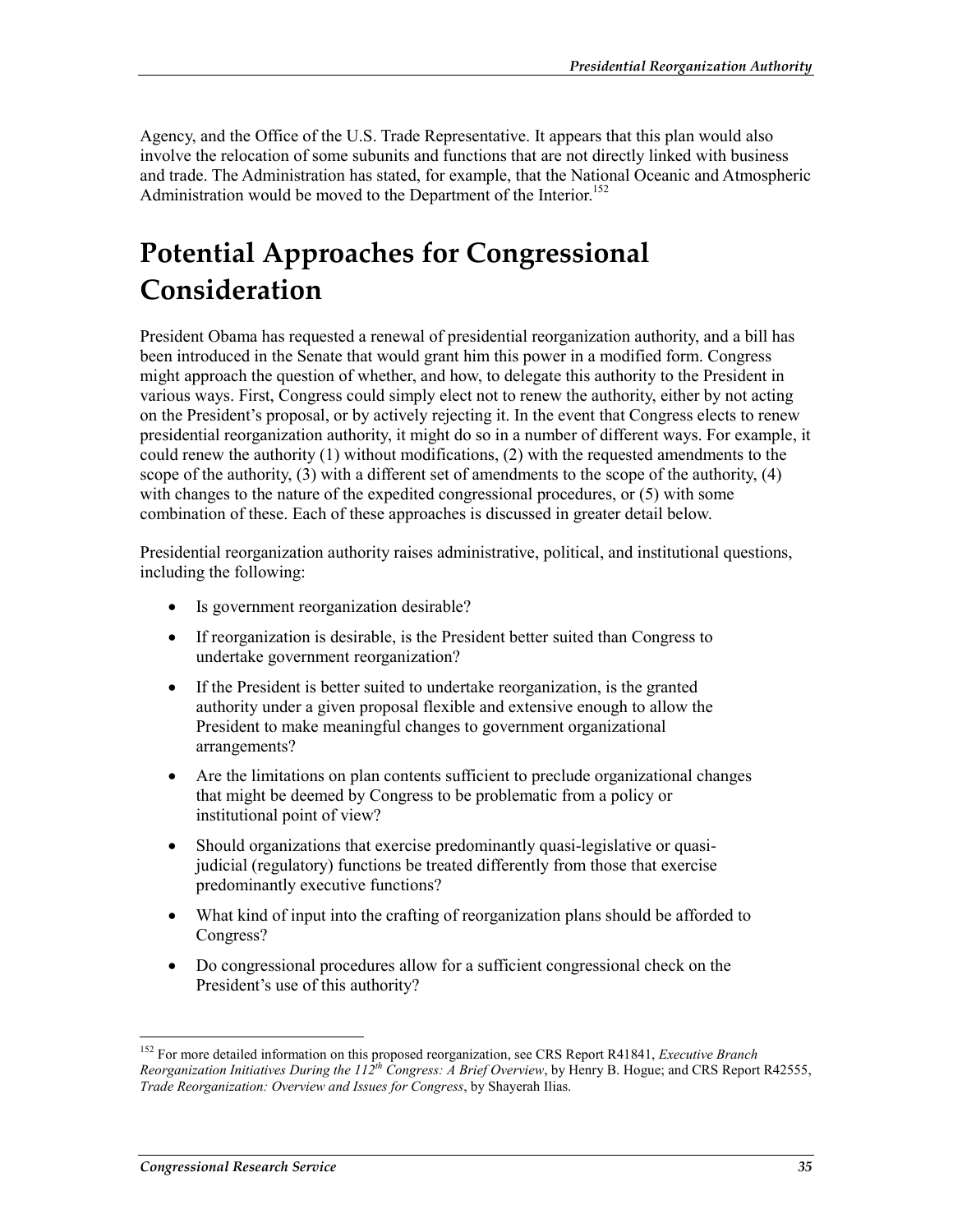- Should the President have the ability to reorganize any quarter of the executive branch as he sees fit, or should he be required to lay out his intentions for reorganization prior to obtaining the authority?
- To what degree should Congress prescribe the parameters of potential reorganizations? What limitations should be included in statute? What significance should be given to recommendations from congressional commissions, congressional committees, GAO, and other stakeholders?

Answers to these questions, drawn from the history of reorganization authority, could provide a basis for evaluating the potential approaches discussed below.

### **Option I. No Renewal of Reorganization Authority**

Congress might elect not to act on the President's request. In this case, present legal authorities would continue to define the range of potential changes to organizational arrangements. Reorganization activities could be accomplished through the enactment of legislation. For example, the President could transmit his proposal to consolidate six business- and trade-related agencies, and this proposal could be considered by Congress. Alternatively, agency heads could direct reorganization activities within their agencies, where the power to establish organizational arrangements is understood to be inherent or is specified in law. In addition, under Section 301 of Title 3 of the *United States Code*, the President could alter organizational arrangements by redelegating functions that Congress has vested in him.<sup>153</sup>

Advocates of this approach might argue that existing delegations of reorganization authority provide the Administration with sufficient flexibility to make minor adaptations to changing circumstances. They could argue that a renewal of presidential reorganization authority, which could facilitate larger scale government-wide changes, would be an unnecessary delegation of Congress's role in establishing and shaping the federal bureaucracy. Such an argument might point to the ability of Congress to carry out this role, as evident over the past decade in, for example, the establishment of the Department of Homeland Security, the reorganization of the Intelligence Community, the increase of autonomy for the Federal Emergency Management Agency within the Department of Homeland Security, the abolishment of the Office of Thrift Supervision, and the establishment of the Consumer Financial Protection Bureau.<sup>154</sup> It could further be argued that Congress, through its committee system, is better suited to represent the broad array of interests that might be affected by alterations to the federal bureaucracy, and that reorganizations that take these interests into account are more likely to endure and not be impeded during the implementation phase.

<sup>1</sup> 153 For more on existing authorities, see CRS Report R41841, *Executive Branch Reorganization Initiatives During the 112th Congress: A Brief Overview*, by Henry B. Hogue

<sup>&</sup>lt;sup>154</sup> During a March 2012 hearing on the proposed renewal of presidential reorganization authority, one Senator stated, "Recent history shows that the executive branch has been more hesitant to embrace significant reorganization … because there were people arguing within the executive branch against changing the status quo in which they had become comfortable." U.S. Senate Committee on Homeland Security and Governmental Affairs, *Retooling Government for the 21<sup>st</sup> Century: The President's Reorganization Plan and Reducing Duplication*, hearing, 112<sup>th</sup> Cong., 2<sup>nd</sup> sess., March 21 2012, video available at http://www.hsgac.senate.gov/hearings/retooling-government-forthe-21st-century-the-presidents-reorganization-plan-and-reducing-duplication, with statement at approximately 90 minute mark.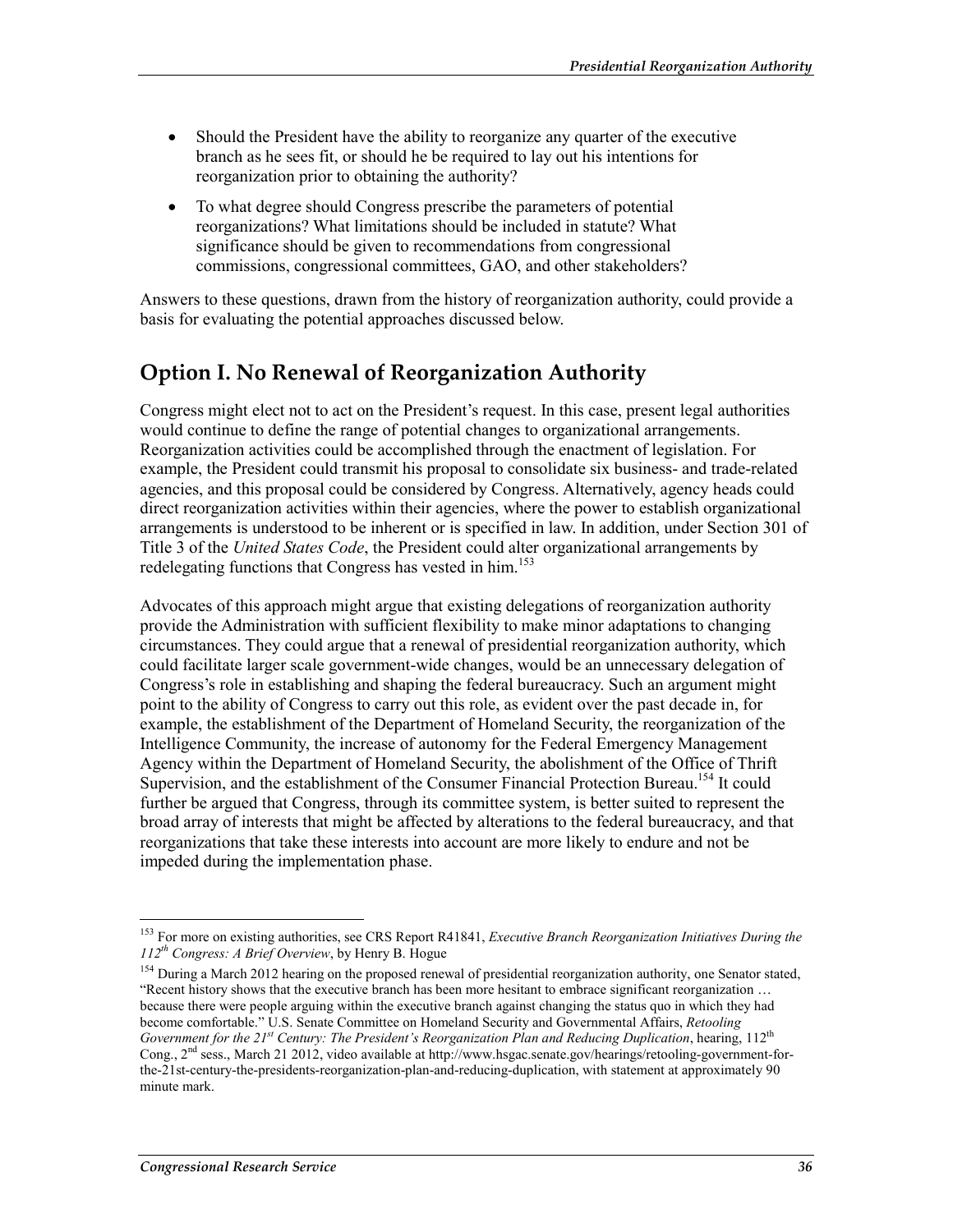On the other hand, proponents of renewing the authority have argued that Congress has been ineffective in enacting legislation that improves federal organizational arrangements. For example, when introducing his initiative, President Obama stated:

In 1984 … Congress stopped granting [presidential reorganization] authority. And when this process was left to follow the usual congressional pace and procedures, not surprisingly, it bogged down. So congressional committees fought to protect their turf and lobbyists fought to keep things the way they were because they were the only ones who could navigate the confusion. And because it's always easier to add than subtract in Washington, inertia prevented any real reform from happening. Layers kept getting added on and added on and added on. $155$ 

At a March, 2012 hearing on renewal of the authority, Daniel I. Werfel, the Controller at OMB, acknowledged, however, that Congress was able to legislate a large scale reorganization in the aftermath of 9/11, while differentiating this accomplishment from potential reorganizations based on non-emergency needs:

I think the important distinguishing factor about Department of Homeland Security reorganization is that that was in response to a crisis and a clear emerging need that was on the national consciousness to realign or clearly protect the homeland.... The fact that the DHS reorganization came together in response to a crisis, from our standpoint, is not sufficient evidence that the executive branch and Congress are ready to be transformative in government reorganization.156

Congressional committees might elect to conduct oversight of the federal bureaucracy's organizational arrangements, either government wide, or in select policy spheres, regardless of whether or not Congress renews presidential reorganization authority. In the past, when additional investigation and analysis of federal organization were indicated, Congress has sometimes established blue ribbon commissions. In the case of the first Hoover Commission, for example, the panel conducted its work in the run up to the presidential election, and its recommendations were then available to the new Congress and the re-elected President (Truman).

### **Option II. Renew the Authority without Modification**

If Congress were to renew the authority without further amendment, it would renew the authority as it existed in 1984. Notably, the 1984 statute was never used. Although, as discussed above, the authority is similar to the version used by President Jimmy Carter from 1977 through 1980, it also differs from it in significant ways. Perhaps chief among these, the expedited congressional procedures are tailored to facilitate consideration of a joint resolution to approve submitted plans, rather than to disapprove submitted plans.<sup>157</sup> In addition, the scope of the 1984 statute is more limited than that of the Carter-era authority: renaming of existing departments is not permitted

<sup>155</sup> U.S. President (Obama), "Remarks on Government Reform," *Daily Compilation of Presidential Documents*, January 13, 2012, p. 1.

<sup>156</sup> U.S. Senate Committee on Homeland Security and Governmental Affairs, *Retooling Government for the 21st Century: The President's Reorganization Plan and Reducing Duplication*, hearing, 112th Cong., 2nd sess., March 21 2012, video available at http://www.hsgac.senate.gov/hearings/retooling-government-for-the-21st-century-thepresidents-reorganization-plan-and-reducing-duplication, with statement at approximately 91 minute mark.

<sup>157</sup> As previously discussed, this change responded to the Supreme Court's decision in *INS v. Chadha* (462 U.S. 919 (1983)), which held that the one- and two-house vetoes of the kind that had been used in earlier iterations of reorganization authority were unconstitutional. See "1984 Amendments" above.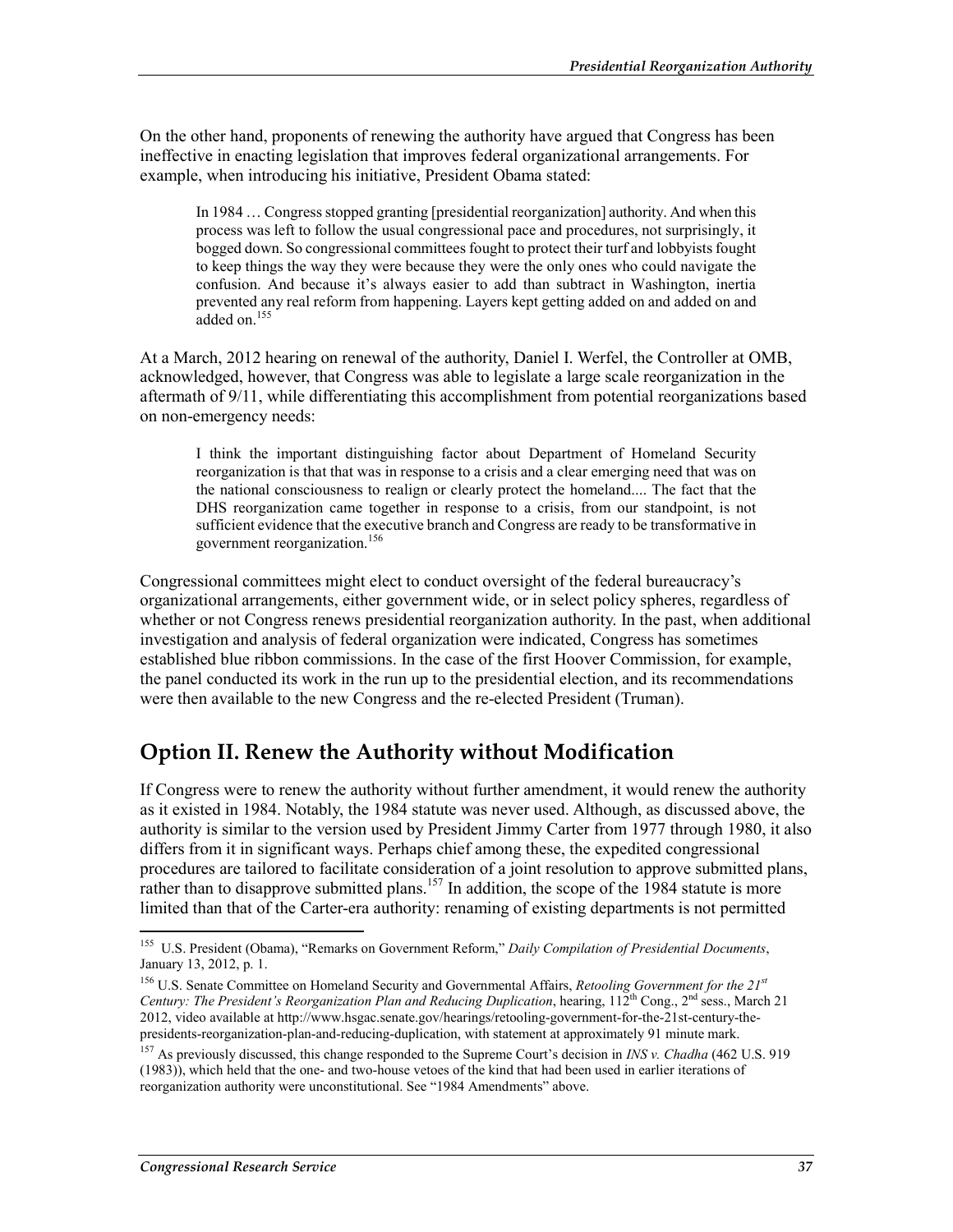and a plan could not create a new, freestanding agency. In addition, the current statute differs from the earlier version by requiring that the President's message include additional detailed information regarding implementation of a plan.

It appears that under this potential approach to the reorganization authority question, President Obama would not be able to submit the plan he has described. This is because the plan, as described, would involve reconstituting and renaming a department and, arguably, establishing a new, freestanding organizational unit, both of which would be prohibited. Nonetheless, the Administration might be able to adapt the plan to fit the scope of authority provided in the current statute, were it renewed without the Administration's requested amendments.

Because this course of action would be a continuation of the statute as it was last authorized by Congress, it might be seen as representing continuity. Many of the Members of the Congress who last considered and renewed this authority were also Members at the time the reorganization authority was last in use, during Carter Administration  $(1977-1981)$ <sup>158</sup> Presumably this experience would have informed the 1984 reauthorization. The reauthorization process appears to have been uncontroversial. It passed in the House, on April 10, 1984, by voice vote under suspension of the rules. It passed the Senate by voice vote on October 11, 1984, as the 98<sup>th</sup> Congress was drawing to a close. The bill was signed into law on November 8, 1984.<sup>159</sup>

It could be argued, however, that because the 1984 law was never tried, its effectiveness in carrying out congressional purposes is unknown. Furthermore, the lack of controversy associated with its passage, particularly in the Senate, could be associated with the short duration of the authority.<sup>160</sup> In fact, the Senate adjourned sine die for the year the day following passage of the bill, and it did not reassemble until January 3, 1985, which was after the deadline for submission of plans had passed. By the time the law was signed, the Senate was adjourned. Given the requirement that plans be submitted while Congress was in session, the Reagan Administration had virtually no opportunity to use the statute once it was enacted. Finally, although the passage of the 1984 reauthorization legislation might be seen as a ratification by the  $98<sup>th</sup>$  Congress of the terms of the reorganization authority it conferred, it does not necessarily follow that the current Congress would have the same views or priorities concerning the statute.

### **Option III. Enact the Authority as Requested**

A third possible approach to the question of presidential reorganization authority would be for Congress to enact the President's proposal. As previously described, this proposal, embodied in S. 2129, as introduced during the  $112<sup>th</sup>$  Congress, would renew and amend the expired 1984 reorganization authority set forth in 5 U.S.C. §§ 901 et seq. The bill would alter the 1984 statute by:

<sup>&</sup>lt;sup>158</sup> The chairman and ranking member of the House Committee on Government Operations were the same during the two periods. In contrast, the leadership of the Senate Committee on Governmental Affairs changed between 1977 and 1984. The chairman and ranking member of this committee in 1984 had been members of the committee in 1977, however. Notably, party control of the Senate and White House changed between 1977 and 1984.

<sup>159</sup> P.L. 98-614; 98 Stat. 3192.

<sup>&</sup>lt;sup>160</sup> The lack of controversy associated the passage of the bill in the Senate also might have been associated with other factors, such as the match between the Senate and the White House in terms of political party control.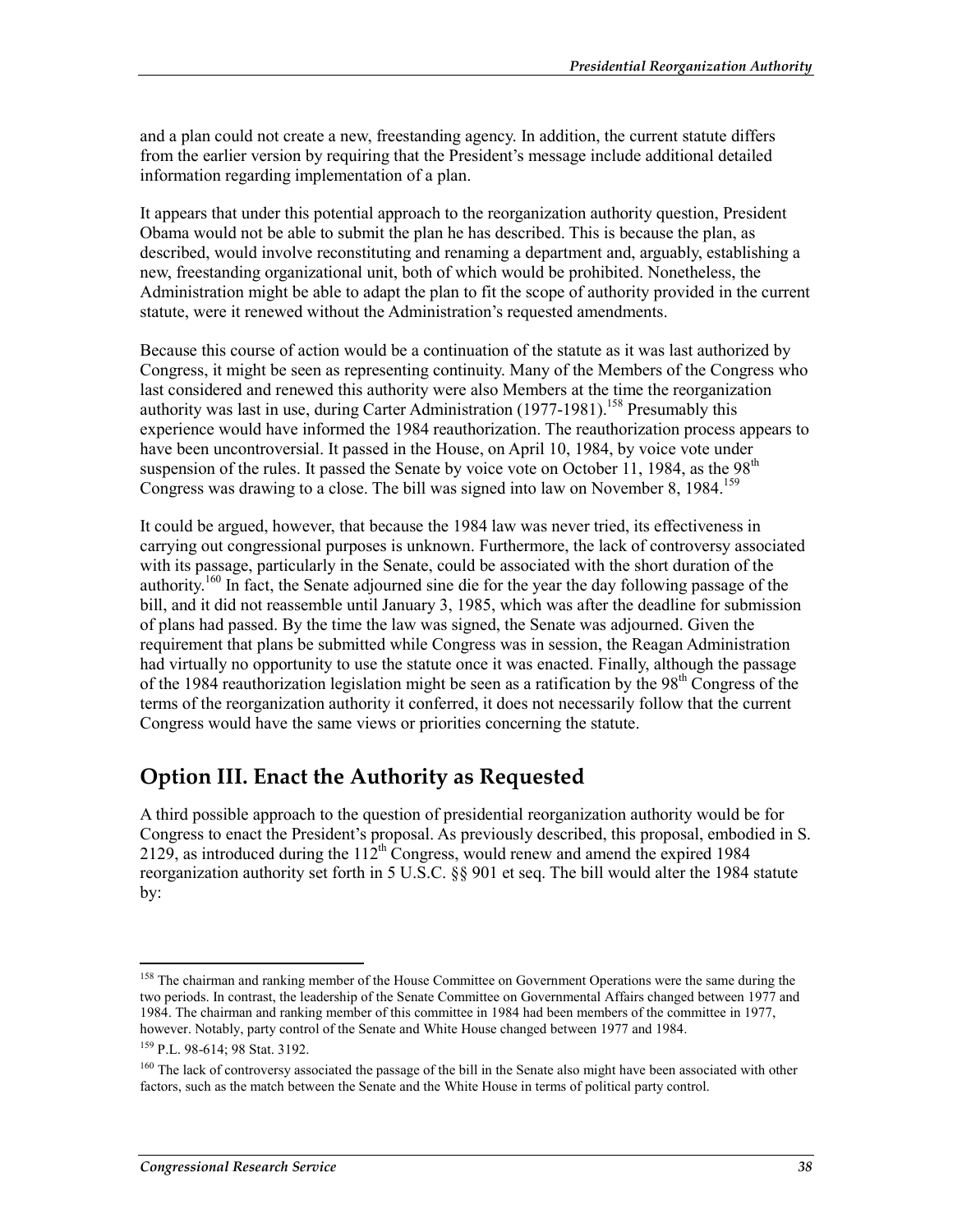- changing the deadline for submission of reorganization plans from December 31, 1984, to two years from enactment;
- requiring that each submitted plan be "efficiency-enhancing,"—likely to result in a decreased number of agencies or cost saving related to targeted functions—as verified by the OMB director;
- allowing for the creation of a new executive department; the renaming of a department; the abolishment or transfer of a department, or all its functions; or the consolidation of two or more departments, or all their functions; and
- allowing for the creation of a new freestanding agency.

These elements are discussed in more detail below.

#### **Two-year Extension**

The proposed two-year extension is consistent with many of the past extensions of this authority.<sup>161</sup> On other occasions, Congress delegated this authority to the President for longer periods of time. The 1949 act, for example, provided the authority for three years and nine months, until about two months after the end of the Truman Administration. The 1965 reauthorization extended the authority for approximately three and a half years, to nearly the end of the Johnson Administration. The 1977 act provided the authority for a period of three years from enactment. On the other hand, Congress has also sometimes authorized periods of significantly less than two years in duration, such as in 1964 (approximately 11 months), 1971 (approximately 15 months), and 1980 (one additional year). The last authorization appears to have been the shortest. The legislation, which was signed into law on November 8, 1984, specified that "a provision contained in a reorganization plan may take effect only if the plan is transmitted to Congress  $\ldots$  on or before December 31, 1984,"<sup>162</sup> only 53 days later.<sup>163</sup>

#### **"Efficiency-Enhancing" Requirement**

S. 2129 would also amend the expired 1984 authority to require that each submitted plan be "efficiency-enhancing." The bill defines an efficiency-enhancing plan as one "that the Director of the Office of Management and Budget determines will result in, or is likely to result in—(A) a decrease in the number of agencies; or (B) cost savings in performing the functions that are the subject of that plan."<sup>164</sup> These purposes would not be completely new, but would prioritize two current purposes and require verification that a submitted plan has addressed them in specified ways.

<sup>&</sup>lt;sup>161</sup> Congress granted authority of approximately this duration in 1939 (approximately 21 months); 1945 (approximately 27 months); 1953 and 1955 (approximately 26 months each); 1957 (approximately 21 months); 1961 (approximately 26 months); and 1969 (approximately 24 months).

<sup>162 5</sup> U.S.C. § 905(b).

<sup>&</sup>lt;sup>163</sup> As previously noted, the statute also required that plans be submitted to each house of Congress when it was in session (5 U.S.C. § 903(b)), and there was no such time during that 53-day period; it appears that President Reagan never had an opportunity to use the authority.

<sup>&</sup>lt;sup>164</sup> S. 2129 (112<sup>th</sup> Congress), § 2(a)(4).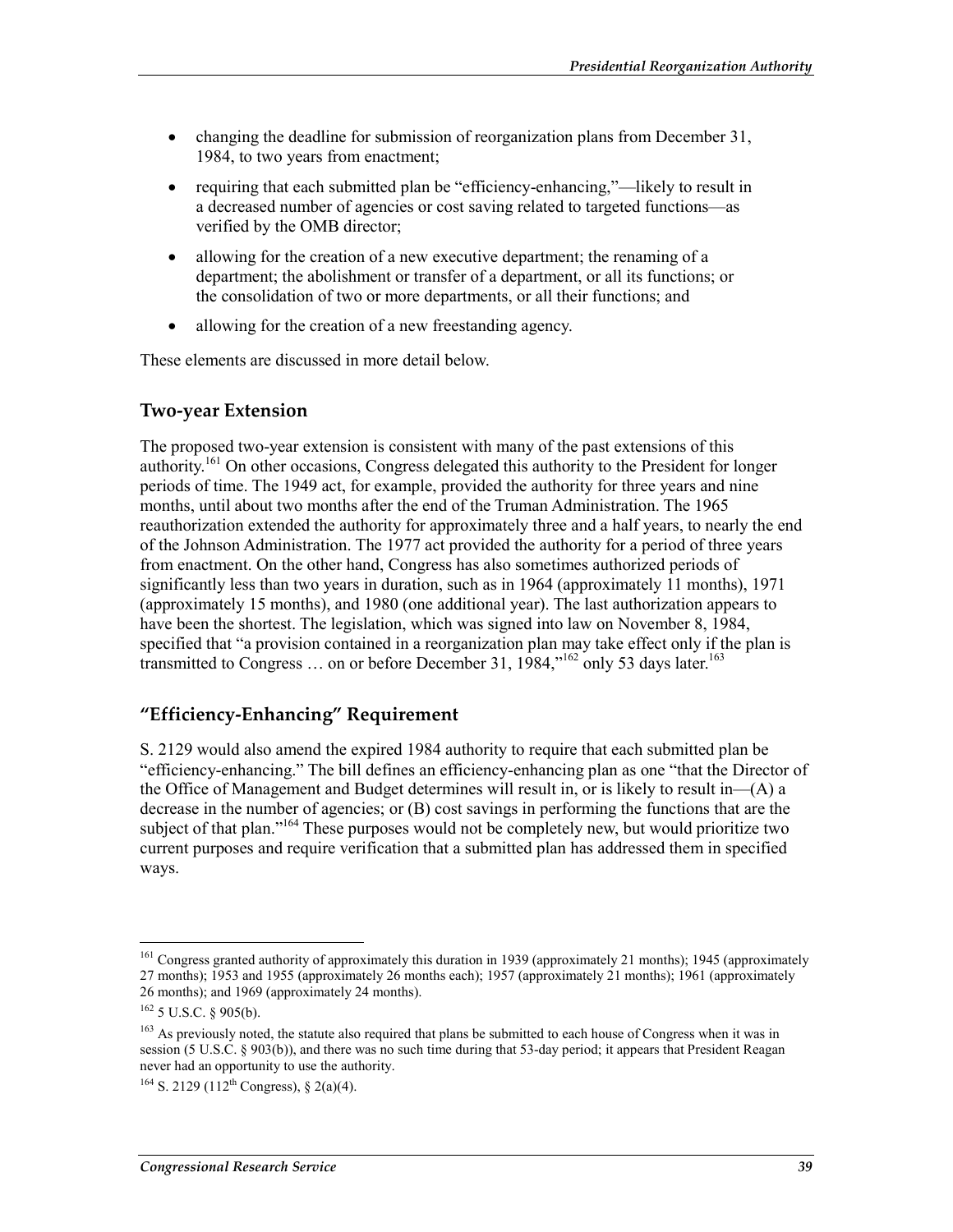The expired 1984 statute provides, among other purposes, that "it is the policy of the United States … to reduce expenditures and promote economy to the fullest extent consistent with the efficient operation of the Government [and] … to reduce the number of agencies by consolidating those having similar functions under a single head, and to abolish such agencies or functions thereof as may not be necessary for the efficient conduct of the Government."<sup>165</sup> In furtherance of these purposes, under the 1984 statute, each reorganization plan is to be accompanied by a "declaration that, with respect to each reorganization included in the plan, [the President] has found that the reorganization is necessary to carry out" these purposes or any of the other four purposes identified in the statute.<sup>166</sup> In addition, the plan is to be accompanied by a message that, among other things, "estimates any reduction or increase in expenditures (itemized so far as practicable) … which it is expected will be realized as a result of the reorganizations included in the plan."<sup>167</sup>

The proposed efficiency-enhancing standard in S. 2129<sup>168</sup> would prioritize these two purposes—a decrease in the number of agencies and cost savings in performing functions in the plan—over the other purposes in the 1984 statute, because one or the other would have to be addressed in any plan put forward. The amendment also would go beyond requiring the President to declare that a reorganization is necessary to carry out the purposes. Notably, such a declaration would indicate that such an action is *necessary*, but not that it is *sufficient,* to actually achieve the specified result. Seemingly, by requiring that the OMB Director make an official determination that one of the purposes associated with the efficiency-enhancing standard will be, or is likely to be achieved, it could be expected that the reorganization would be sufficient to deliver the promised results.

It could be argued, on this basis, that this amendment to the 1984 statute would make the Administration more accountable for achieving reorganization outcomes that address at least one or two of the long-specified purposes in the current statute. It is also possible, however, that, because the statute has a general definition of "agency" that includes "an Executive agency or part thereof; and ... an office or officer in the executive branch,"<sup>169</sup> a plan could reduce their number while not achieving a consolidation or reduction in the size of the federal government. For example, a plan could provide for the abolition of a department and its 17 subagencies (18) agencies total), while establishing 16 new independent agencies that would carry out the same functions. This would result in a decrease of two agencies while arguably increasing the spread of the government. Furthermore, assuming that the heads of these new organizations have administrative flexibility to structure their agencies,  $170$  they would be able to create additional subunits—be they termed offices, bureaus, agencies, services, or some other entity—at a later

<u>.</u>

 $165$  5 U.S.C. § 901(a).

 $166$  5 U.S.C. § 903(a).

<sup>167 5</sup> U.S.C. § 903(b).

 $168$  As introduced during the  $112<sup>th</sup>$  Congress.

 $169$  5 U.S.C. § 902(1).

<sup>&</sup>lt;sup>170</sup> In general, agency heads have discretion, consistent with existing statutory mandates, to organize and manage the day-to-day operations of the agencies for which they are responsible. (See Basil J. Mezines, Jacob A. Stein, and Jules Gruff, *Administrative Law*, vol. 1 (New York: Matthew Bender, 2006), pp. 4-18 to 4-27.) In addition, since the 1950s, the powers, duties, and functions of the component offices of most agencies have been vested in the agency head, who is, in turn, empowered to delegate these powers, duties, and authorities. Furthermore, 5 U.S.C. § 301 provides that the "head of an Executive department or military department may prescribe regulations for the government of his department, the conduct of its employees, the distribution and performance of its business." The agency head's authority does not, however, supersede congressional authority to provide for specific organizational arrangements or to vest powers, duties, or authorities in particular offices established in this way.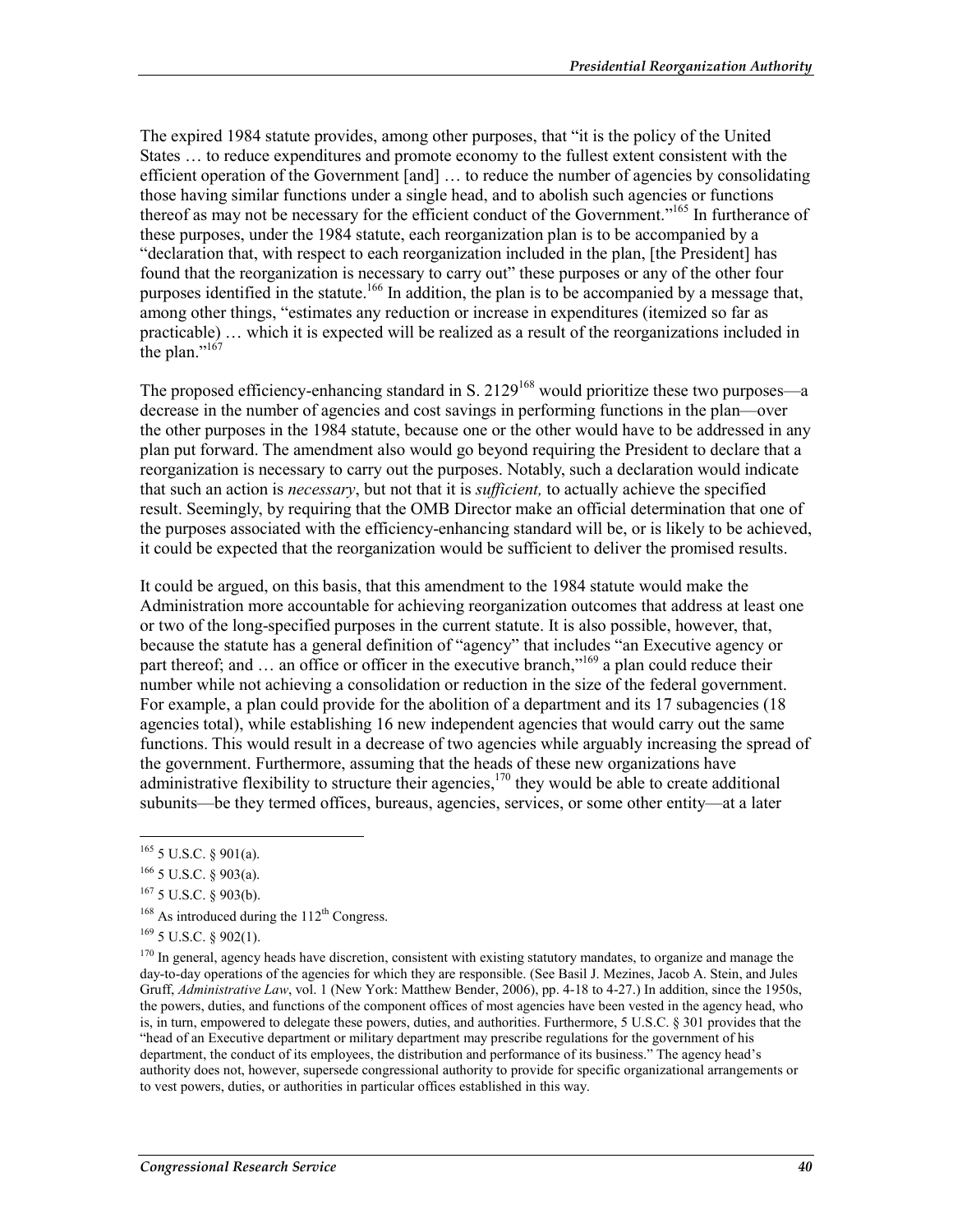time. Arguably, this would provide an incentive for reorganization plans to provide for only the broad structure of an agency, so as to reduce the "number of agencies," and to create additional structural features administratively at a later date.

Similarly, because the term "cost savings" is not defined, disagreements might arise about the OMB Director's determination with regard to those associated with a particular plan. In addition, projections are not always met by actual achievements. During previous delegations of presidential reorganization authority, there were few instances in which reorganization plans resulted in documented cost savings.

### **Decreased Limitations on Alterations to Departments**

The amendments to the current reorganization authority that are part of S. 2129<sup>171</sup> would also allow for the creation of a new executive department; the renaming of a department; the abolition or transfer of a department, or all its functions; or the consolidation of two or more departments, or all their functions. Some of these powers have been available in at least one previous version of the reorganization authority, but none were available in the most recent version. The history of each of these is discussed below.

### *Creating a new department*

The 1932 and 1933 presidential reorganization statutes did not explicitly allow for or prohibit the creation of a department, but it appears that it was understood to be beyond the scope of authorized actions, and no such reorganization was attempted. In fact, none of President Hoover's executive orders under the 1932 act would have established any new organization. This was also true of most of President Roosevelt's reorganizations under the 1933 authority; in most cases they transferred, consolidated, or abolished functions and subunits within and among existing departments and agencies.<sup>172</sup>

The 1939 and 1945 statutes, however, explicitly prohibited the establishment of new departments.<sup>173</sup> As discussed above ("Reorganization Authority Proposal During the  $75<sup>th</sup>$ Congress (1937-38)"), the enactment of the 1939 authority followed an unsuccessful presidential request for broader reorganization authority during 1937 and 1938. Among the points of disagreement during those years was whether there should be created a new Department of Social Welfare and a new Department of Public Works. The language included in the 1939 and 1945 statutes suggests that those who favored the reorganization as a means of maintaining or decreasing the size of government prevailed in shaping the provisions.

<sup>1</sup>  $171$  As introduced during the  $112<sup>th</sup>$  Congress.

<sup>&</sup>lt;sup>172</sup> There appears to have been at least one exception to this pattern, when the President used the 1933 authority to establish the Farm Credit Administration as an independent regulatory agency. E.O. 6084, issued on March 27, 1933, changed the name of the Federal Farm Board, a federal agency that had been established by the Agricultural Marketing Act in 1929, to the Farm Credit Administration. It altered the agency's leadership structure from an eight-member board to a single administrator, and transferred to it additional functions and resources from the Department of the Treasury, the Department of Agriculture, and other agencies.

<sup>&</sup>lt;sup>173</sup> The 1939 statute provided that "No reorganization plan  $\ldots$  shall provide  $\ldots$  [f]or the abolition or transfer of an executive department or all the functions thereof or for the establishment of any new executive department" (53 Stat. 561). Similarly, the 1945 act provided that "No reorganization plan shall provide for, and no reorganization under this Act shall have the effect of … abolishing or transferring an executive department or all the functions thereof or establishing any new executive department" (59 Stat. 615).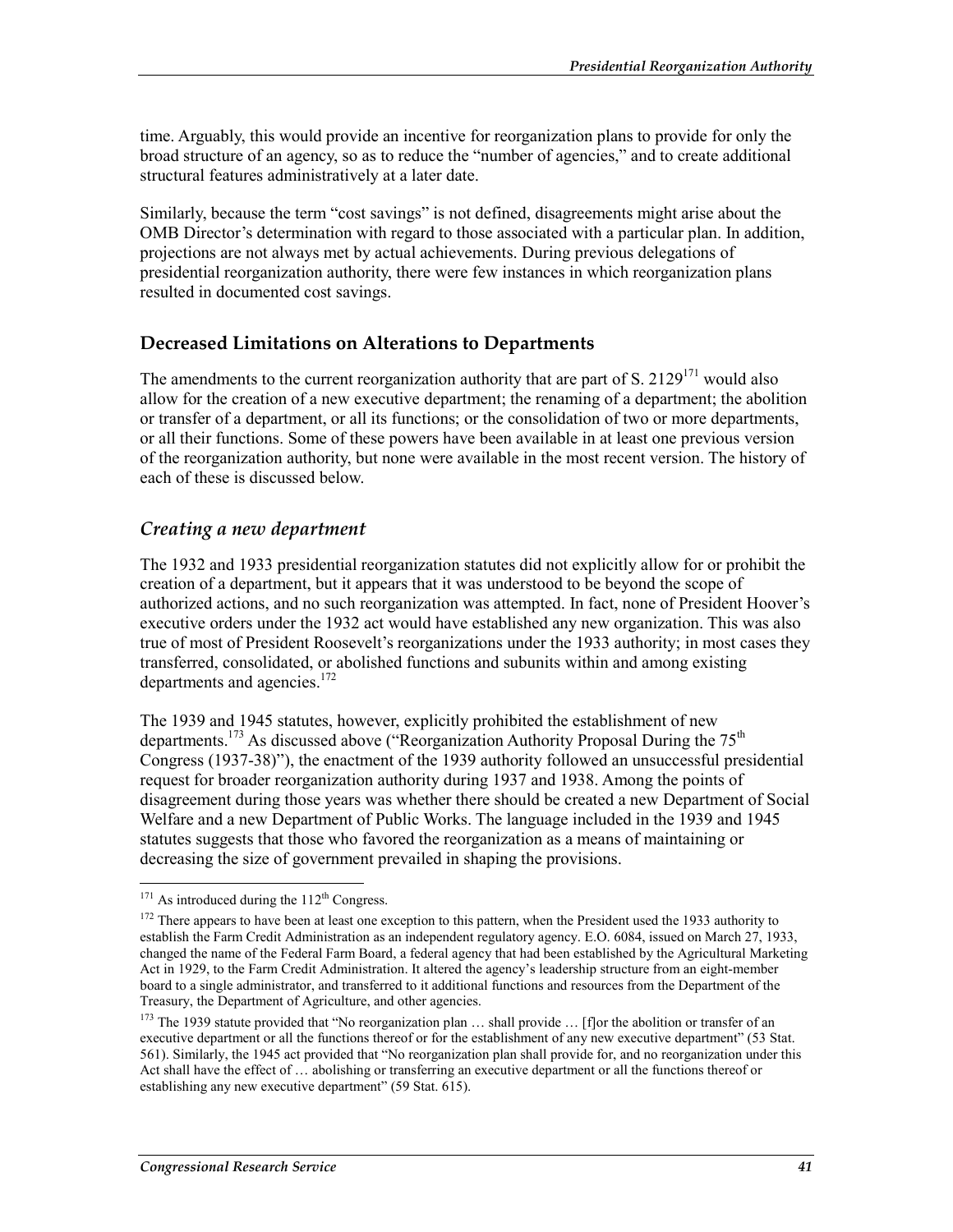The Reorganization Act of 1949 did not continue the prohibition on the establishment of new departments. The prohibition was removed because Members observed that plans under previous acts had created large agencies that were, for all intents and purposes, like departments. Thus, the President was not prevented from creating large organizations, just from calling them departments. The frequently cited example of this was the Federal Security Agency. As the Senate report regarding reauthorization of the authority put it:

The bill deletes the prohibitions … against creation of new executive departments by reorganization plan. At least one agency—the Federal Security Agency—has been established by plan which obviously is of departmental magnitude and importance and should have been designated as an executive department. No good purpose has been served by the old prohibition.<sup>174</sup>

The only successful use of this authority to establish a department resulted from President Eisenhower's first reorganization plan. Shortly after taking office in 1953, he submitted a plan that established the Department of Health, Education, and Welfare.175 Essentially, this action elevated the existing Federal Security Agency to department status. Notably, Congress endorsed this action by enacting a statute that moved up the effective date of the department's establishment.<sup>176</sup>

The 1964 extension of the Reorganization Act of 1949 reinstated the prohibition on the establishment of new departments. As noted above, this amendment appears to have been a reaction to a controversial (and unsuccessful) effort by President Kennedy, in 1962, to establish a Department of Urban Affairs and Housing—first through legislation, and then by reorganization plan. The legislative effort to create the department was defeated when the House Rules Committee did not adopt a rule for floor consideration of the measure, reportedly because of civil rights-related issues.<sup>177</sup> The President subsequently submitted Reorganization Plan No. 2 of 1962, which also would have established a Department of Urban Affairs and Housing to carry out the functions of several existing agencies.<sup>178</sup> Though the House adopted a resolution disapproving the plan, the President's efforts were seen by some as an abuse of the authority. This led to the reinstatement of the restriction, which continued to be part of subsequent reorganization authority statutes.

#### *Renaming a department:*

As discussed above, enactment of the 1939 authority followed a period of disagreement about whether to establish two additional departments in the federal government. Just as the new authority did not permit a plan to establish a new department, it prevented the renaming of a department. This limitation was continued in the 1945 act, but was dropped in 1949. Subsequent

<sup>174</sup> U.S. Congress, Senate Committee on Expenditures in the Executive Departments, *Reorganization Act of 1949*, report to accompany S. 526, 81<sup>st</sup> Cong., 1<sup>st</sup> sess., April 7, 1949, S.Rept. 232 (Washington: GPO, 1949), pp. 7-8.

<sup>&</sup>lt;sup>175</sup> Reorganization Plan No. 1 of 1953 (67 Stat. 631).

<sup>176</sup> P.L. 83-13; 67 Stat. 18.

<sup>177 &</sup>quot;Congress Blocks Urban Affairs Plan," in *Congressional Quarterly Almanac: 87th Congress, 2nd Session, 1962*, vol. 18 (Washington: Congressional Quarterly Service, 1963), pp. 381-384.

<sup>178</sup> Reorganization Plan No. 1 of 1962. U.S. Congress, House, *Message from the President of the United States Transmitting Reorganization Plan No. 1 of 1962, which would Create a Department of Urban Affairs and Housing,*  and the Appointment by the President of a Secretary of Urban Affairs, 87<sup>th</sup> Cong., 2<sup>nd</sup> sess., H.Doc. 320 (Washington: GPO, 1962.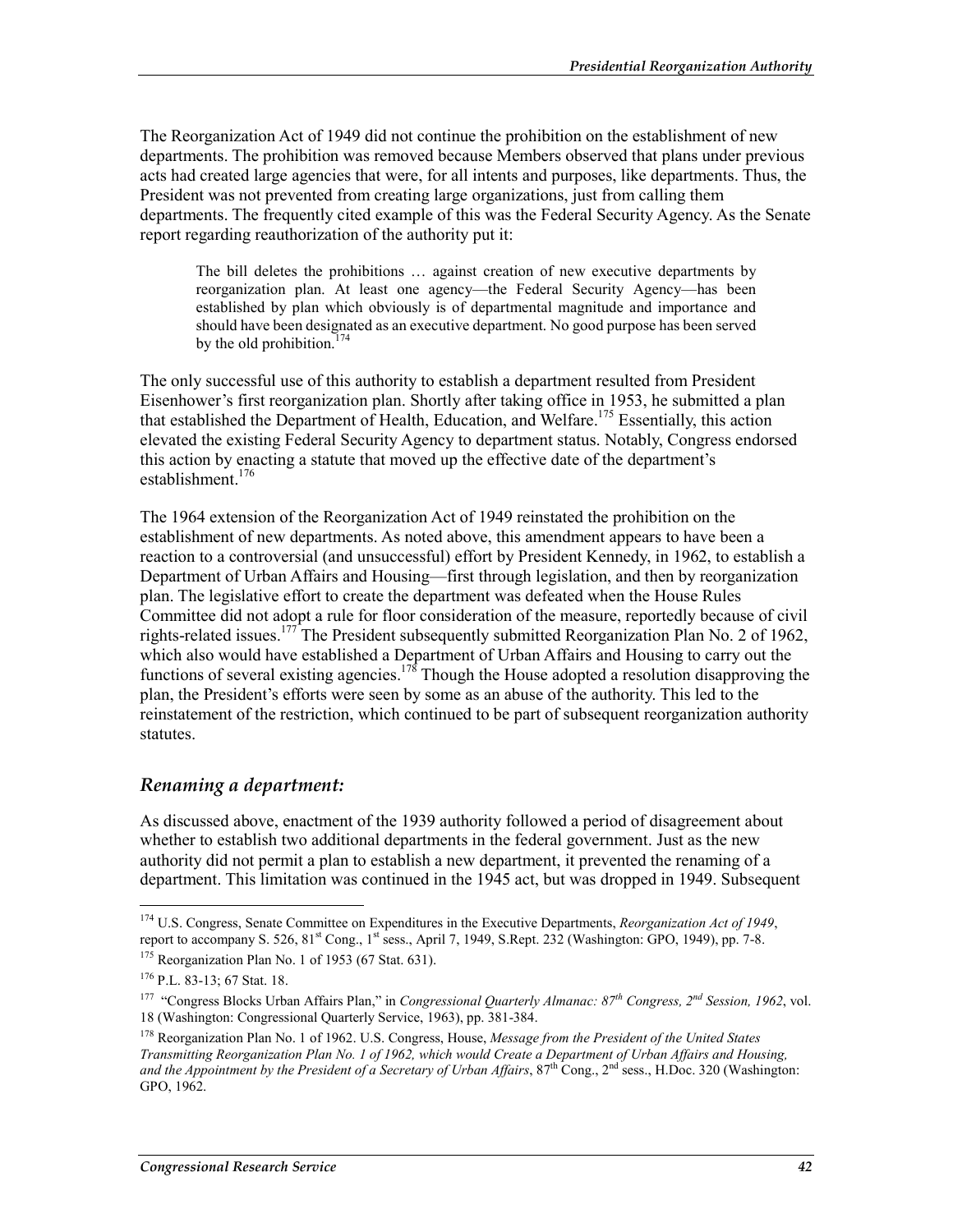versions of the statute remained free of this provision until the final amendments, in 1984. At this time the restriction was reinstated in response to an unsuccessful Carter initiative that would have constituted a controversial use of the statute. As discussed earlier in this report ("The Reorganization Act of 1977"), the Administration announced plans to submit a reorganization plan that would have had the effect of establishing a new Department of Natural Resources by renaming the Department of the Interior and transferring to it the Forest Service and the National Oceanic and Atmospheric Administration, among other entities. According to a Senate report:

The Administration was candid in its belief that the proposal for a new Department of Natural Resources could not be passed if the normal legislative process was followed. By asserting that the President was merely changing the name and focus of the Department and not creating a new one, the Administration hoped to escape the prohibition in the Reorganization Act against such an action."179

The Obama Administration has been clear about its intention to establish a new department with a new name if granted reorganization authority. Nonetheless, questions might arise about other, similar actions that could be taken under this authority subsequent to the initial reorganization effort.

### *Abolishing or transferring a department or all its functions:*

This limitation has been part of all reorganization statutes thus far. The Obama Administration request to remove this limitation could allow the Administration to abolish the Department of Commerce, as such, as part of a possible reorganization of trade-related agencies. Because the reorganization authority has never been enacted without this limitation, however, it is unclear what administrative, political, or institutional impacts this change might have. Similar reorganization activities in the past, such as the division of the Department of Commerce and Labor into the Department of Commerce and the Department of Labor, and the division of the Department of Health, Education, and Welfare into the Department of Health and Human Services and the Department of Education, were accomplished by congressional action.<sup>180</sup>

#### *Consolidating two or more departments, or all their functions:*

The consolidation of two or more departments was not explicitly prohibited until the 1949 act.<sup>181</sup> It could be argued, however, that such a reorganization would have been impermissible even under the pre-1949 authorities, because it could have been seen as an abolition of at least one, if not two departments—an action explicitly prohibited. As discussed above, the 1949 act removed the prohibition on the establishment of new departments. It appears that the new language in 1949 concerning consolidation of departments was intended to continue, and make clear, the

<sup>&</sup>lt;sup>179</sup> U.S. Congress, Senate Committee on Governmental Affairs, *Reorganization Act of 1981*, report to accompany S. 893, 97<sup>th</sup> Cong., 1<sup>st</sup> sess., June 8, 1981, S.Rept. 97-132 (Washington: GPO, 1981), p. 8.

<sup>180</sup> P.L. 62-426, 37 Stat. 736; P.L. 96-88, 93 Stat. 695.

<sup>&</sup>lt;sup>181</sup> The 1945 statute included the following limitation: "No reorganization plan shall provide for, and no reorganization under this Act shall have the effect of … abolishing or transferring an executive department or all the functions thereof **or establishing any new executive department** …." (Reorganization Act of 1945, § 5(a)(1); 59 Stat. 615. (Emphasis added.)) The 1949 act changed this provision to read: "No reorganization plan shall provide for, and no reorganization under this Act shall have the effect of … abolishing or transferring an executive department or all the functions thereof **or consolidating any two or more executive department or all the functions thereof** …." (Reorganization Act of 1949, § 5(a)(1); 63 Stat. 205. (Emphasis added.))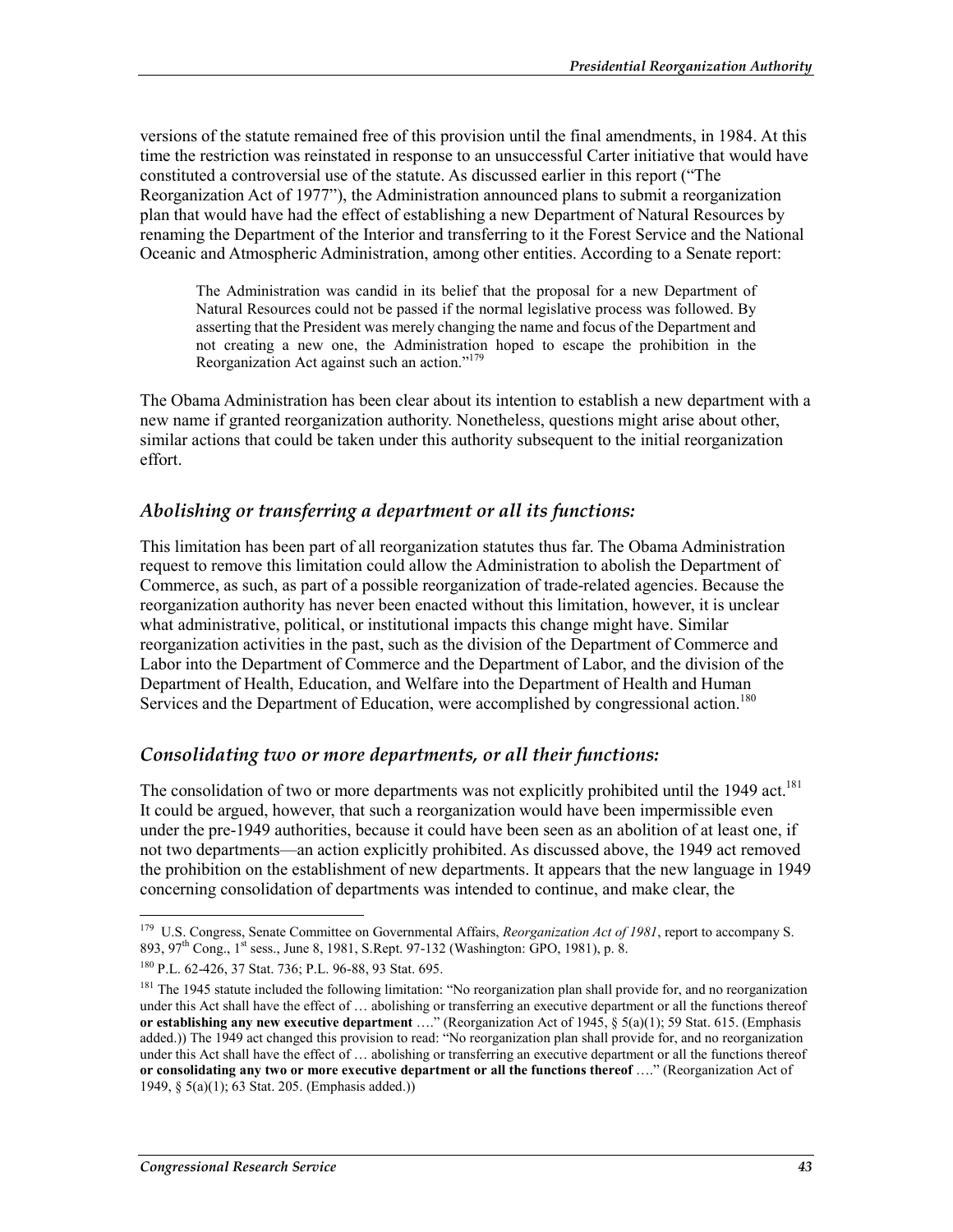prohibition on the creation of a new department in one particular way: by consolidating two existing departments. There does not appear to have been much discussion of this part of the change in the provision. One committee report stated simply that, "The new language … prohibiting consolidation of two or more executive departments by reorganization plan conforms to the belief of the President that the elimination of an executive department should only be effected by statute.<sup>"182</sup> It should be noted that, when the prohibition on creating a new department was added back into the statute in the 1964 amendments, as discussed above, the prohibition on consolidation remained. Both provisions were then part of all succeeding versions of the law.

### **Permitting New Freestanding Agencies**

The latest expired version of reorganization authority stipulated that a "reorganization plan may not provide for, and a reorganization … may not have the effect of … creating a new agency which is not a component or part of an existing executive department or independent agency."<sup>183</sup> It appears that this provision was first considered during deliberations of the Senate Committee on Governmental Affairs concerning legislation to extend reorganization authority in 1981. The legislation, including this provision, was adopted by the Senate, but not the House, later in 1981. The following Congress, the provision was enacted as part of the 1984 amendments. Because reorganization authority was not used after 1980, this provision's impact on the authority and its use cannot yet be assessed. If the limitation were to be deleted, as the Obama Administration has requested, the authority would be, in this respect, similar to that in use under the Carter Administration.

The Senate and House committees of jurisdiction expressed different intentions with regard to this provision. The perspective of the Senate Committee on Governmental Affairs was captured in the 1981 report of extension legislation:

Many experts believe there is a need to slow the growth of new independent agencies in the executive branch of government that are not part of an existing executive branch agency. New independent agencies tend to diffuse accountability for programs and policies. The larger the number of such agencies, the more difficult it is for the President to establish, coordinate and implement policies. Since new independent agencies will often report directly to the President and not through a cabinet secretary, their access and participation in the Administration's policy making process is more limited.<sup>184</sup>

From the perspective of the House Committee on Government Operations, as expressed in its 1983 report on extension legislation, the inclusion of this provision was intended to clarify preexisting limitations with regard to the creation of new departments and agencies. Taken together with other limitations, the "requirements reflect the [House] Committee's desire that the creation of new entities in the Executive Branch be subject to the legislation process."185

<sup>182</sup> U.S. Congress, Senate Committee on Expenditures in the Executive Departments, *Reorganization Act of 1949*, report to accompany S. 526,  $81^{\text{st}}$  Cong.,  $1^{\text{st}}$  sess., April 7, 1949, S.Rept. 232 (Washington: GPO, 1949), p. 8.  $183$  5 U.S.C. § 905(a)(5).

<sup>184</sup> U.S. Congress, Senate Committee on Governmental Affairs, *Reorganization Act of 1981*, report to accompany S. 893, 97<sup>th</sup> Cong., 1<sup>st</sup> sess., June 8, 1981, S.Rept. 97-132 (Washington: GPO, 1981), p. 8. The committee did not issue an additional report with regard to the legislation enacted during the 98<sup>th</sup> Congress.

<sup>185</sup> U.S. Congress, House Committee on Government Operations, *Reorganization Act Amendments of 1983*, report to accompany H.R. 1314,  $98^{th}$  Cong.,  $1^{st}$  sess., May 16, 1983, H.Rept. 98-128 (Washington: GPO, 1983), p. 7.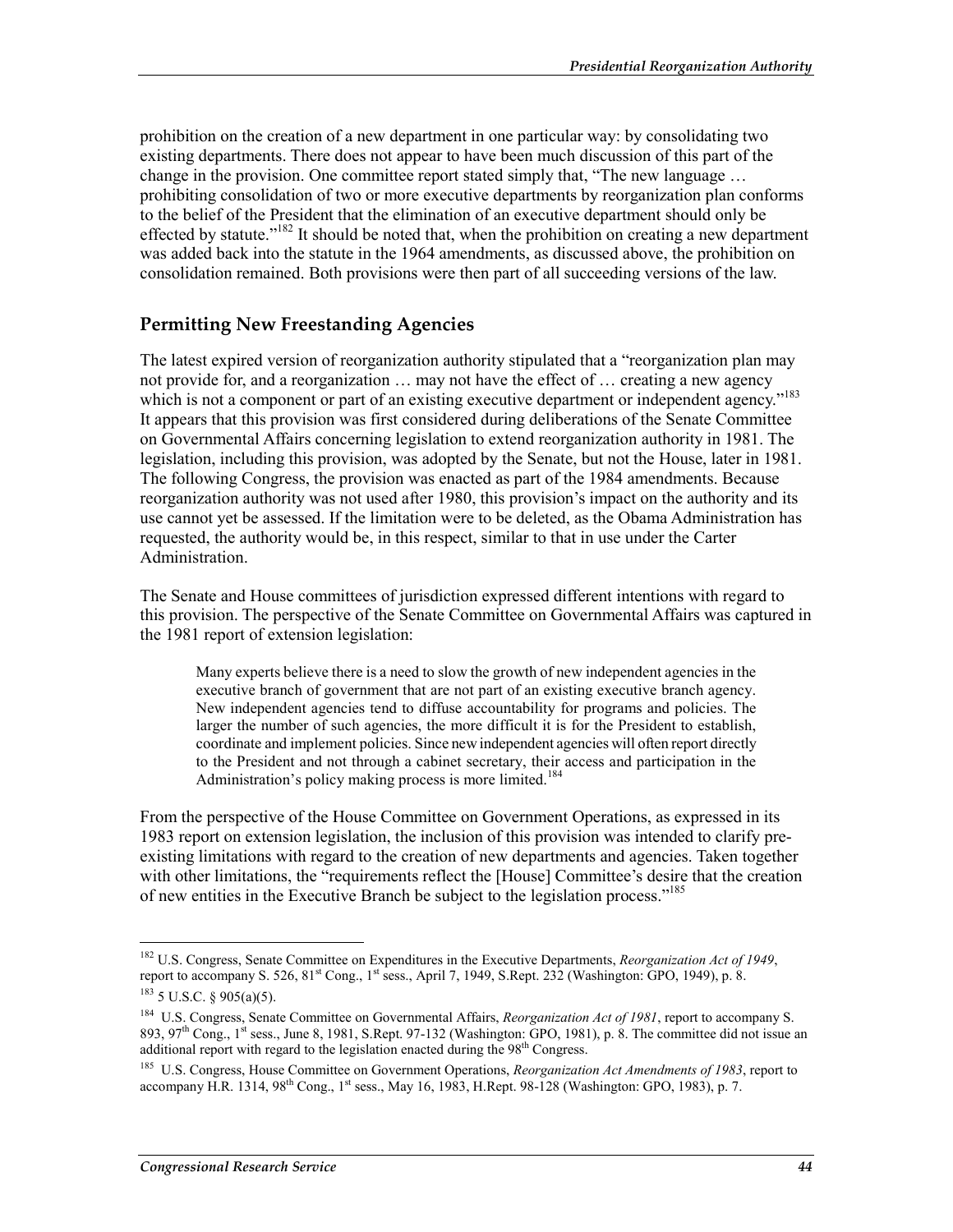### **Proposal as a Whole**

If Congress were to renew the presidential reorganization authority as requested by the Obama Administration, without congressional amendment, it would make a delegation of authority that has precedent in the mid-twentieth century in a form that has never been tried before. It appears that the statute would provide the President with a greater level of flexibility to establish and abolish departments than has ever been provided before. It could be argued that this power might be circumscribed, in part, by the prohibition on the establishment, by reorganization plan, of any free-standing agencies. To a lesser extent, the use of the power might be shaped by a requirement that the Administration self-certify that a plan is likely to result in a decreased number of agencies or cost saving related to targeted functions. As discussed above, however, such a determination of net changes in the number of agencies and the level of cost-savings could be complicated by definitional issues. The congressional procedures for consideration of a submitted plan would perhaps pose a greater constraint on the President's power under the Obama proposal. Although these specialized parliamentary procedures would be similar to those enacted in 1984, they were never before used in the context of this authority. Arguably, the President could face a greater legislative burden in gaining approval for his plans than did previous Presidents who had similar reorganization authority.

### **Option IV. Enact the Authority with Other Amendments**

As discussed above, should Congress elect to renew presidential reorganization authority, it might reauthorize it in its current form or it might reauthorize it with the amendments requested by the Obama Administration. Naturally, the options for renewing the statute that are available to Congress are not restricted to these two choices. Congress could opt to include any of a variety of other changes. Such changes might amend any of the statute's 12 sections, or add new sections altogether.

As noted earlier in this report, each of the elements of reorganization authority are integral to its overall scope and effect, several of these bear particular mention because they establish the roles and authority of the President and Congress, respectively, in this context. These elements are: the *reorganization plan contents*, the *limitations on power*, and the *expedited parliamentary procedures*. When combined, the provisions that define the potential scope of reorganization plan content and the provisions that further limit or prohibit certain reorganization plan content set the parameters of a reorganization that the President can propose. For example, the 1977 act allowed that a reorganization plan may provide for consolidating all or part of an agency with all or part of another agency. In the same act, the limitations section provides that a reorganization under this authority may not have the effect of consolidating two or more departments or two or more independent regulatory agencies. In this way, the general authority is modified under specific circumstances. The expedited parliamentary procedures merit close attention in the context of this authority because they define the role of Congress in facilitating or impeding the enactment of the plan developed by the President. The procedures also define steps the President must take during this process, and so prescribe the ease or difficulty, from his perspective, with which a plan might be enacted and implemented.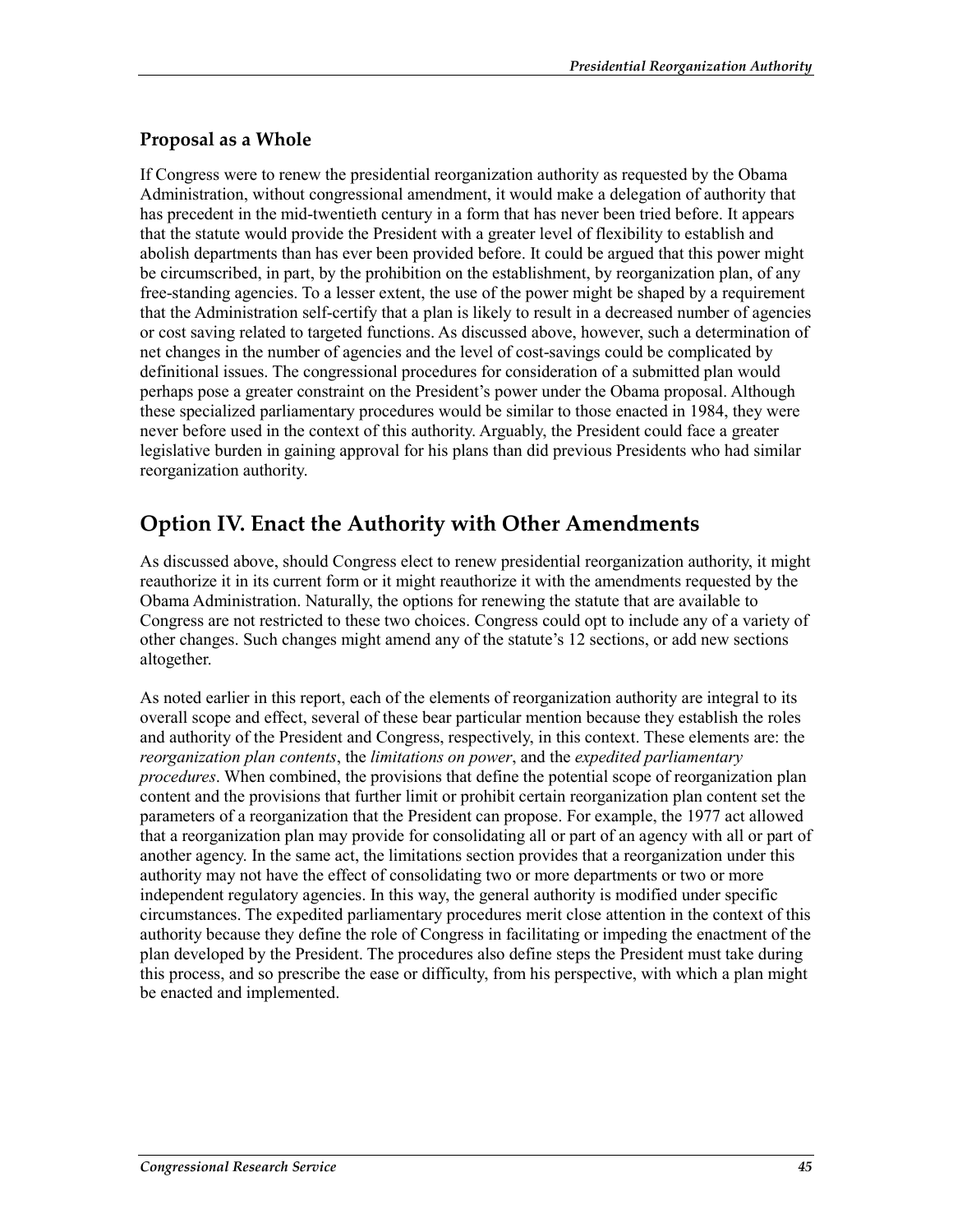### **Potential Changes to Permissible Reorganization Plan Contents**

Congress could elect to alter the scope of potential reorganizations by amending 5 U.S.C. 903, which establishes the range of actions that could be included in a reorganization plan. It states that a plan may provide for

(1) the transfer of the whole or a part of an agency, or of the whole or a part of the functions thereof, to the jurisdiction and control of another agency;

(2) the abolition of all or part of the functions of an agency, except that no enforcement function or statutory program shall be abolished by the plan;

(3) the consolidation or coordination of the whole or a part of an agency, or of the whole or apart of the functions thereof, with the whole or a part of another agency or the functions thereof;

(4) the consolidation or coordination of part of an agency or the functions thereof with another part of the same agency or the functions thereof;

(5) the authorization of an officer to delegate any of his functions; or

(6) the abolition of the whole or a part of an agency with agency or part does not have, or on the taking effect of the reorganization plan will not have, any functions.

Congress could reduce the range of permissible actions that could be included in a plan by, for example, striking portions of these provisions. By eliminating paragraph 2, for example, a proposed plan could no longer provide for the abolition of functions.

Alternatively, Congress could expand the range of permissible plan provisions. For example, paragraph 2 could be amended by striking the second clause so that "the abolition of all or a part of the functions of an agency" would be without qualification. This change was included in legislation proposed by the George W. Bush Administration. <sup>186</sup> The Bush proposal also would have explicitly permitted the submitted plans to include provisions for the creation of new agencies by adding a seventh paragraph to that effect.<sup>187</sup>

Given that the Obama Administration has described, in general terms, the first reorganization that would be undertaken under renewed authority, Congress might elect to amend the statute to specify that only one plan could be submitted at a time. Such amendments might modify this section and/or the section on limitations to specify the range of agencies or functions that could be included in the plan. This approach might be seen by lawmakers as a middle ground between delegating broad authority to the President and not delegating to him any reorganization authority at all.

 $186$  S. 2845 (Engrossed House Amendment) ( $108<sup>th</sup>$  Cong.), Sec. 5021(a).

 $187$  S. 2845 (Engrossed House Amendment) ( $108<sup>th</sup>$  Cong.), Sec. 5021(c).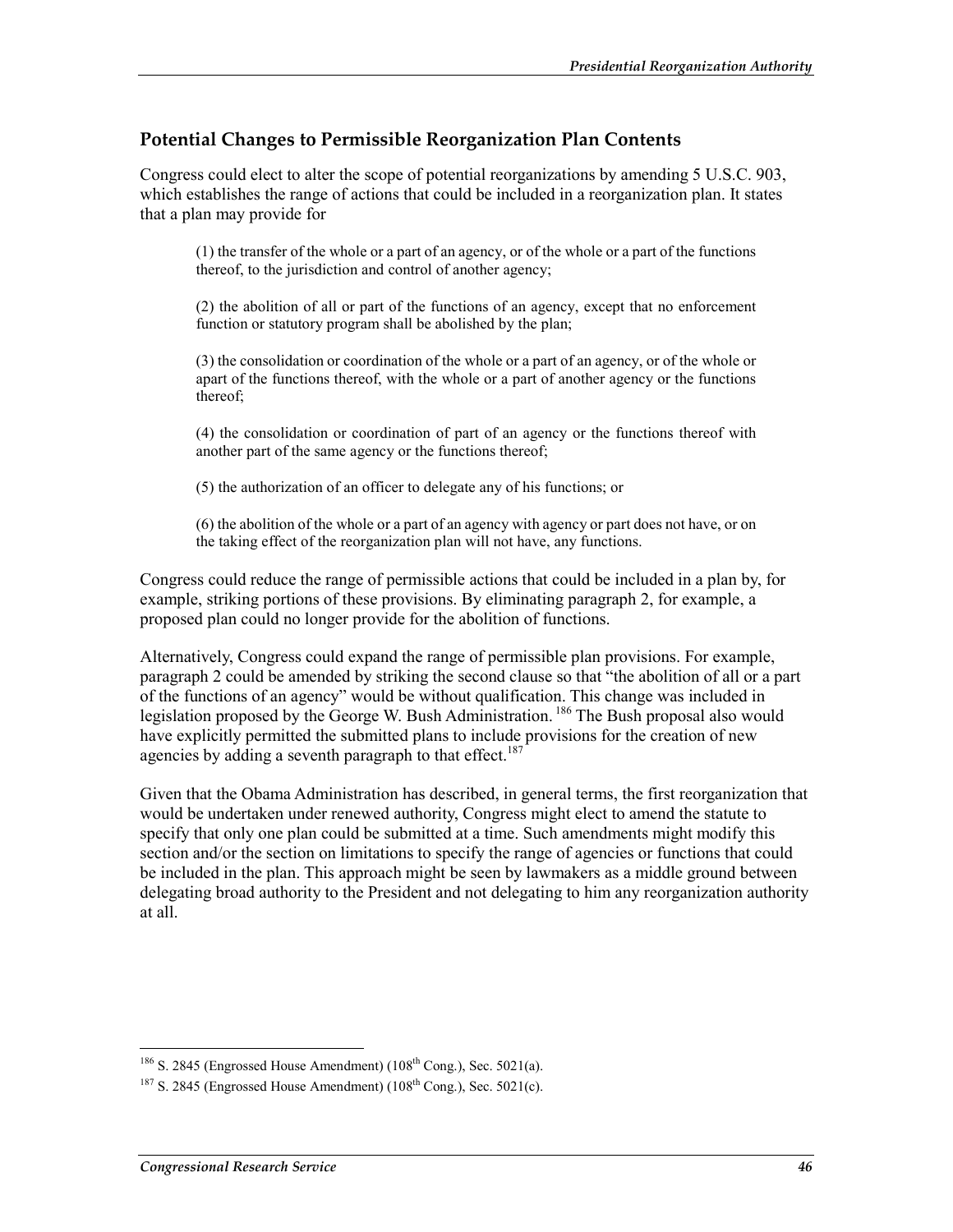### **Potential Changes to Limitations**

Congress has employed a range of limitations in the various versions of reorganization authority. The present statute includes seven limitations on what may be included in a reorganization plan. A plan could not provide for

(1) creating a new executive department or renaming an existing executive department, abolishing or transferring and executive department or independent regulatory agency, or all the functions thereof, or consolidating two or more executive departments or two or more independent regulatory agencies, or all the functions thereof;

(2) continuing an agency beyond the period authorized by law for its existence or beyond the time when it would have terminated if the reorganization had not been made;

(3) continuing a function beyond the period authorized by law for its exercise or beyond the time when it would have terminated if the reorganization had not been made;

(4) authorizing an agency to exercise a function which is not expressly authorized by law at the time the plan is transmitted to Congress;

(5) creating a new agency which is not a component or part of an existing executive department or independent agency;

(6) increasing the term of an office beyond that provided by law for that office; or

(7) dealing with more than one logically consistent subject matter.<sup>188</sup>

The Obama proposal, discussed above, would amend paragraph 1 to eliminate references to executive departments, and would strike paragraph 5, both of which would give the President additional flexibility to submit the plan he has outlined. Limitations could be reduced further than requested by the President to provide even more flexibility. For example, by striking paragraph 7, and eliminating prohibition on "dealing with more than one logically consistent subject matter" in plans, the President could submit more comprehensive plans to Congress. This might allow him to construct plans that would combine changes appealing to different constituencies in a way that would increase the likelihood that the plan would be ratified by Congress.

Alternatively, Congress might elect to add limitations, thus putting further constraints on the President's exercise of reorganization authority. Some potential limitations were included in past versions of reorganization authority, but are no longer included. For example, the limitations section of the 1939 act enumerated 21 agencies that could not be the subject of most of the reorganization activities a plan might specify. It provided that, no plan would provide "for the transfer, consolidation, or abolition of the whole or any part of such agency or of its head, or of all or any of the functions of such agency or of its head."<sup>189</sup> Another provision, used in the 1945 act limited reorganizations with regard to certain agency functions, rather than entire specified agencies. Under the act, no plan was to provide for "imposing … any greater limitation upon the exercise of independent judgment or discretion … in connection with carrying out [quasi-judicial or quasi-legislative] functions," than existed prior to the reorganization.<sup>190</sup> A third provision, also

<sup>1</sup> 188 5 U.S.C. § 905.

<sup>189</sup> P.L. 76-19, § 3(b); 53 Stat. 561.

<sup>&</sup>lt;sup>190</sup> P.L. 79-263, § 5(a)(6); 59 Stat. 615.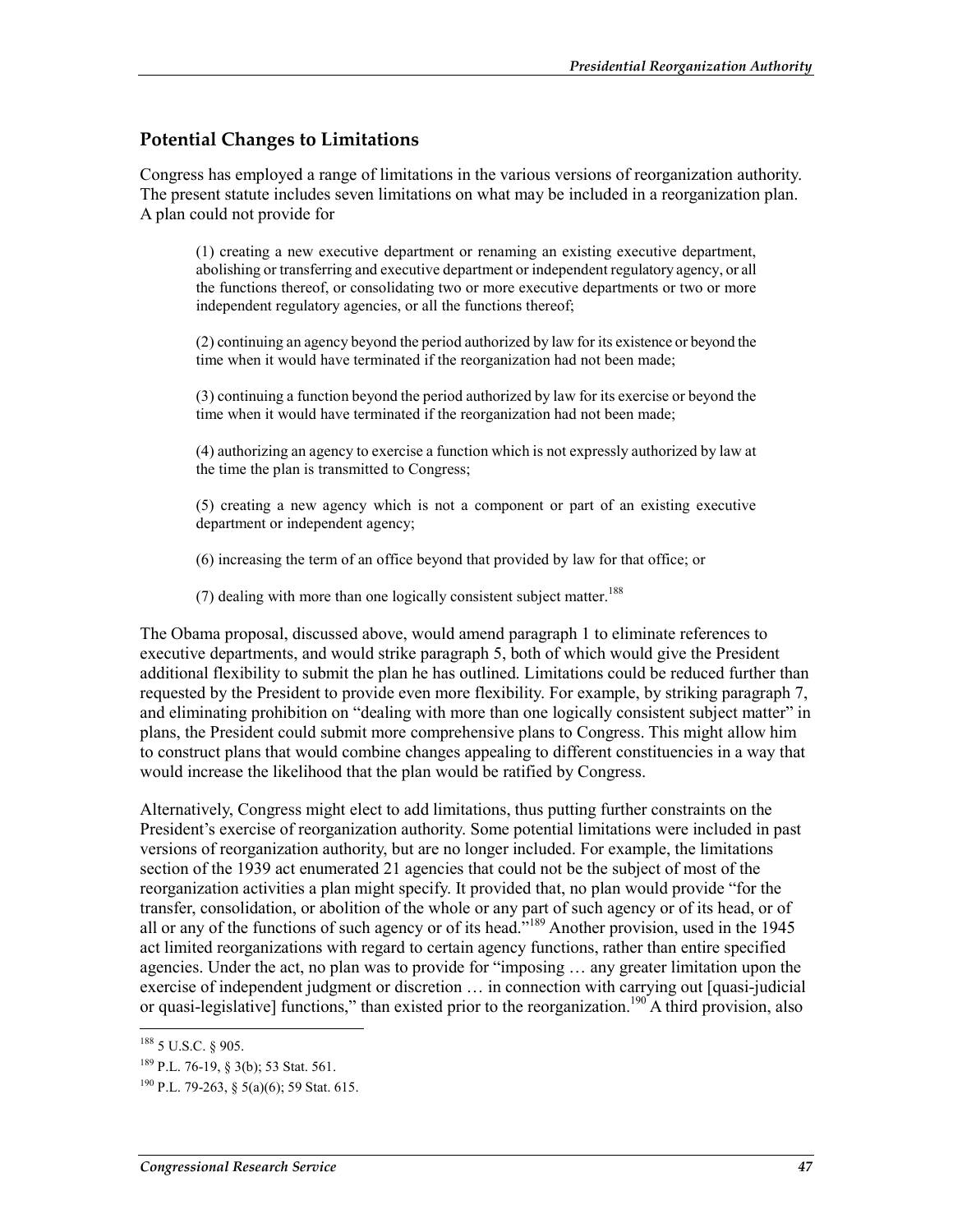adopted in 1945, exempted from alteration any organizational arrangements that had been enacted by Congress since the beginning of that year.<sup>191</sup>

President George W. Bush's proposal took a different approach to limitations. It would have repealed all seven existing limitations, and instead circumscribed the agencies that might be part of a plan. The agencies selected perhaps reflected the Administration's highest priority reorganization at the time. The new amended Section 905 would have provided that plans would be limited to the following organizations: the Office of the National Intelligence Director; the Central Intelligence Agency; the National Security Agency; the Defense Intelligence Agency; the National Geospatial-Intelligence Agency; the National Reconnaissance Office; other offices within the Department of Defense for the collection of specialized national intelligence through reconnaissance programs; the intelligence elements of the Army, the Navy, the Air Force, the Marine Corps, the Federal Bureau of Investigation, and the Department of Energy; the Bureau of Intelligence and Research of the Department of State; the Office of Intelligence Analysis of the Department of the Treasury; the elements of the Department of Homeland Security concerned with the analysis of intelligence information, including the Office of Intelligence of the Coast Guard; and such "other elements of any other department or agency as may be designated by the President, or designated jointly by the National Intelligence Director and the head of the department or agency concerned, as an element of the intelligence community."<sup>192</sup>

#### **Potential Changes to Expedited Congressional Procedures193**

Should Congress grant the President renewed reorganization authority, lawmakers might choose to include expedited parliamentary procedures that are the same as those last authorized in 1984, or they may choose instead to modify these procedures in whole or in part. Conversely, Congress might reject the idea of including fast track procedures entirely, and instead decide to have Congress consider a joint resolution of approval or disapproval or a reorganization implementing bill under its regular parliamentary procedures, rather than special rules enacted in law.

Broadly speaking, when considering what type of expedited legislative procedures might be enacted as part of reorganization authority, several structural questions might be considered by lawmakers.<sup>194</sup> The first is whether to make the parliamentary vehicle for congressional consideration a joint resolution of *approval* or one of *disapproval.* Joint resolutions of approval arguably have the effect of tilting the balance of power to Congress and away from the President by requiring affirmative congressional action for any reorganization plan to go into force. Joint resolutions of disapproval, on the other hand, strengthen the hand of the President vis-a-vis Congress because they establish a situation in which a President's reorganization plan will go into force unless Congress is able to stop it, something which would likely require supermajority votes of the House and Senate to override Presidential veto of a disapproval resolution.<sup>195</sup>

<sup>&</sup>lt;sup>191</sup> P.L. 79-263, § 5(e); 59 Stat. 616.

 $192$  S. 2845 (Engrossed Amendment House) ( $108<sup>th</sup>$  Cong.), Sec. 5021(b).

<sup>&</sup>lt;sup>193</sup> This section was written by Christopher M. Davis, Analyst on Congress and the Legislative Process. He may be contacted by telephone, at 7-0656, or by e-mail, at cmdavis@crs.loc.gov.

<sup>&</sup>lt;sup>194</sup> Congress has established expedited parliamentary procedures in a number of instances for a variety of purposes. These include, for example, those provided for in the War Powers Act and the Trade Act of 1974. See CRS Report RL30599, *Expedited Procedures in the House: Variations Enacted Into Law*, by Christopher M. Davis.

<sup>&</sup>lt;sup>195</sup> As noted elsewhere in this report, expedited parliamentary procedures under earlier versions of reorganization authority permitted Congress to approve or disapprove a proposed reorganization plan in whole or in part by adopting a (continued...)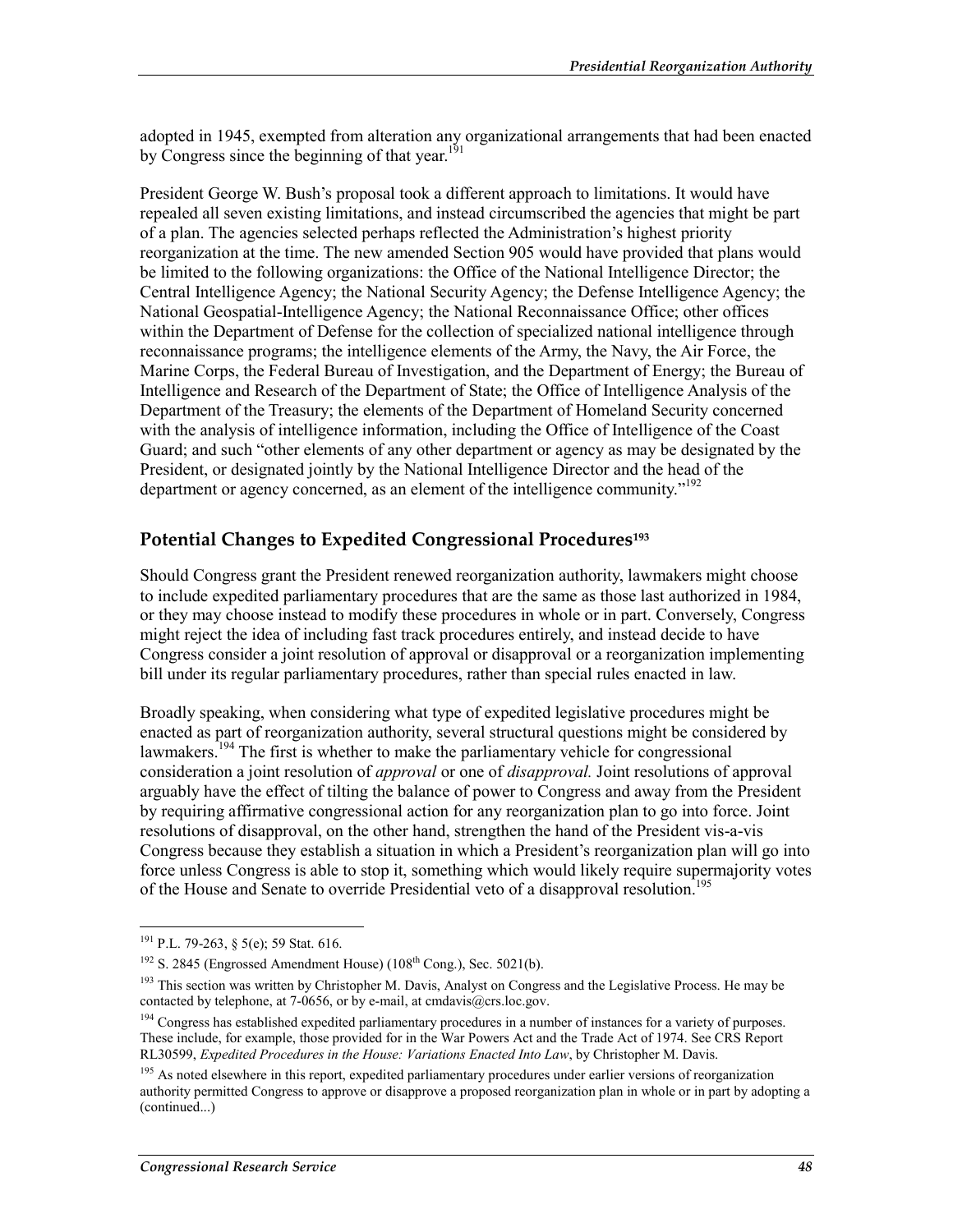Another consideration to take into account relating to expedited procedures is whether to include mandatory pre-consultation requirements that the President must adhere to before submitting a reorganization plan to Congress. Some expedited procedure statutes, such as the Trade Act of  $1974<sup>196</sup>$  do require the President to consult with Congress in various ways and on various questions before submitting a proposed implementing bill to the House and Senate. Should policymakers include such pre-consultation provisions, they could choose to make them broad or extremely prescriptive.

Still another question is whether Congress should be permitted to amend a reorganization plan once it is submitted. Generally speaking, prior versions of expedited authority did not allow Congress to directly do this, although the most recent version of reorganization authority provided the President with a limited window to amend or withdraw his own reorganization plan once submitted. From a parliamentary standpoint, it should be noted that if a congressional amendment process is permitted in an expedited procedure either at the committee or floor stage of consideration, it is not possible to guarantee that Congress will be able to complete consideration of a legislative measure for presentment to the President.

## **Concluding Observations**

Government reorganization is often cast in terms of potential administrative benefits, such as improved program effectiveness, greater efficiency, reduced cost, and improved policy integration across related programs. Whenever Congress has delegated reorganization authority to the President in the past, it has clearly stated in the statutory provisions that the objective of reorganization is such administrative improvement. Congress has often required that reorganization plans submitted by the President certify that such improvements are at least part of the objective of the proposed reorganization. In more recent versions of the law, the President is required to articulate the plan's means of achieving such improvements.

In addition to these administrative goals, reorganization efforts often have spoken or unspoken political goals and outcomes.<sup>197</sup> The political nature of reorganization arises from the fact that it redistributes power and resources, and interests inside and outside the federal bureaucracy stand to gain or lose in this process. Depending on the scope and limitations of the authority available to the President, organizational units and functions might not only be moved, but could be abolished. Employees in the reorganized agencies will often be the most directly impacted, but outside interests, such as those who are regulated by, or receive benefits from, such agencies are affected as well. Congressional committees may also be impacted by a reorganization, directly through potential jurisdictional changes or indirectly through constituent groups. Although a

 $\overline{a}$ 

<sup>(...</sup>continued)

simple or concurrent resolution. In contrast, the 1984 version of reorganization authority established the legislative vehicle to be considered by Congress as a joint resolution of approval, a lawmaking form of legislation requiring the President's signature. This change was made in response to the 1983 Supreme Court decision in *Immigration and Naturalization Service v. Chadha* (462 U.S. 919 (1983)) (invalidating the legislative veto and holding that legislative power must be "exercised in accord with a single, finely wrought and exhaustively considered procedure").

<sup>196 19</sup> U.S.C. §§ 2191-2194.

<sup>&</sup>lt;sup>197</sup> See Harold Seidman and Robert Gilmour, *Politics, Position, and Power*, 4<sup>th</sup> ed. (New York: Oxford University Press, 1986). Although partisan conflict may develop in relation to a particular reorganization, the term political as used here refers to the process that determines, as Harold Lasswell put it, "who gets what, when, how." Harold D. Lasswell, *Politics: Who Gets What, When, How* (New York: McGraw-Hill, 1936).